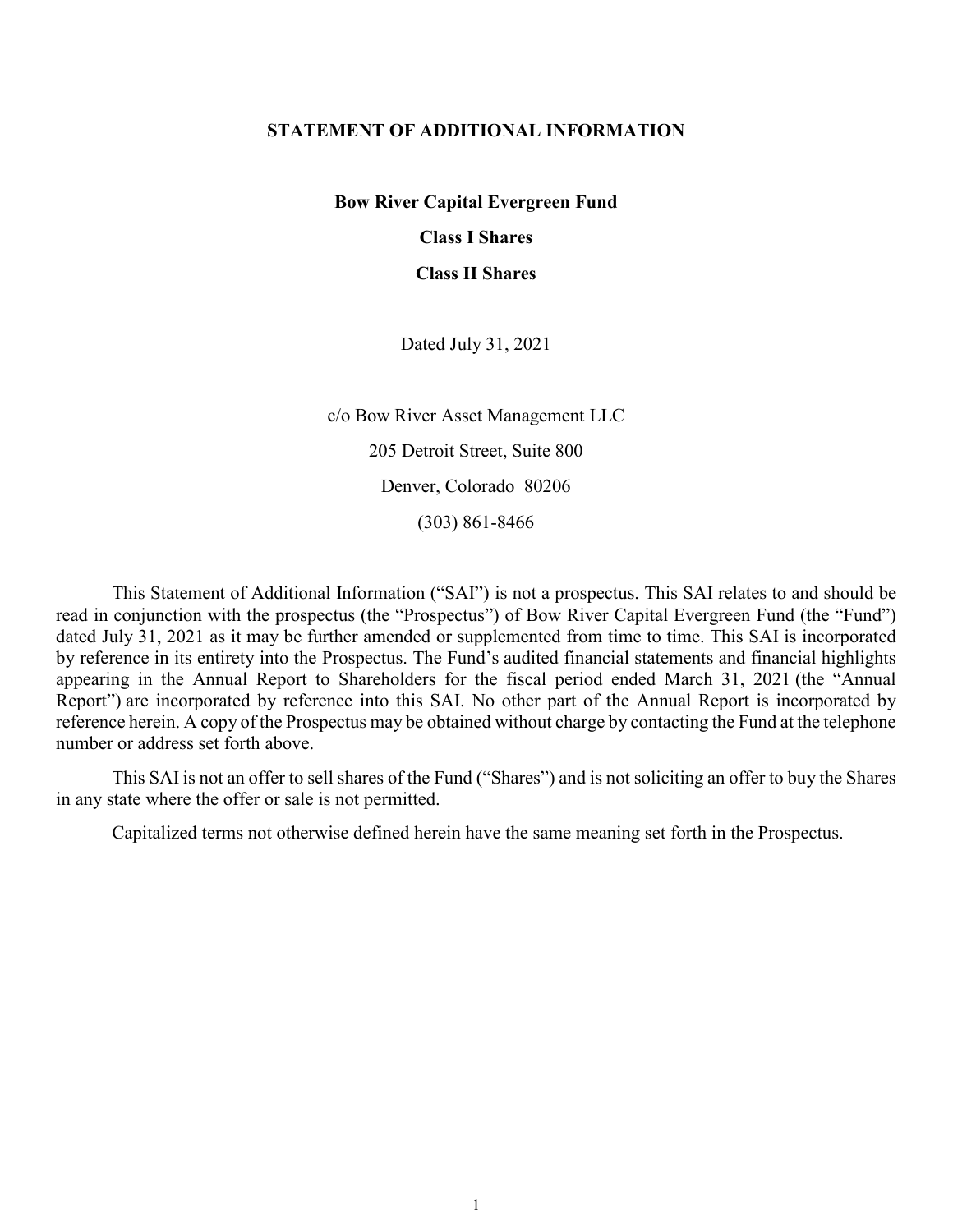# **TABLE OF CONTENTS**

| <b>INVESTMENT POLICIES AND PRACTICES</b>                                                    | 3     |
|---------------------------------------------------------------------------------------------|-------|
| <b>FUNDAMENTAL POLICIES</b>                                                                 | 3     |
| ADDITIONAL INFORMATION ON INVESTMENT TECHNIQUES OF THE FUND AND THE<br><b>RELATED RISKS</b> | 5     |
| <b>BOARD OF TRUSTEES AND OFFICERS</b>                                                       | 13    |
| <b>CODES OF ETHICS</b>                                                                      | 19    |
| <b>INVESTMENT MANAGEMENT AND OTHER SERVICES</b>                                             | 19    |
| PORTFOLIO TRANSACTIONS AND BROKERAGE ALLOCATION                                             | 24    |
| INDEPENDENT REGISTERED PUBLIC ACCOUNTING FIRM; LEGAL COUNSEL                                | 25    |
| <b>CUSTODIAN</b>                                                                            | 25    |
| <b>CALCULATION OF NET ASSET VALUE</b>                                                       | 25    |
| PROXY VOTING POLICIES AND PROCEDURES                                                        | 26    |
| CONTROL PERSONS AND PRINCIPAL SHAREHOLDERS                                                  | 26    |
| <b>FINANCIAL STATEMENTS</b>                                                                 | 26    |
| <b>ADDITIONAL INFORMATION</b>                                                               | 27    |
| <b>APPENDIX A</b>                                                                           | $A-1$ |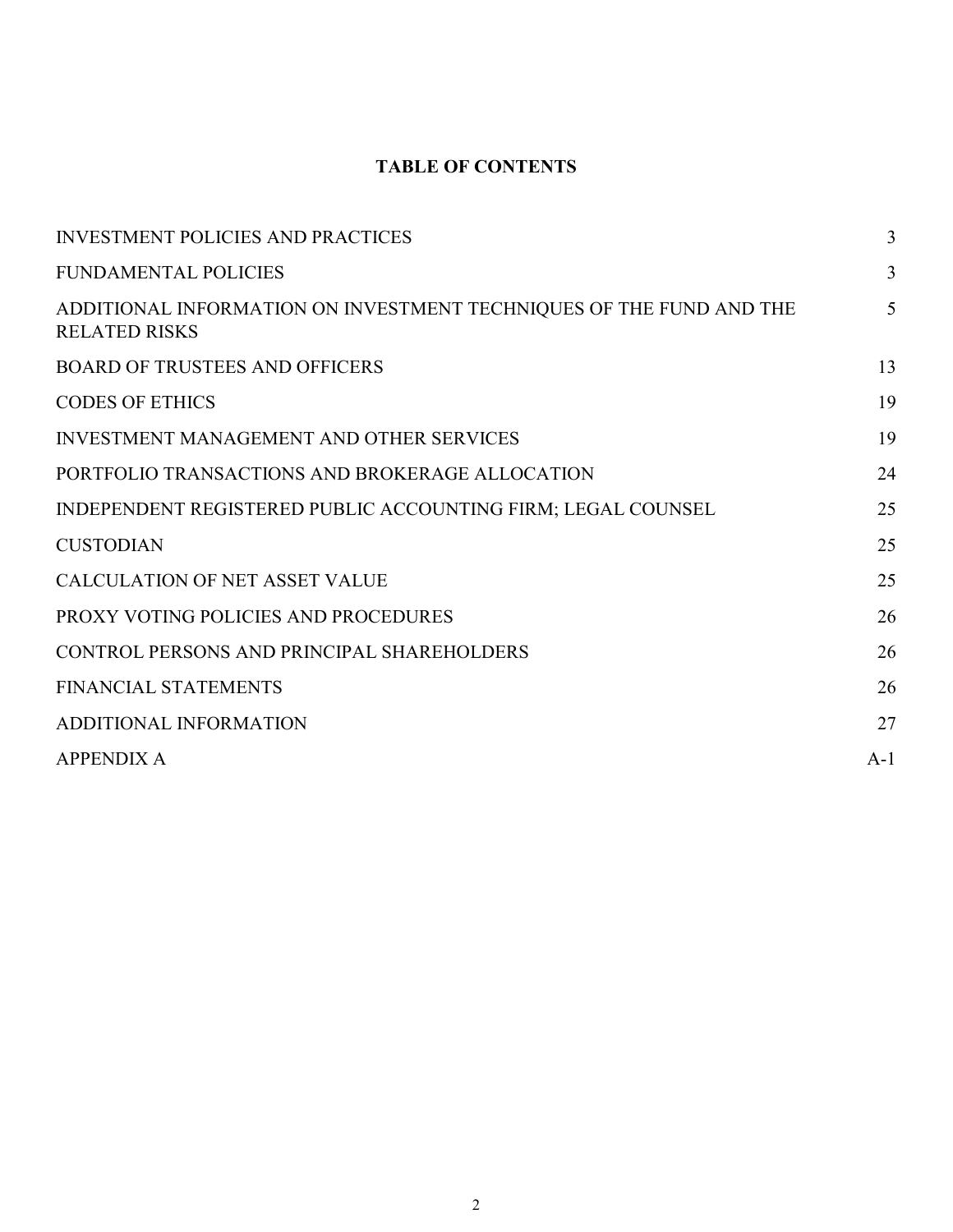# **INVESTMENT POLICIES AND PRACTICES**

The investment objective and the principal investment strategies of the Fund, as well as the principal risks associated with such investment strategies, are set forth in the Prospectus. Certain additional information regarding the investment program of the Fund is set forth below.

# **FUNDAMENTAL POLICIES**

The Fund's fundamental policies, which are listed below, may only be changed by the affirmative vote of a majority of the outstanding voting securities of the Fund. At the present time the Shares are the only outstanding voting securities of the Fund. As defined by the Investment Company Act of 1940, as amended (the "Investment Company Act"), the vote of a "majority of the outstanding voting securities of the Fund" means the vote, at an annual or special meeting of the common shareholders of the Fund (the "Common Shareholders"), duly called, (i) of 67% or more of the Shares represented at such meeting, if the holders of more than 50% of the outstanding Shares are present in person or represented by proxy or (ii) of more than 50% of the outstanding Shares, whichever is less. No other policy is a fundamental policy of the Fund, except as expressly stated. The Fund may not:

- 1) Issue any senior security, except to the extent permitted by Section 18 of the Investment Company Act, as interpreted, modified, or otherwise permitted by the Securities and Exchange Commission (the "SEC") or any other applicable authority.
- 2) Borrow money, except to the extent permitted by Section 18 of the Investment Company Act, as interpreted, modified, or otherwise permitted by the SEC or any other applicable authority. This investment restriction does not apply to borrowings from affiliated investment companies or other affiliated persons of the Fund to the extent permitted by the Investment Company Act, the SEC or any other applicable authority.
- 3) Underwrite securities of other issuers, except insofar as the Fund may be deemed to be an underwriter under the Securities Act of 1933, as amended (the "Securities Act"), in connection with the disposition of its portfolio securities.
- 4) Make loans, except through purchasing fixed-income securities (including whole loans, whether senior or subordinated, "Payment-In-Kind" or "PIK" securities, other mezzanine securities or participations in any of the foregoing), lending portfolio securities, or entering into repurchase agreements in a manner consistent with the investment policies of the Fund, or as otherwise permitted under the Investment Company Act. This investment restriction does not apply to loans to affiliated investment companies or other affiliated persons of the Fund to the extent permitted by the Investment Company Act, the SEC or any other applicable authority.
- 5) Purchase, hold, deal in or sell real estate, except as permitted under the Investment Company Act, and as interpreted, modified, or otherwise permitted by regulatory authority having jurisdiction, from time to time.
- 6) Invest in commodities and commodity contracts, except that the Fund (i) may purchase and sell non-U.S. currencies, options, swaps, futures and forward contracts, including those related to indexes, options and options on indexes, as well as other financial instruments and contracts that are commodities or commodity contracts, (ii) may also purchase or sell commodities if acquired as a result of ownership of securities or other instruments, (iii) may invest in commodity pools and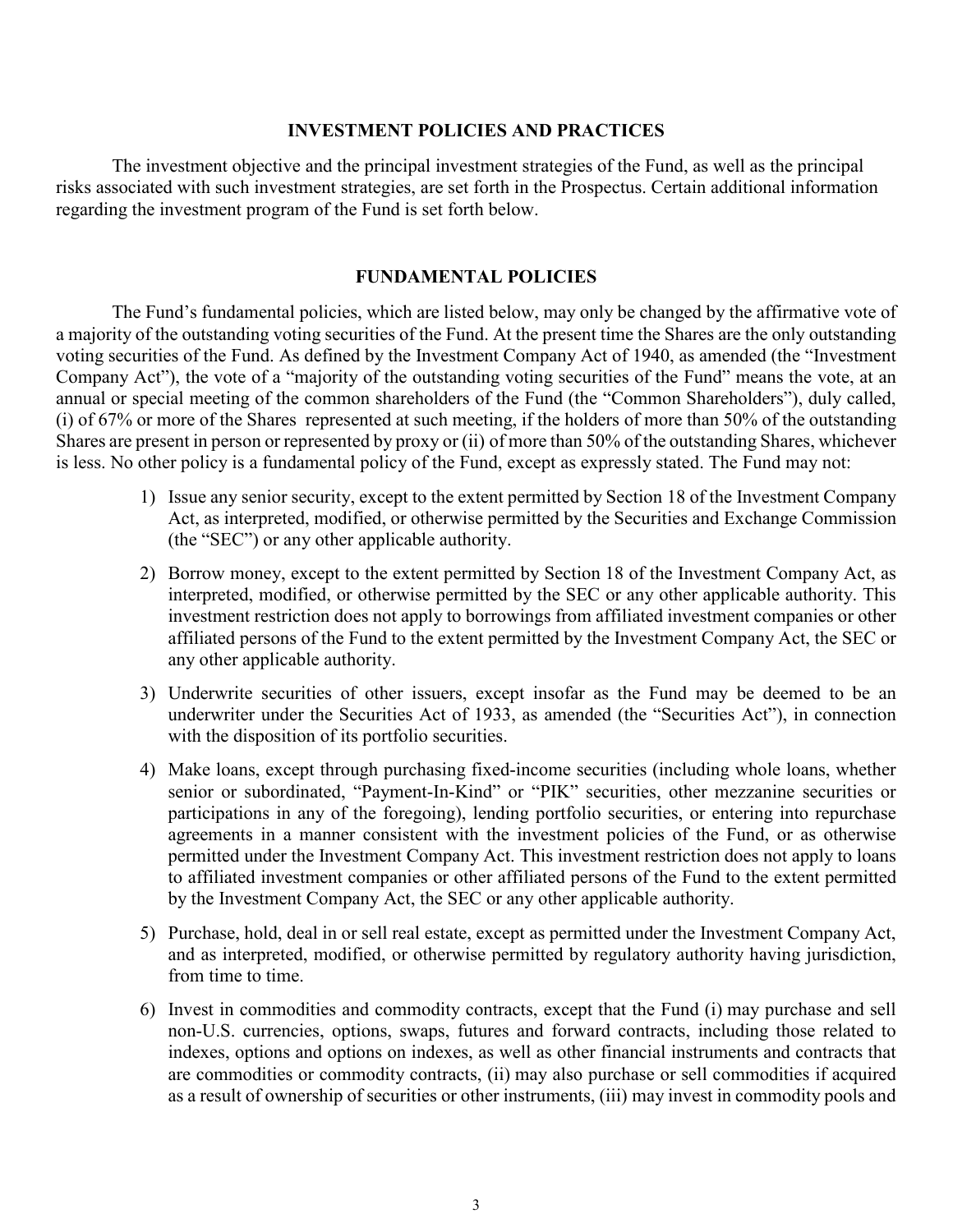other entities that purchase and sell commodities and commodity contracts, and (iv) may make such investments as otherwise permitted by the Investment Company Act.

7) Invest 25% or more of the value of its total assets in the securities of issuers that Bow River Asset Management LLC (the "Adviser" or "Bow River Capital") determines are engaged in any single industry or group of industries, except that U.S. government securities and repurchase agreements collateralized by U.S. government securities may be purchased without limitation. The Fund may invest in Portfolio Funds that may concentrate their assets in one or more industries or group of industries. The Fund will not invest 25% or more of its assets in a Portfolio Fund or Funds, in aggregate, that it knows concentrates its assets in a single industry.<sup>[1](#page-3-0)</sup>

With respect to these investment restrictions and other policies described in this SAI or the Prospectus (except the Fund's policy on borrowings, Fundamental Restriction (2) set forth above), if a percentage restriction is adhered to at the time of an investment or transaction, a later change in percentage resulting from a change in the values of investments or the value of the Fund's total assets, unless otherwise stated, will not constitute a violation of such restriction or policy. The Adviser will use the Global Industry Classification Standard (*i.e.* GICS) to classify industries. GICS presents industry classifications as a series of levels (e.g. sector, industry group, industry and sub-industry). The Fund's investment policies and restrictions do not apply to the activities and the transactions of the closed-end private funds ("Portfolio Funds") in which the Fund invests, but will apply to investments made by the Fund directly (or any account consisting solely of the Fund's assets).

Under Section 18 of the Investment Company Act, the Fund is not permitted to borrow for any purposes if, immediately after such borrowing, the Fund would have asset coverage (as defined in the Investment Company Act) of less than 300% with respect to indebtedness or less than 200% with respect to preferred stock. The Investment Company Act also provides that the Fund may not declare distributions or purchase its Shares (including through repurchase offers) if, immediately after doing so, it will have an asset coverage of less than 300% or 200%, as applicable. The Fund does not have the exemptive relief required to allow it to borrow from affiliated investment companies or other affiliated persons of the Fund.

In addition to the above, the Fund has adopted a fundamental policy to conduct semi-annual repurchase offers at net asset value ("NAV"). Therefore, every six months, the Fund will conduct repurchases at per-class NAV per Share of no less than 5% of the outstanding Shares of the Fund ("Required Repurchases"), unless such offer is suspended or postponed in accordance with regulatory requirements. The offer to conduct Required Repurchases is a fundamental policy that may not be changed without the vote of the holders of a majority of the Fund's outstanding voting securities (as defined in the Investment Company Act).

The Adviser also anticipates recommending to the Board that, under normal market circumstances, the Fund conduct repurchase offers of no more than 5% of the Fund's net assets generally for each calendar quarter following a Required Repurchase (each, a "Discretionary Repurchase"). While the Board may consider the recommendation of the Adviser and anticipates that each Discretionary Repurchase will be offered for each calendar quarter following a Required Repurchase (*i.e.* twice per year), any Discretionary Repurchase of Shares will be made at such times and on such terms as may be determined by the Board from time to time in its sole discretion.

The investment objective of the Fund is not a fundamental policy of the Fund and may be changed by the Board of Trustees of the Fund (the "Board") without the vote of a majority (as defined by the Investment Company Act) of the Fund's outstanding Shares. The Fund's fundamental policies, which are listed above, may only be changed by the affirmative vote of a majority of the outstanding voting securities of the Fund.

<span id="page-3-0"></span> $1$  The Fund will consider the investments of any affiliated and unaffiliated underlying investment companies when determining whether the Fund is in compliance with its concentration policies.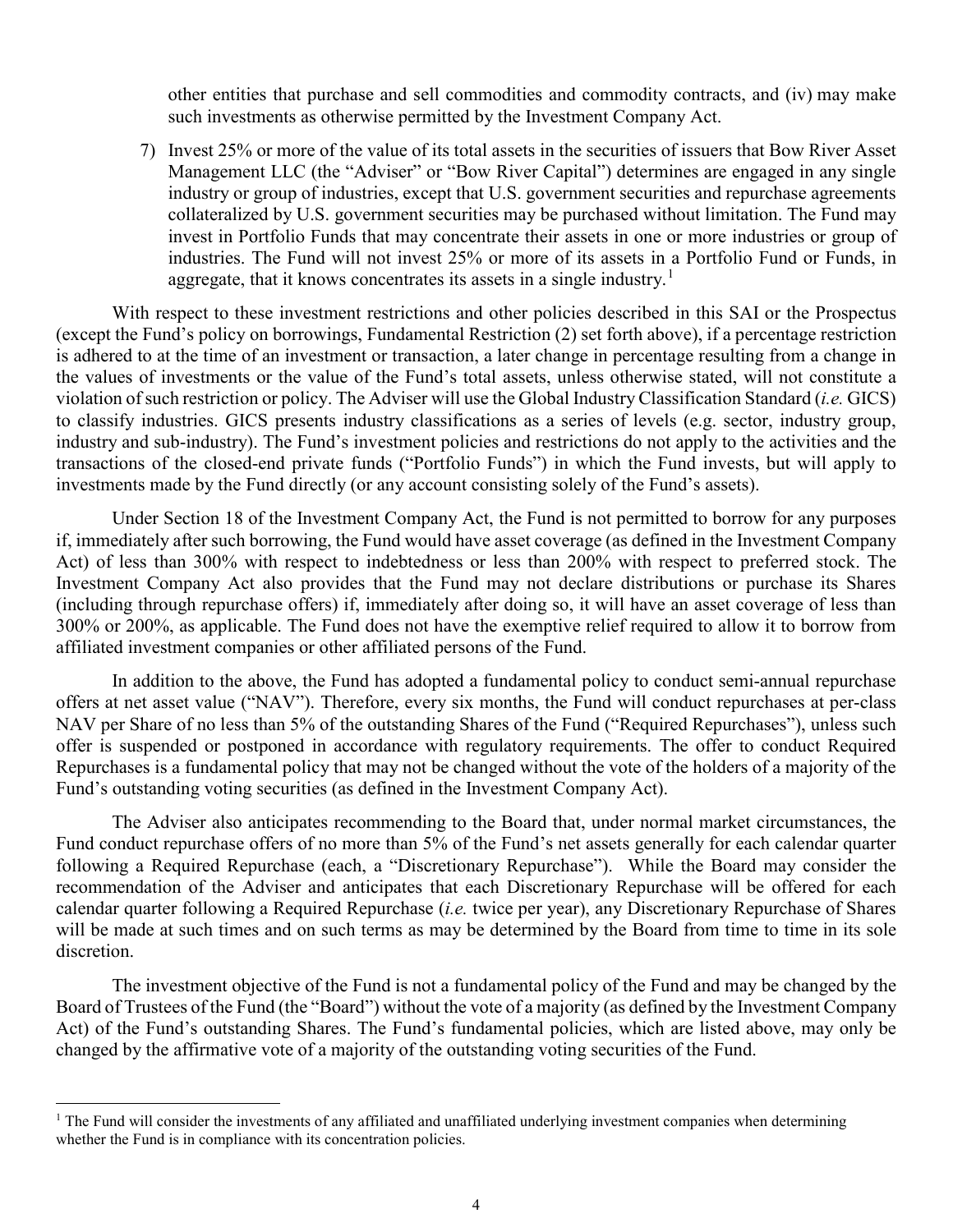# **ADDITIONAL INFORMATION ON INVESTMENT TECHNIQUES OF THE FUND AND THE RELATED RISKS**

As discussed in the Prospectus, the Fund may gain access to private assets through a number of different approaches including: (i) direct investments in the equity or debt of operating companies ("Direct Equity Investments" or "Direct Credit Investments," respectively, and together, "Direct Investments"); (ii) secondary purchases of interests in closed-end private funds ("Portfolio Funds") managed by third-party managers ("Portfolio Fund Managers"); (iii) primary fund commitments; (iv) direct or secondary purchases of liquid credit instruments; (v) other liquid investments, including listed private equity and ETFs; and (vi) short-term investments, including money market funds and short term treasuries. The Fund may gain such exposure through a direct investment in the targeted investment entity or indirectly through pooled vehicles or special purpose vehicles managed by the Adviser, any of its affiliates or third parties. This section provides additional information about various types of investments and investment techniques that may be employed by the Fund or by Portfolio Funds in which the Fund invests. Many of the investments and techniques described in this section may be based in part on the existence of a public market for the relevant securities. To that extent, such investments and techniques are not expected to represent the principal investments or techniques of the majority of the Fund or of the Portfolio Funds; however, there is no limit on the types of investments the Portfolio Funds may make and certain Portfolio Funds may use such investments or techniques extensively. Similarly, there are few limits on the types of investments the Fund may make. Accordingly, the descriptions in this section cannot be comprehensive. Any decision to invest in the Fund should take into account (i) the possibility that the Portfolio Funds may make virtually any kind of investment, (ii) that the Fund has similarly broad latitude in the kinds of investments it may make (subject to the fundamental policies described above) and (iii) that all such investments will be subject to related risks, which can be substantial.

## **Equity Securities**

The Fund's and/or a Portfolio Fund's portfolio may include investments in common stocks, preferred stocks, and convertible securities of U.S. and foreign issuers. The Fund and/or a Portfolio Fund also may invest in depositary receipts relating to foreign securities. Equity securities fluctuate in value, often based on factors unrelated to the value of the issuer of the securities. Given the private equity focus of the Fund, there is expected to be no liquid market for a majority of such investments.

### *Common Stock*

Common stock or other common equity issued by a corporation or other entity generally entitles the holder to a pro rata share of the profits, if any, of the entity without preference over any other shareholder or claims of shareholders, after making required payments to holders of the entity's preferred stock and other senior equity. Common stock usually carries with it the right to vote and frequently an exclusive right to do so.

### *Preferred Stock*

Preferred stock or other preferred equity generally has a preference as to dividends and, in the event of liquidation, to an issuer's assets, over the issuer's common stock or other common equity, but it ranks junior to debt securities in an issuer's capital structure. Preferred stock generally pays dividends in cash or additional shares of preferred stock at a defined rate but, unlike interest payments on debt securities, preferred stock dividends are generally payable only if declared by the issuer's board of directors. Dividends on preferred stock may be cumulative, meaning that, in the event the issuer fails to make one or more dividend payments on the preferred stock, no dividends may be paid on the issuer's common stock until all unpaid preferred stock dividends have been paid. Preferred stock may also be subject to optional or mandatory redemption provisions.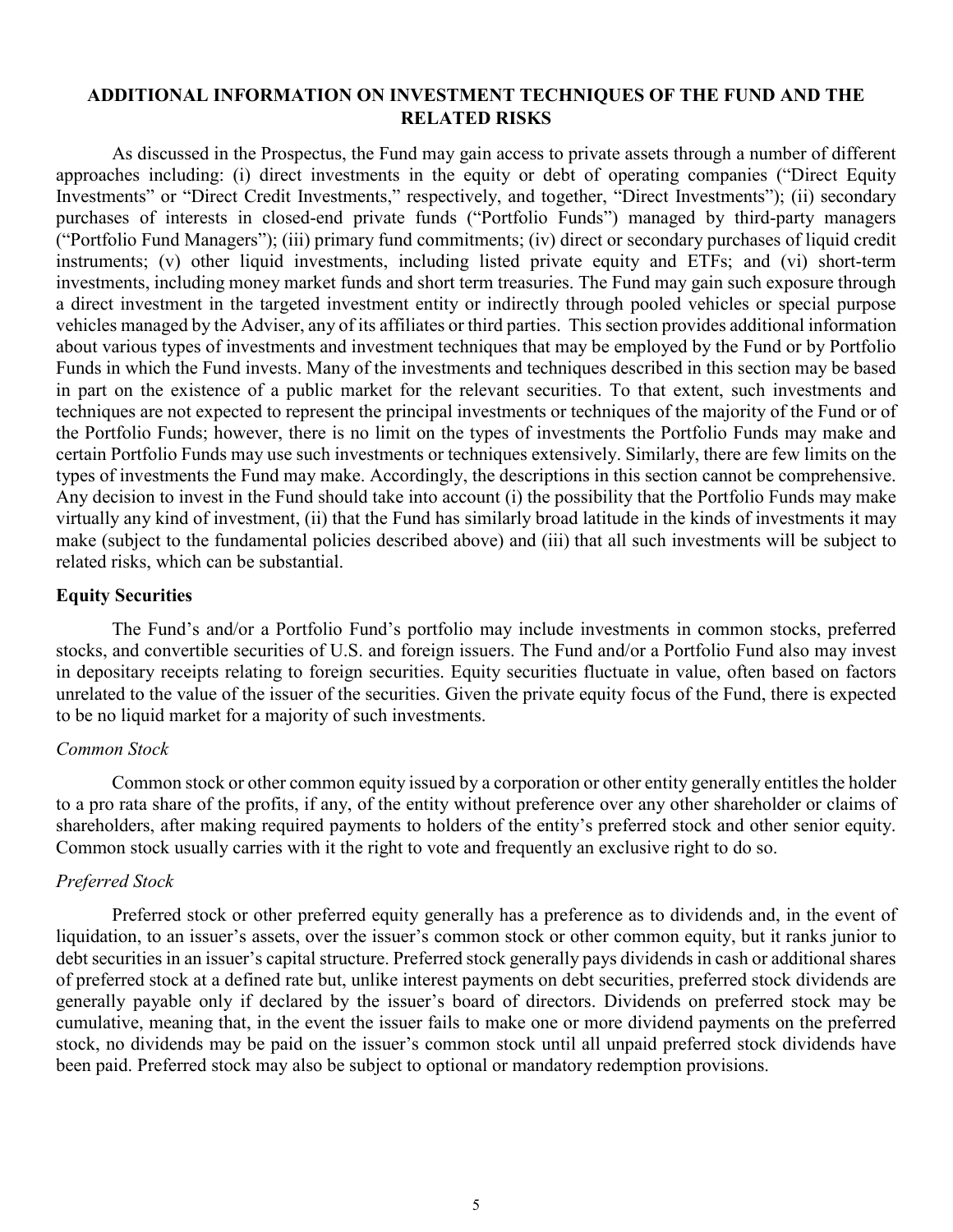## *Convertible Securities*

Convertible securities are bonds, debentures, notes, preferred stock, or other securities that may be converted into or exchanged for a specified amount of common equity of the same or different issuer within a specified period of time at a specified price or based on a specified formula. In many cases, a convertible security entitles the holder to receive interest or a dividend that is generally paid or accrued until the convertible security matures or is redeemed, converted or exchanged. Convertible securities have unique investment characteristics in that they generally (i) have higher yields (i.e., rates of interest or dividends) than common stocks, but lower yields than comparable non-convertible securities, (ii) are less subject to fluctuation in value than the underlying common stock into which they are convertible due to their fixed-income characteristics and (iii) provide the potential for capital appreciation if the market price of the underlying common stock increases. The Fund's and/or the Portfolio Funds' investments in convertible securities are expected to primarily be in private convertible securities, but may be in public convertible securities.

The value of a convertible security is primarily a function of its "investment value" (determined by its yield in comparison with the yields of other securities of comparable maturity and quality that do not have a conversion privilege) and its "conversion value" (determined by reference to the security's anticipated worth, at market value, if converted into the underlying common stock). The investment value of a convertible security is influenced by changes in interest rates, with investment value typically declining as interest rates increase and increasing as interest rates decline. The credit standing of the issuer and other factors may also increase or decrease the convertible security's value. If the conversion value is low relative to the investment value, the convertible security is valued principally by reference to its investment value. To the extent the value of the underlying common stock approaches or exceeds the conversion value, the convertible security will be valued increasingly by reference to its conversion value. Generally, the conversion value decreases as the convertible security approaches maturity. Where no market exists for a convertible security and/or the underlying common stock, such investments may be difficult to value. A public convertible security generally will sell at a premium over its conversion value by the extent to which investors place value on the right to acquire the underlying common stock while holding a fixed-income security.

A convertible security may in some cases be subject to redemption at the option of the issuer at a price established in the convertible security's governing instrument. If a convertible security is called for redemption, the holder will generally have a choice of tendering the security for redemption, converting it into common stock prior to redemption, or selling it to a third party. Any of these actions could have a material adverse effect and result in losses to the Fund.

## **Derivative Instruments**

Although not a principal investment strategy, the Fund or the Portfolio Funds may use financial instruments known as derivatives. A derivative is generally defined as an instrument whose value is derived from, or based upon, some underlying index, reference rate (such as interest rates or currency exchange rates), security, commodity or other asset. Following are descriptions of certain derivatives that the Portfolio Funds may use. The same descriptions apply to the Fund, mutatis mutandis, to the extent that it engages in derivatives transactions. Certain risks associated with derivatives are described under "*INVESTMENT RELATED RISKS—Derivative Instruments*" in the Prospectus.

## *Options and Futures*

A Portfolio Fund may utilize options contracts, futures contracts, and options on futures contracts. It also may use so-called "synthetic" options or other derivative instruments written by broker-dealers or other financial intermediaries. Options transactions may be effected on securities exchanges or in the over-the-counter market. When options are purchased over-the-counter, the Portfolio Fund's portfolio bears the risk that the counterparty that wrote the option will be unable or unwilling to perform its obligations under the option contract. Such options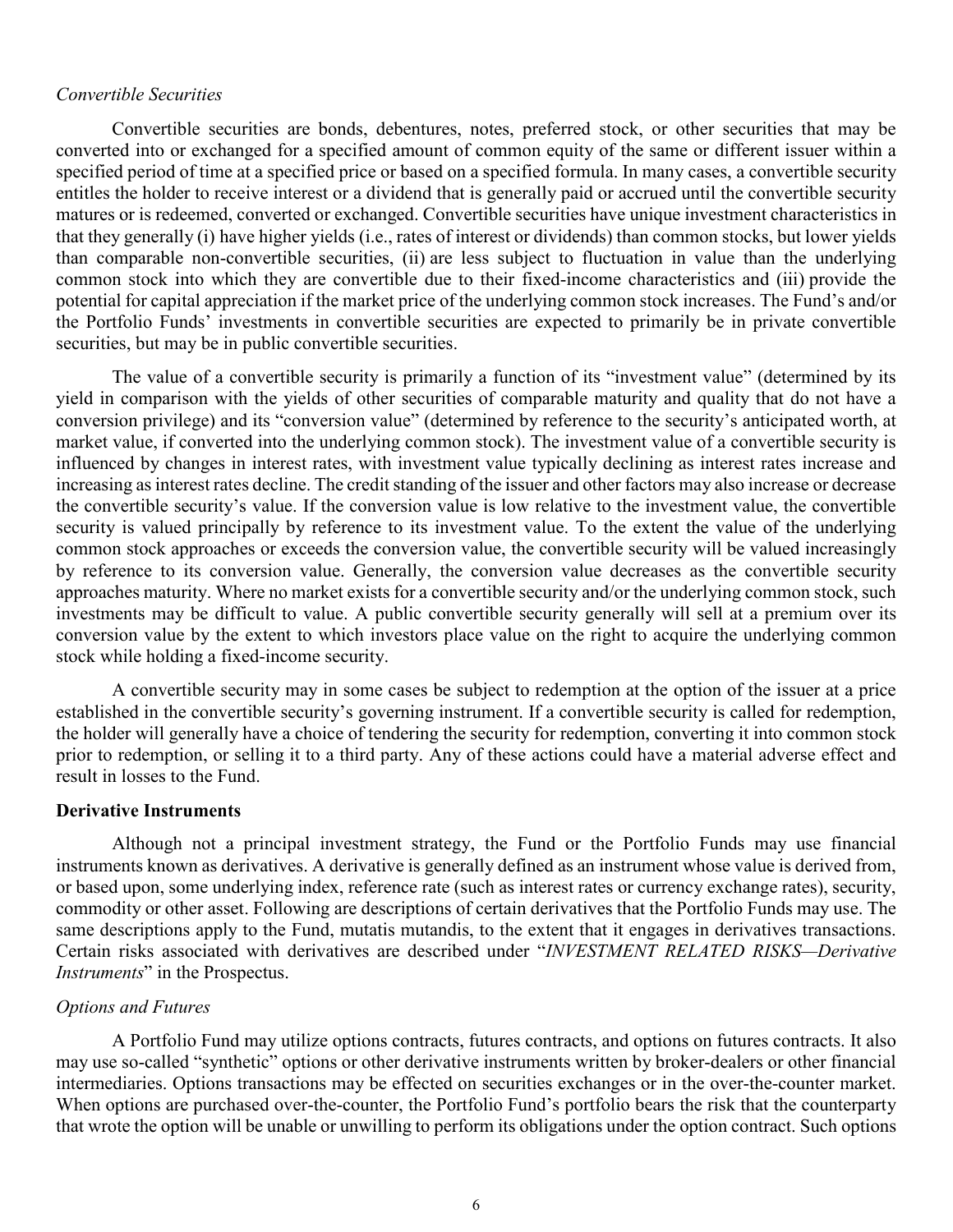may also be illiquid, and, in such cases, a Portfolio Fund may have difficulty closing out its position. Over-thecounter options purchased and sold by the Portfolio Fund also may include options on baskets of specific securities.

A Portfolio Fund may purchase call and put options on specific securities or currencies and may write and sell covered or uncovered call and put options for hedging purposes and non-hedging purposes to pursue its investment objective. A put option gives the purchaser of the option the right to sell, and obligates the writer to buy, the underlying security at a stated exercise price at any time prior to the expiration of the option. A call option gives the purchaser of the option the right to buy, and obligates the writer to sell, the underlying security at a stated exercise price at any time prior to the expiration of the option.

A covered call option is a call option with respect to which a Portfolio Fund owns the underlying security. The sale of such an option exposes the Portfolio Fund, during the term of the option, to possible loss of opportunity to realize appreciation in the market price of the underlying security and to the possibility that it might hold the underlying security in order to protect against depreciation in the market price of the security during a period when it might have otherwise sold the security. The seller of a covered call option assumes the risk of a decline in the market price of the underlying security below the purchase price of the underlying security less the premium received and gives up the opportunity for gain on the underlying security above the exercise price of the option. The seller of an uncovered call option assumes the risk of a theoretically unlimited increase in the market price of the underlying security above the exercise price of the option.

A covered put option is a put option with respect to which the seller has a short position in the underlying security. The seller of a covered put option assumes the risk of an increase in the market price of the underlying security above the sales price (in establishing the short position) of the underlying security plus the premium received and gives up the opportunity for gain on the underlying security below the exercise price of the option. If the seller of the put option owns a put option covering an equivalent number of shares with an exercise price equal to or greater than the exercise price of the put written, the position is "fully hedged" if the option owned expires at the same time or later than the option written. The seller of an uncovered put option assumes the risk of a decline in the market price of the underlying security below the exercise price of the option. The seller of a put option may also be required to place cash or liquid securities in a segregated account to ensure compliance with its obligation to purchase the underlying security. The sale of such an option exposes the Portfolio Fund during the term of the option to a decline in price of the underlying security while depriving the Portfolio Fund of the opportunity to invest the segregated assets.

A Portfolio Fund may close out a position when writing options by purchasing an option on the same security with the same exercise price and expiration date as the option that it has previously written on the security. The Portfolio Fund will realize a profit or loss if the amount paid to purchase an option is less or more, as the case may be, than the amount received from the sale thereof. To close out a position as a purchaser of an option, the Portfolio Fund would generally make a similar "closing sale transaction," which involves liquidating its position by selling the option previously purchased. However, if deemed advantageous, the Portfolio Fund would be entitled to exercise the option.

A Portfolio Fund may enter into stock futures contracts, interest rate futures contracts, and currency futures contracts in U.S. domestic markets or on exchanges located outside the United States. Foreign markets may offer advantages such as trading opportunities or arbitrage possibilities not available in the United States. Foreign markets, however, may have greater risk potential than domestic markets. For example, some foreign exchanges are principal markets so that no common clearing facility exists, and an investor may look only to the broker for performance of the contract. Transactions on foreign exchanges may include both commodities that are traded on domestic exchanges and those that are not. Unlike trading on domestic commodity exchanges, trading on foreign commodity exchanges is not regulated by the U.S. Commodity Futures Trading Commission (the "CFTC"). Therefore, the CFTC does not have the power to compel enforcement of the rules of the foreign exchange or the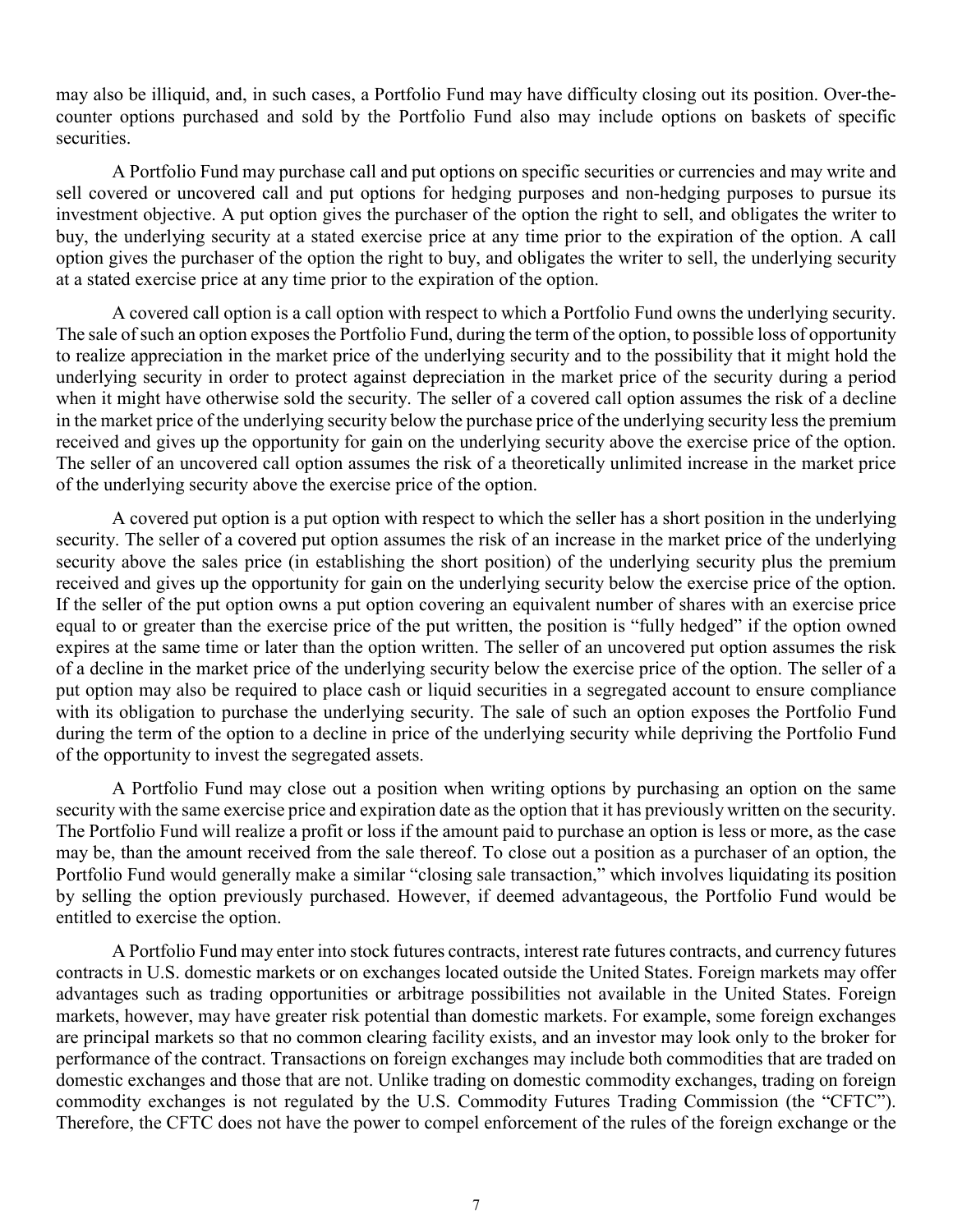laws of the foreign country. Moreover, such laws or regulations will vary depending on the foreign country in which the transaction occurs. For these reasons, the Portfolio Funds may not be afforded certain of the protections that apply to domestic transactions, including the right to use domestic alternative dispute resolution procedures. In particular, funds received from customers to margin foreign futures transactions may not be provided the same protections as funds received to margin futures transactions on domestic exchanges. In addition, the price of any foreign futures or option contract and, therefore, the potential profit and loss resulting from that contract, may be affected by any fluctuation in the foreign exchange rate between the time the order is placed and the foreign futures contract is liquidated or the foreign option contract is liquidated or exercised.

In addition to futures contracts traded on U.S. domestic markets or exchanges that are regulated by the CFTC or on foreign exchanges, Portfolio Funds may also trade certain futures either over-the-counter or on trading facilities such as derivatives transaction execution facilities, exempt boards of trade or electronic trading facilities that are licensed and/or regulated to varying degrees by the CFTC. In addition, certain single stock futures and narrow-based security index futures may be traded over-the-counter or on trading facilities such as contract markets, derivatives transaction execution facilities and electronic trading facilities that are licensed and/or regulated to varying degrees by both the CFTC and the SEC or on foreign exchanges.

Trading in futures involves risk of loss to the Portfolio Fund that could materially adversely affect the net asset value of the Fund. No assurance can be given that a liquid market will exist for any particular futures contract at any particular time. Many futures exchanges and boards of trade limit the amount of fluctuation permitted in futures contract prices during a single trading day by regulations referred to as "daily price fluctuation limits" or "daily limits." Once the daily limit has been reached in a particular contract, no trades may be made that day at a price beyond that limit or trading may be suspended for specified periods during the trading day. Futures contract prices could move to the limit for several consecutive trading days with little or no trading, thereby preventing prompt liquidation of futures positions and potentially subjecting the Portfolio Fund to substantial losses, which may result in losses to the Fund. In addition, the CFTC and various exchanges impose speculative position limits on the number of positions that each Portfolio Fund may indirectly hold or control in certain particular futures or options contracts. Many of the major U.S. exchanges have eliminated speculative position limits and have substituted position accountability rules that would permit the Portfolio Funds to trade without restriction as long as such Portfolio Funds can demonstrate the positions acquired were not acquired for the purpose of manipulating the market.

Successful use of futures by a Portfolio Fund depends on its ability to correctly predict movements in the direction of the relevant market, and, to the extent the transaction is entered into for hedging purposes, to ascertain the appropriate correlation between the transaction being hedged and the price movements of the futures contract.

The prices of all derivative instruments, including futures and options prices, are highly volatile. Price movements of forward contracts, futures contracts, and other derivative contracts in which a Portfolio Fund may invest are influenced by, among other things: interest rates; changing supply and demand relationships; trade, fiscal, monetary, and exchange control programs and policies of governments; and national and international political and economic events and policies. In addition, governments from time to time intervene, directly and by regulation, in certain markets, particularly those currencies and interest rate-related futures and options. Such intervention often is intended directly to influence prices and may, together with other factors, cause all of such markets to move rapidly in the same direction because of, among other things, interest rate fluctuations. Portfolio Funds are also subject to the risk of the failure of any of the exchanges on which their positions trade or of their clearinghouses.

A stock index future obligates a Portfolio Fund to pay, or entitles it to receive, an amount of cash equal to a fixed dollar amount specified in the futures contract multiplied by the difference between the settlement price of the contract on the contract's last trading day and the value of the index based on the stock prices of the securities that comprise it at the opening of trading in such securities on the next business day. An interest rate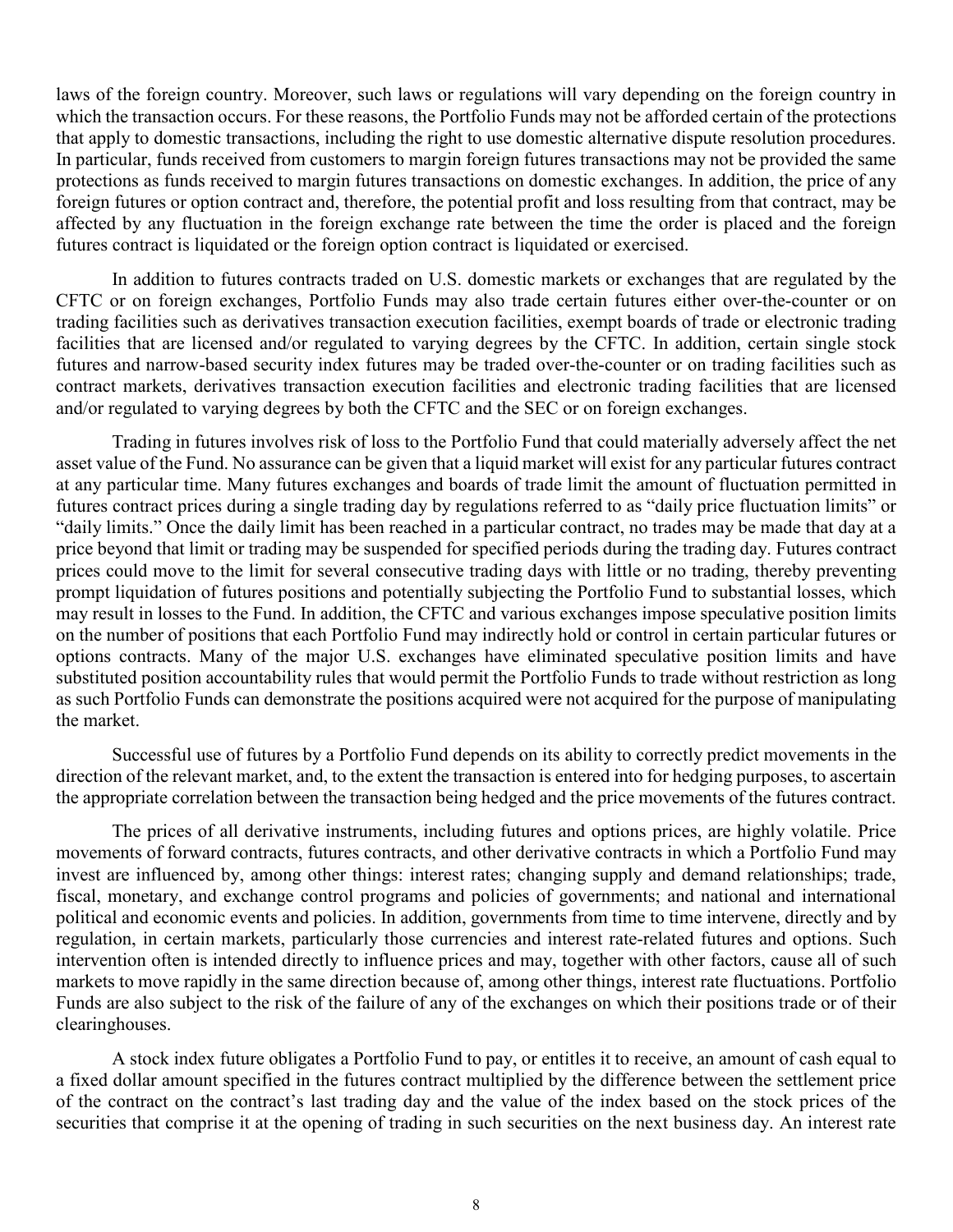future obligates a Portfolio Fund to purchase or sell an amount of a specific debt security at a future date at a specific price. A currency future obligates a Portfolio Fund to purchase or sell an amount of a specific currency at a future date at a specific price.

## *Call and Put Options on Securities Indexes*

A Portfolio Fund may purchase and sell call and put options on stock indexes listed on national securities exchanges or traded in the over-the-counter market for hedging and non-hedging purposes to pursue its investment objectives. A stock index fluctuates with changes in the market values of the stocks included in the index. Accordingly, successful use by a Portfolio Fund of options on stock indexes will be subject to the ability to correctly predict movements in the direction of the stock market generally or of a particular industry or market segment. This requires different skills and techniques than predicting changes in the price of individual stocks.

# *Yield Curve Options*

A Portfolio Fund may enter into options on the yield "spread" or differential between two securities. Such transactions are referred to as "yield curve" options. In contrast to other types of options, a yield curve option is based on the difference between the yields of designated securities, rather than the prices of the individual securities, and is settled through cash payments. Accordingly, a yield curve option is profitable to the holder if this differential widens (in the case of a call) or narrows (in the case of a put), regardless of whether the yields of the underlying securities increase or decrease. The trading of yield curve options is subject to all of the risks associated with the trading of other types of options. In addition, such options present a risk of loss even if the yield of one of the underlying securities remains constant, or if the spread moves in a direction or to an extent which was not anticipated.

# *Rights and Warrants*

A Portfolio Fund may invest in rights and warrants. Rights (sometimes referred to as "subscription rights") and warrants may be purchased separately or may be received as part of a distribution in respect of, or may be attached to, other securities that a Portfolio Fund has purchased. Rights and warrants are securities that give the holder the right, but not the obligation, to purchase equity securities of the company issuing the rights or warrants, or a related company, at a fixed price either on a date certain or during a set period. Typically, rights have a relatively short term (e.g., two to four weeks), whereas warrants can have much longer terms. At the time of issue, the cost of a right or warrant is substantially less than the cost of the underlying security itself.

Particularly in the case of warrants, price movements in the underlying security are generally magnified in the price movements of the warrant. This effect would enable a Portfolio Fund to gain exposure to the underlying security with a relatively low capital investment but increases the Portfolio Fund's risk in the event of a decline in the value of the underlying security and can result in a complete loss of the amount invested in the warrant. In addition, the price of a warrant tends to be more volatile than, and may not correlate exactly to, the price of the underlying security. If the market price of the underlying security is below the exercise price of the warrant on its expiration date, the warrant will generally expire without value. The equity security underlying a warrant is authorized at the time the warrant is issued or is issued together with the warrant, which may result in losses to the Fund. Investing in warrants can provide a greater potential for profit or loss than an equivalent investment in the underlying security, and, thus, can be a speculative investment. The value of a warrant may decline because of a decline in the value of the underlying security, the passage of time, changes in interest rates or in the dividend or other policies of the company whose equity underlies the warrant or a change in the perception as to the future price of the underlying security, or any combination thereof. Warrants and rights do not carry with them the right to dividends or voting rights with respect to the securities that they entitle the holder to purchase, and they do not represent any rights in the assets of the issuer.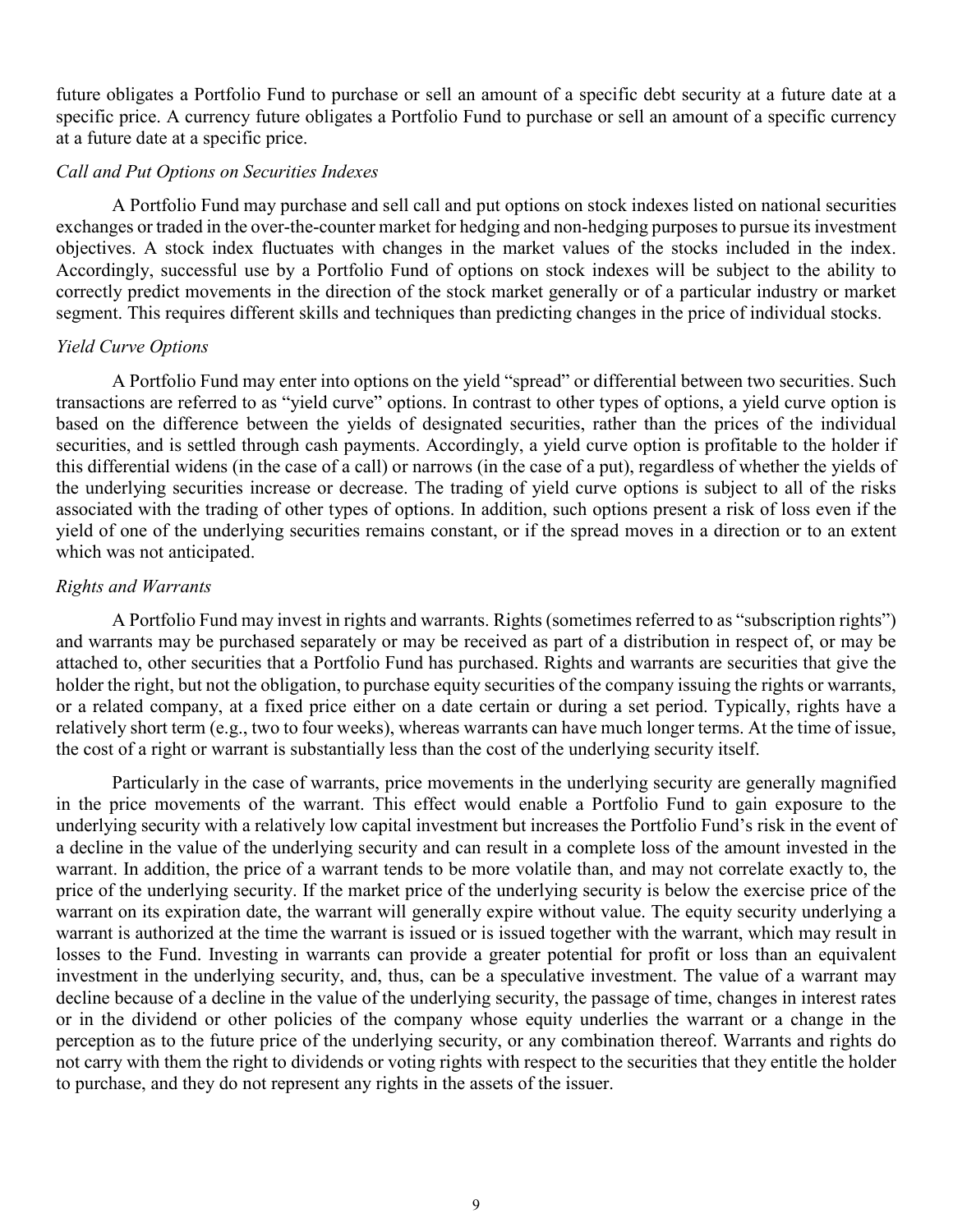### **Swaps**

A Portfolio Fund may enter into equity, interest rate, index, currency rate, total return and/or other types of swap agreements. These transactions are entered into in an attempt to obtain a particular return when it is considered desirable to do so, possibly at a lower cost than if a Portfolio Fund had invested directly in the asset that yielded the desired return. Swap agreements are two-party contracts entered into primarily by institutional investors for periods ranging from a few weeks to more than a year. In a standard swap transaction, two parties agree to exchange the returns (or differentials in rates of return) earned or realized on particular predetermined investments or instruments, which may be adjusted for an interest factor. The gross returns to be exchanged or "swapped" between the parties are generally calculated with respect to a "notional amount" (i.e., the return on or increase in value of a particular dollar amount invested at a particular interest rate, in a particular foreign currency, or in a "basket" of securities representing a particular index).

# *Interest Rate, Mortgage and Credit Swaps*

A Portfolio Fund may enter into interest rate swaps. Forms of swap agreements include interest rate caps, under which, in return for a premium, one party agrees to make payments to the other to the extent interest rates exceed a specified rate or "cap"; interest rate floors, under which, in return for a premium, one party agrees to make payments to the other to the extent interest rates fall below a specified level or "floor"; and interest rate collars, under which a party sells a cap and purchases a floor or vice versa in an attempt to protect itself against interest rate movements exceeding given minimum or maximum levels. Mortgage swaps are similar to interest rate swaps in that they represent commitments to pay and receive interest. The notional principal amount, however, is tied to a reference pool or pools of mortgages. Credit swaps involve the receipt of floating or fixed note payments in exchange for assuming potential credit losses on an underlying security. Credit swaps give one party to a transaction the right to dispose of or acquire an asset (or group of assets), or the right to receive a payment from the other party, upon the occurrence of specified credit events.

# *Equity Index Swaps*

A Portfolio Fund may enter into equity index swaps. Equity index swaps involve the exchange by a Portfolio Fund with another party of cash flows based upon the performance of an index or a portion of an index of securities that usually includes dividends. A Portfolio Fund may purchase cash-settled options on equity index swaps. A cash-settled option on a swap gives the purchaser the right, but not the obligation, in return for the premium paid, to receive an amount of cash equal to the value of the underlying swap as of the exercise date. These options typically are purchased in privately negotiated transactions from financial institutions, including securities brokerage firms.

#### *Currency Swaps*

A Portfolio Fund may enter into currency swaps for both hedging and non-hedging purposes. Currency swaps involve the exchange of rights to make or receive payments in specified foreign currencies. Currency swaps usually involve the delivery of the entire principal value of one designated currency in exchange for another designated currency. Therefore, the entire principal value of a currency swap is subject to the risk that the other party to the swap will default on its contractual delivery obligations. The use of currency swaps is a highly specialized activity that involves special investment techniques and risks. Incorrect forecasts of market values and currency exchange rates can materially adversely affect the Portfolio Fund's performance. If there is a default by the other party to such a transaction, the Portfolio Fund will have contractual remedies pursuant to the agreements related to the transaction.

# *Total Return Swaps*

A Portfolio Fund may enter into total return swaps. In a total return swap, one party pays a rate of interest in exchange for the total rate of return on another investment. For example, if a Portfolio Fund wished to invest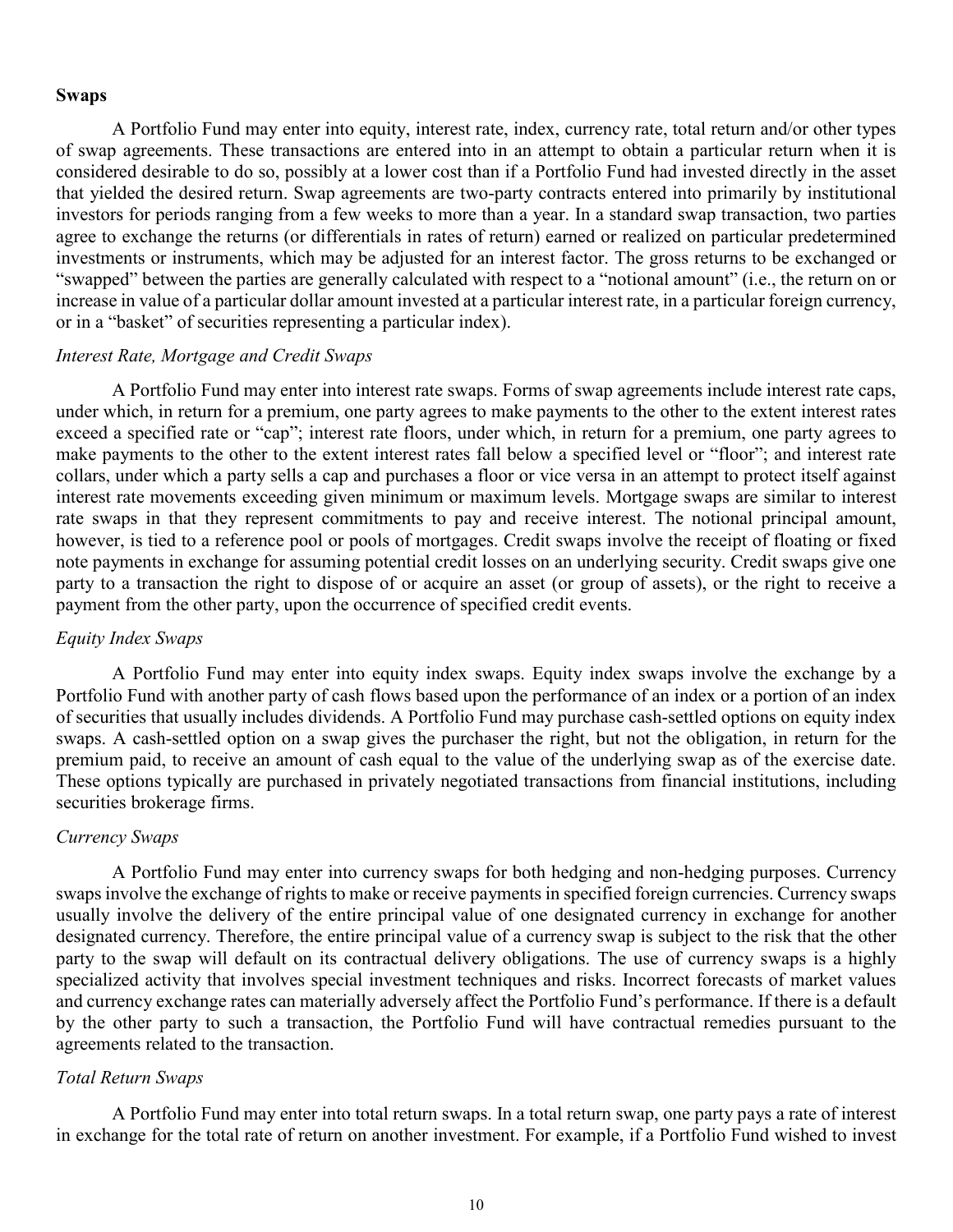in a senior loan, it could instead enter into a total return swap and receive the total return of the senior loan, less the "funding cost," which would be a floating interest rate payment to the counterparty.

## *Swaptions*

A Portfolio Fund may also purchase and write (sell) options contracts on swaps, commonly referred to as "swaptions." A swaption is an option to enter into a swap agreement. Like other types of options, the buyer of a swaption pays a non-refundable premium for the option and obtains the right, but not the obligation, to enter into an underlying swap on agreed-upon terms. The seller of a swaption, in exchange for the premium, becomes obligated (if the option is exercised) to enter into an underlying swap on agreed-upon terms.

Certain swap agreements into which a Portfolio Fund enters may require the calculation of the obligations of the parties to the agreements on a "net basis." Consequently, the Portfolio Fund's current obligations (or rights) under such swap agreements generally will be equal only to the net amount to be paid or received under the agreement based on the relative values of the positions held by each party to the agreement (the "net amount"). The risk of loss with respect to swaps consists of the net amount of the payments that the Portfolio Fund is contractually obligated to make. If the other party to a swap defaults, the Portfolio Fund's risk of loss consists of the net amount of the payments that the Portfolio Fund contractually is entitled to receive.

## **Distressed Securities**

The Fund or a Portfolio Fund may invest in debt or equity securities of domestic and foreign issuers in weak financial condition, experiencing poor operating results, having substantial capital needs or negative net worth, facing special competitive or product obsolescence problems, or that are involved in bankruptcy or reorganization proceedings. Investments of this type may involve substantial financial and business risks that can result in substantial or at times even total losses. Among the risks inherent in investments in troubled entities is the fact that it frequently may be difficult to obtain information as to the true condition of such issuers. Such investments also may be adversely affected by state and federal laws relating to, among other things, fraudulent transfers and other voidable transfers or payments, lender liability, and a bankruptcy court's power to disallow, reduce, subordinate, or disenfranchise particular claims. The market prices of such securities are also subject to abrupt and erratic market movements and above-average price volatility, and the spread between the bid and ask prices of such securities may be greater than those prevailing in other securities markets. It may take a number of years for the market price of such securities to reflect their intrinsic value. In liquidation (both in and out of bankruptcy) and other forms of corporate reorganization, there exists the risk that the reorganization either will be unsuccessful (due to, for example, failure to obtain requisite approvals), will be delayed (for example, until various liabilities, actual or contingent, have been satisfied), or will result in a distribution of cash or a new security the value of which will be less than the purchase price to the Portfolio Fund of the security in respect to which such distribution was made.

# **Additional Method of Investing in a Portfolio Fund**

The Fund will typically invest directly in a Portfolio Fund by purchasing an interest in such Portfolio Fund. There may be situations, however, where a Portfolio Fund is not open or available for direct investment by the Fund or where the Adviser elects for other reasons to invest indirectly in a Portfolio Fund (including, without limitation, restrictions of the Investment Company Act). On occasions where the Adviser determines that an indirect investment is the most effective or efficient means of gaining exposure to a Portfolio Fund, the Fund may invest in a Portfolio Fund indirectly, such as by purchasing a structured note or entering into a swap or other contract paying a return tied to the return of a Portfolio Fund. In the case of a structured note or a swap, a counterparty would agree to pay to the Fund a return based on the return of the Portfolio Fund, in exchange for consideration paid by the Fund equivalent to the cost of purchasing an ownership interest in the Portfolio Fund. Indirect investment through a swap or similar contract in a Portfolio Fund carries with it the credit risk associated with the counterparty. Indirect investments will generally be subject to transaction and other fees, which will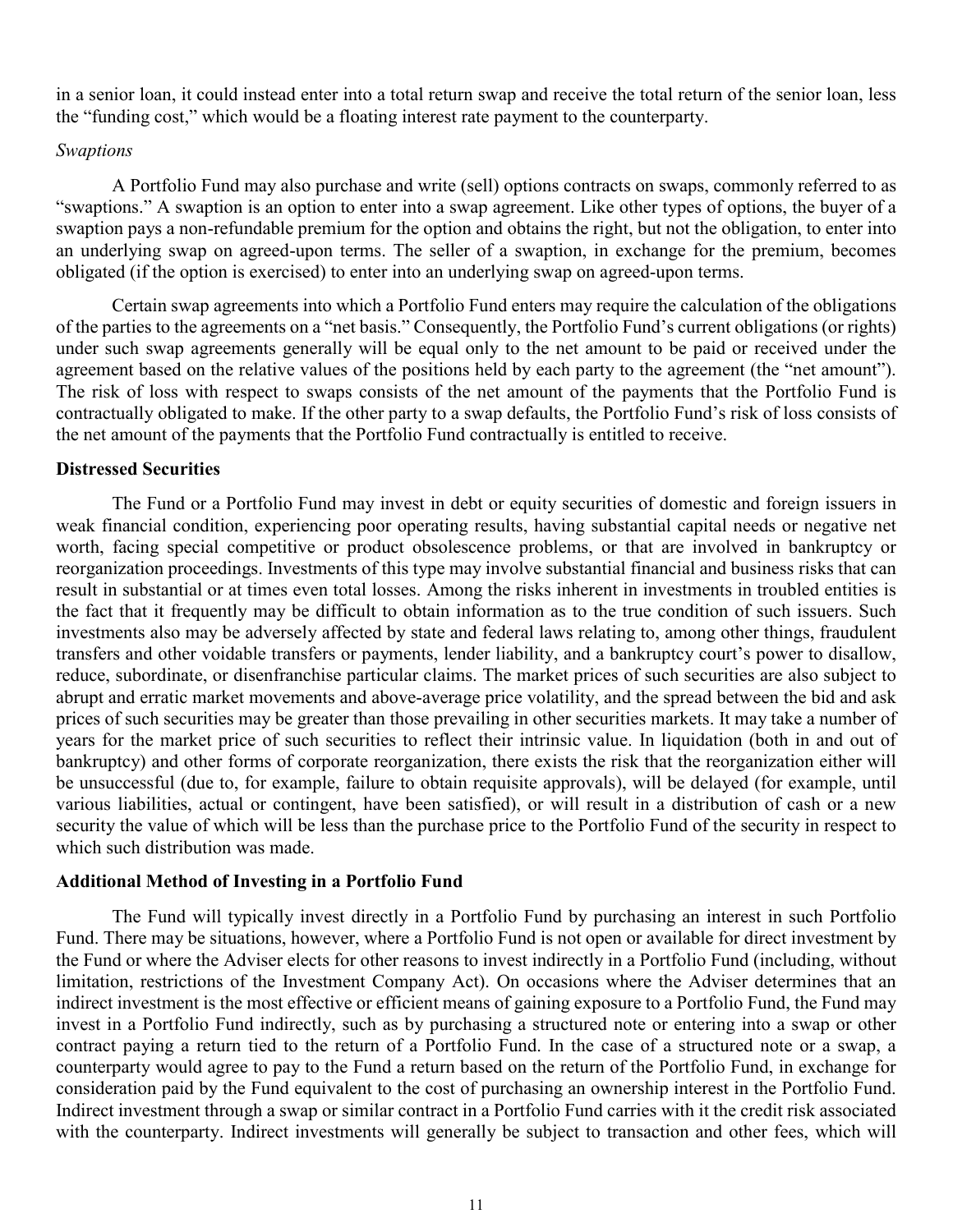reduce the value of the Fund's investment. There can be no assurance that the Fund's indirect investment in a Portfolio Fund will have the same or similar results as a direct investment in the Portfolio Fund, and the Fund's value may decrease as a result of such indirect investment. When the Fund makes an indirect investment in a Portfolio Fund by investing in a structured note, swap, or other contract intended to pay a return equal to the total return of such Portfolio Fund, such investment by the Fund may be subject to additional regulations.

# **Cyber Security Risk**

The Fund and its service providers may be prone to operational and information security risks resulting from breaches in cyber security. A breach in cyber security refers to both intentional and unintentional events that may cause the Fund to lose proprietary information, suffer data corruption, or lose operational capacity. Breaches in cyber security include, among other behaviors, stealing or corrupting data maintained online or digitally, denial of service attacks on websites, the unauthorized release of confidential information or various other forms of cyber-attacks. Cyber security breaches affecting the Fund, the Adviser, financial intermediaries and other thirdparty service providers may adversely impact the Fund. For instance, cyber security breaches may interfere with the processing of shareholder transactions, impact the Fund's ability to calculate its net asset value, cause the release of private shareholder information or confidential business information, impede investment activities, subject the Fund to regulatory fines or financial losses and/or cause reputational damage. The Fund may also incur additional costs for cyber security risk management purposes. Similar types of cyber security risks are also present for the issuers of securities in which the Fund may invest, which could result in material adverse consequences for such issuers and may cause the Fund to lose value. The Fund and the Adviser have limited ability to prevent or mitigate cybersecurity incidents affecting third party service providers, and such third-party service providers may have limited indemnification obligations to the Fund or the Adviser.

## **Pandemic Risk**

The continuing spread of an infectious respiratory illness caused by a novel strain of coronavirus (known as COVID-19) has caused volatility, severe market dislocations and liquidity constraints in many markets and may adversely affect the Fund's investments and operations. The outbreak was first detected in December 2019 and subsequently spread globally. The transmission of COVID-19 and efforts to contain its spread have resulted in international and domestic travel restrictions and disruptions, closed international borders, enhanced health screenings at ports of entry and elsewhere, disruption of and delays in healthcare service preparation and delivery, quarantines, event and service cancellations or interruptions, disruptions to business operations (including staff reductions), supply chains and consumer activity, as well as general concern and uncertainty that has negatively affected the economic environment. These disruptions have led to instability in the marketplace, including stock and credit market losses and overall volatility. The impact of COVID-19, and other infectious illness outbreaks, epidemics or pandemics that may arise in the future, could adversely affect the economies of many nations or the entire global economy, the financial performance of individual issuers, borrowers and sectors and the health of the markets generally in potentially significant and unforeseen ways. In addition, the impact of infectious illnesses, such as COVID-19, in emerging market countries may be greater due to generally less established healthcare systems. This crisis or other public health crises may exacerbate other pre-existing political, social and economic risks in certain countries or globally.

The Fund and Adviser have in place business continuity plans reasonably designed to ensure that they maintain normal business operations, and that the Fund, its portfolio and assets are protected. However, in the event of a pandemic or an outbreak, such as COVID-19, there can be no assurance that the Fund, its Adviser and service providers, or the Fund's portfolio companies, will be able to maintain normal business operations for an extended period of time or will not lose the services of key personnel on a temporary or long-term basis due to illness or other reasons. A pandemic or disease could also impair the information technology and other operational systems upon which the Fund's Adviser relies and could otherwise disrupt the ability of the Fund's service providers to perform essential tasks.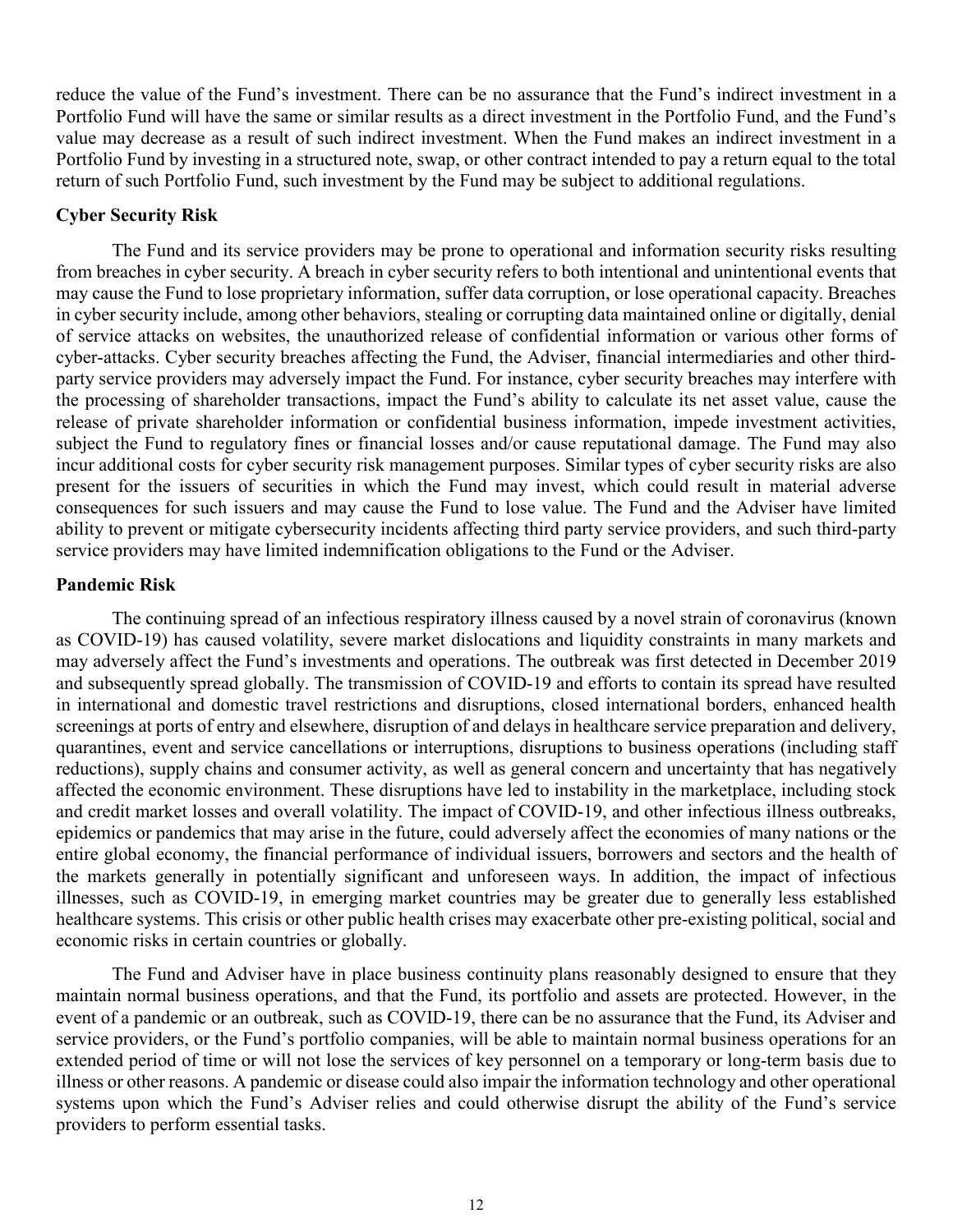To satisfy any repurchase requests during periods of extreme volatility, such as those associated with COVID-19, it is more likely the Fund will be required to dispose of portfolio investments at unfavorable prices compared to their intrinsic value. In addition, any repurchase completed while the Fund has unrealized losses may cause the investors whose shares were repurchased to crystalize their losses even if such unrealized losses do not ultimately convert into realized losses. You should review this prospectus and the SAI to understand the Fund's discretion to implement temporary defensive measures.

The foregoing could lead to a significant economic downturn or recession, increased market volatility, a greater number of market closures, higher default rates and adverse effects on the values and liquidity of securities or other assets. Such impacts, which may vary across asset classes, may adversely affect the performance of the Fund's investments, the Fund and your investment in the Fund. In certain cases, an exchange or market may close or issue trading halts on either specific securities or even the entire market, which may result in the Fund being, among other things, unable to buy or sell certain securities or financial instruments or to accurately price its investments.

Governmental authorities and regulators throughout the world, such as the U.S. Federal Reserve, have in the past responded to major economic disruptions with changes to fiscal and monetary policy, including but not limited to, direct capital infusions, new monetary programs and dramatically lower interest rates. Certain of those policy changes are being implemented in response to the COVID-19 pandemic. Such policy changes may adversely affect the value, volatility and liquidity of dividend and interest paying securities. The effect of recent efforts undertaken by the U.S. Federal Reserve to address the economic impact of the COVID-19 pandemic, such as the reduction of the federal funds target rate, and other monetary and fiscal actions that may be taken by the U.S. federal government to stimulate the U.S. economy, are not yet fully known. Although vaccines for COVID-19 are becoming more widely available, the duration of the COVID-19 outbreak and its full impacts are also unknown and the pace of recovery may vary from market to market, resulting in a high degree of uncertainty for potentially extended periods of time, especially in certain sectors in which the Fund may make investments.

### **BOARD OF TRUSTEES AND OFFICERS**

The business operations of the Fund are managed and supervised under the direction of the Board, subject to the laws of the State of Delaware and the Fund's agreement and declaration of trust ("Declaration of Trust"). The Board has overall responsibility for the management and supervision of the business affairs of the Fund on behalf of its Common Shareholders, including the authority to establish policies regarding the management, conduct and operation of its business. The Board exercises the same powers, authority and responsibilities on behalf of the Fund as are customarily exercised by the board of directors of a registered investment company organized as a corporation. The officers of the Fund conduct and supervise the daily business operations of the Fund.

The trustees of the Board (each, a "Trustee") are not required to contribute to the capital of the Fund or to hold interests therein. A majority of Trustees of the Board are not "interested persons" (as defined in the Investment Company Act) of the Fund (collectively, the "Independent Trustees").

The identity of Trustees of the Board and officers of the Fund, and their brief biographical information, including their addresses, their year of birth and descriptions of their principal occupations during the past five years is set forth below.

The Trustees serve on the Board for terms of indefinite duration. A Trustee's position in that capacity will terminate if the Trustee is removed or resigns or, among other events, upon the Trustee's death, incapacity, retirement or bankruptcy. A Trustee may resign upon written notice to the other Trustees of the Fund, and may be removed either by (i) the vote of at least two-thirds of the Trustees of the Fund not subject to the removal vote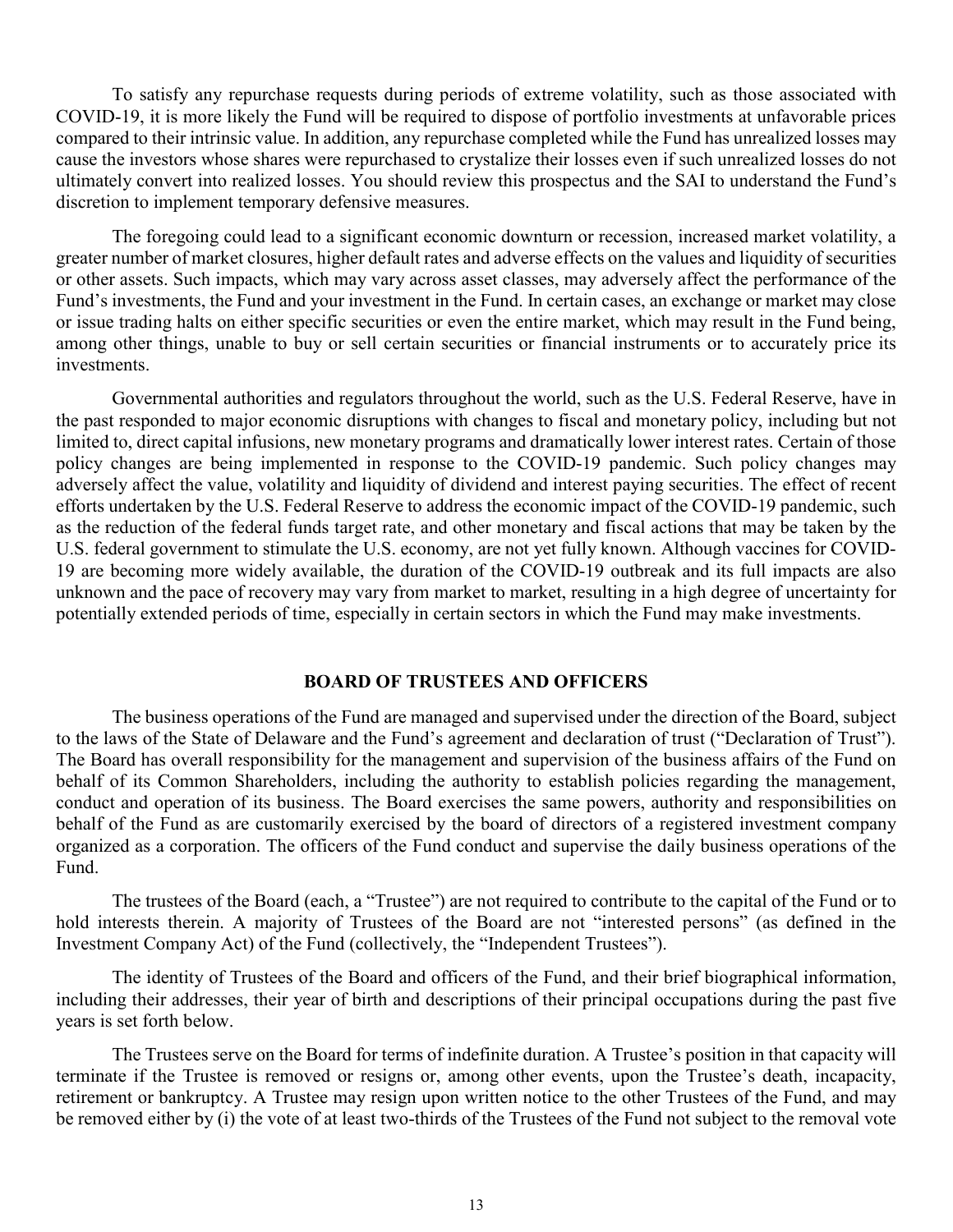or (ii) the vote of Common Shareholders holding not less than two-thirds of the total number of votes eligible to be cast by all Common Shareholders of the Fund. In the event of any vacancy in the position of a Trustee, the remaining Trustees of the Fund may appoint an individual to serve as a Trustee so long as immediately after the appointment at least two-thirds of the Trustees of the Fund then serving have been elected by the Common Shareholders of the Fund. The Board may call a meeting of the Common Shareholders to fill any vacancy in the position of a Trustee of the Fund, and must do so if the Trustees who were elected by the Common Shareholders cease to constitute a majority of the Trustees then serving on the Board.

The Board believes that each of the Trustees' experience, qualifications, attributes and skills on an individual basis and in combination with those of the other Trustees lead to the conclusion that each Trustee should serve in such capacity. Among the attributes common to all Trustees is the ability to review critically, evaluate, question and discuss information provided to them, to interact effectively with the other Trustees, the Adviser, other service providers, counsel and the independent registered public accounting firm, and to exercise effective business judgment in the performance of their duties as Trustees. A Trustee's ability to perform his duties effectively may have been attained through the Trustee's business, consulting, and public service work; experience as a board member of non-profit entities or other organizations; education or professional training; and/or other life experiences. In addition to these shared characteristics, set forth below is a brief discussion of the specific experience, qualifications, attributes or skills of each Trustee. Specific details regarding each Trustee's principal occupations during the past five years are included in the tables below. See "Board of Trustees and Officers—Independent Trustees" and "Board of Trustees and Officers—Interested Trustees and Officers."

| <b>NAME, ADDRESS</b><br><b>AND YEAR OF BIRTH</b> | POSITION(S)<br><b>WITH THE</b><br><b>FUND</b> | <b>LENGTH OF</b><br><b>TIME SERVICED*</b> | PRINCIPAL OCCUPATION(S)<br><b>DURING PAST 5 YEARS</b>                                                                                                                                                                                                                                                                                                              | <b>FUND COMPLEX</b><br><b>OVERSEEN BY</b><br><b>TRUSTEE</b> | <b>OTHER</b><br>DIRECTORSHIPS**<br><b>HELD BY TRUSTEE</b>                                                                                                                                                            |
|--------------------------------------------------|-----------------------------------------------|-------------------------------------------|--------------------------------------------------------------------------------------------------------------------------------------------------------------------------------------------------------------------------------------------------------------------------------------------------------------------------------------------------------------------|-------------------------------------------------------------|----------------------------------------------------------------------------------------------------------------------------------------------------------------------------------------------------------------------|
| Jeremy May                                       | Chairman and<br>Trustee                       | Since Inception                           | Founder and CEO of Paralel<br>Technologies, LLC (a fintech<br>firm) (Since October 2019);<br>Previously, President and<br>Director of ALPS Fund<br>Services, Inc., ALPS<br>Distributors, Inc., and ALPS<br>Portfolio Solutions Distributor,<br>Inc., Executive Vice President<br>and Director of ALPS<br>Holdings, Inc. and ALPS<br>Advisors, Inc. (1995 to 2019). | 1                                                           | New Age Alpha ETF<br>Trust (since 2020);<br>Reaves Utility Income<br>Fund (2009 to 2021);<br>ALPS Series Trust (9<br>funds) (2012 to 2021);<br>RiverNorth<br>Opportunities Fund,<br>Inc. $(2018 \text{ to } 2019)$ . |
| Michael Imhoff                                   | Trustee                                       | Since Inception                           | Managing Director of Stifel<br>(full service investment firm)<br>(Since 2015); Previously, other<br>roles at Stifel (Since 1985).                                                                                                                                                                                                                                  | 1                                                           | N/A                                                                                                                                                                                                                  |
| Jack Swift                                       | Trustee                                       | Since Inception                           | President and Senior Partner of<br>The TIFiN Group (a fintech<br>capital business) (Since 2019);<br>Previously, Partner and<br>President of Crestone Capital,<br>LLC (investment management<br>and wealth advisory firm)<br>(2016 to 2019); Managing<br>Director, Head of Global                                                                                   | 1                                                           | Member Of The<br>Board Of Advisors at<br>Magnifi (Since 2020);<br>Chairman of the<br>Board at Clout (Since<br>2020).                                                                                                 |

### INDEPENDENT TRUSTEES

**PORTFOLIOS IN**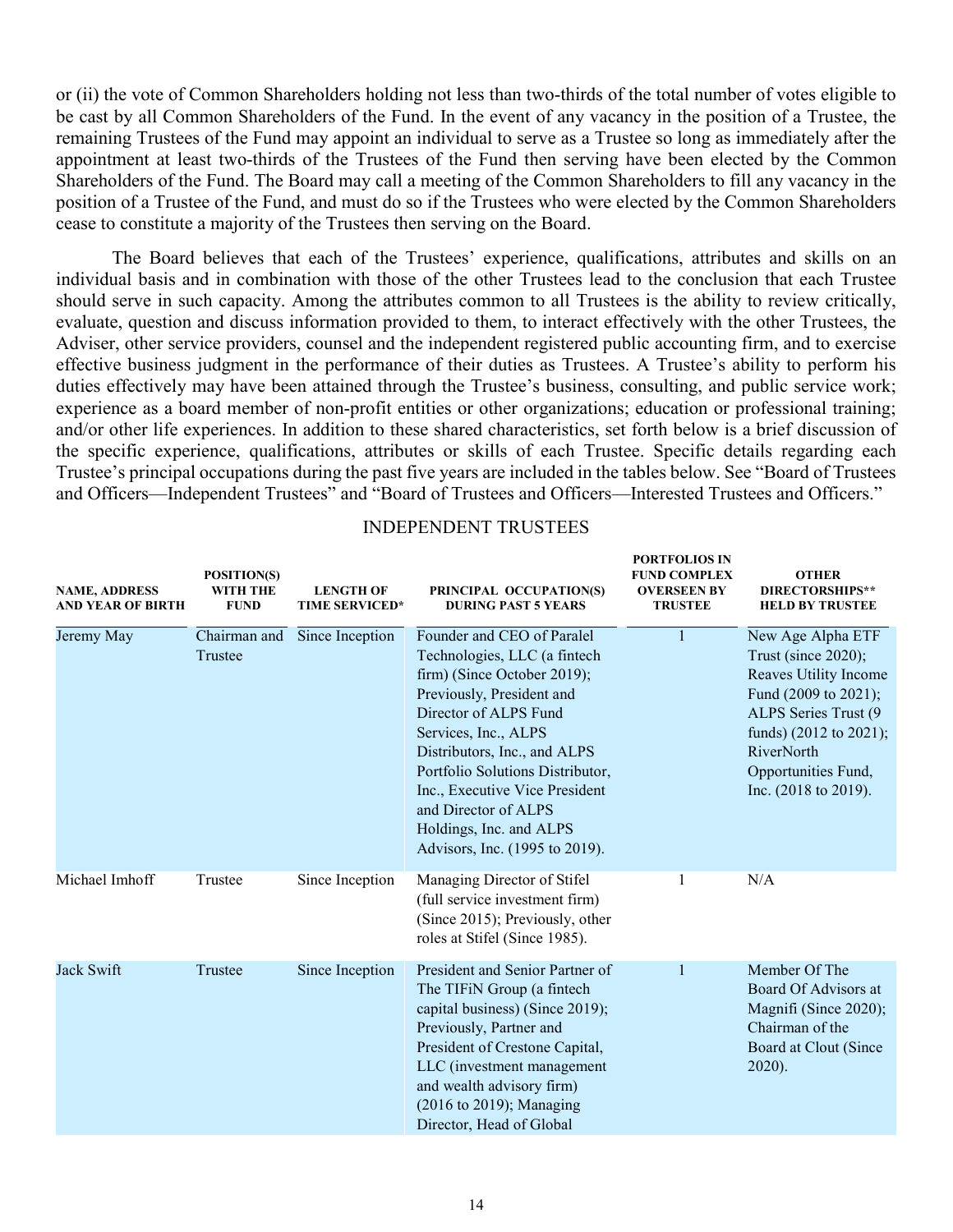| <b>NAME, ADDRESS</b><br><b>AND YEAR OF BIRTH</b> | POSITION(S)<br>WITH THE<br><b>FUND</b> | <b>LENGTH OF</b><br><b>TIME SERVICED*</b> | PRINCIPAL OCCUPATION(S)<br><b>DURING PAST 5 YEARS</b>                                                                 | <b>PORTFOLIOS IN</b><br><b>FUND COMPLEX</b><br><b>OVERSEEN BY</b><br><b>TRUSTEE</b> | <b>OTHER</b><br>DIRECTORSHIPS**<br><b>HELD BY TRUSTEE</b> |
|--------------------------------------------------|----------------------------------------|-------------------------------------------|-----------------------------------------------------------------------------------------------------------------------|-------------------------------------------------------------------------------------|-----------------------------------------------------------|
|                                                  |                                        |                                           | Business Development of<br>Pacific Current Group (a<br>boutique asset management<br>firm) $(2010 \text{ to } 2016)$ . |                                                                                     |                                                           |

\*Each Trustee serves an indefinite term, until his successor is elected.

\*\*Includes any company with a class of securities registered pursuant to Section 12 of the Exchange Act of 1934, as amended (the "Exchange Act"), or subject to the requirements of Section 15(d) of the Exchange Act or any company registered under the Investment Company Act.

# INTERESTED TRUSTEE AND OFFICERS

| <b>NAME, ADDRESS</b><br>AND YEAR OF BIRTH | POSITION(S)<br>WITH THE<br><b>FUND</b> | <b>LENGTH OF</b><br><b>TIME SERVICED*</b> | PRINCIPAL OCCUPATION(S)<br><b>DURING PAST 5 YEARS</b>                                                                                                                                                                                                                                                                                                                                   | <b>PORTFOLIOS IN</b><br><b>FUND COMPLEX</b><br><b>OVERSEEN BY</b><br><b>TRUSTEE</b> | <b>OTHER</b><br>DIRECTORSHIPS**<br><b>HELD BY TRUSTEE</b>                                                                     |
|-------------------------------------------|----------------------------------------|-------------------------------------------|-----------------------------------------------------------------------------------------------------------------------------------------------------------------------------------------------------------------------------------------------------------------------------------------------------------------------------------------------------------------------------------------|-------------------------------------------------------------------------------------|-------------------------------------------------------------------------------------------------------------------------------|
| Jeremy Held***                            | Trustee and<br>President               | Since Inception                           | Managing Director, Bow<br>River Capital (Since 2019);<br>Previously, Chief Investment<br>Officer, ALPS Advisors, Inc.<br>(investment management<br>company) (2007 to 2019.                                                                                                                                                                                                              |                                                                                     | Director, Principal<br>Real Estate Income<br>Fund (Since 2017);<br>Director, ALPS<br>Variable Insurance<br>Trust (2017-2019). |
| Rich Wham                                 | Vice<br>President                      | Since Inception                           | President and Chief Operating<br>Officer, Bow River Capital<br>(Since 2017); Previously,<br>Partner, Westfield Company<br>Inc. (real estate company)<br>$(2015$ to $2017)$ .                                                                                                                                                                                                            | 1                                                                                   | N/A                                                                                                                           |
| Jane Ingalls                              | Vice<br>President and<br>Secretary     | Since Inception                           | Managing Director and Chief<br>of Staff, Bow River Capital<br>(since 2020); Previously,<br>Founder and President,<br>Artemis Consulting Group<br>$(2007$ to 2020).                                                                                                                                                                                                                      | 1                                                                                   | N/A                                                                                                                           |
| Derek Mullins                             | Treasurer                              | Since Inception                           | Managing Partner, PINE<br>Advisor Solutions (provider of<br>outsourced non-investment<br>fund services) (since 2018);<br>Previously, Director of<br>Operations, ArrowMark<br>Partners (asset management<br>firm) (2009 to 2018); Chief<br>Financial Officer (Principal<br>Financial Officer) and<br>Treasurer, Meridian Fund, Inc.<br>(investment management<br>company) (2013 to 2018) | 1                                                                                   | N/A                                                                                                                           |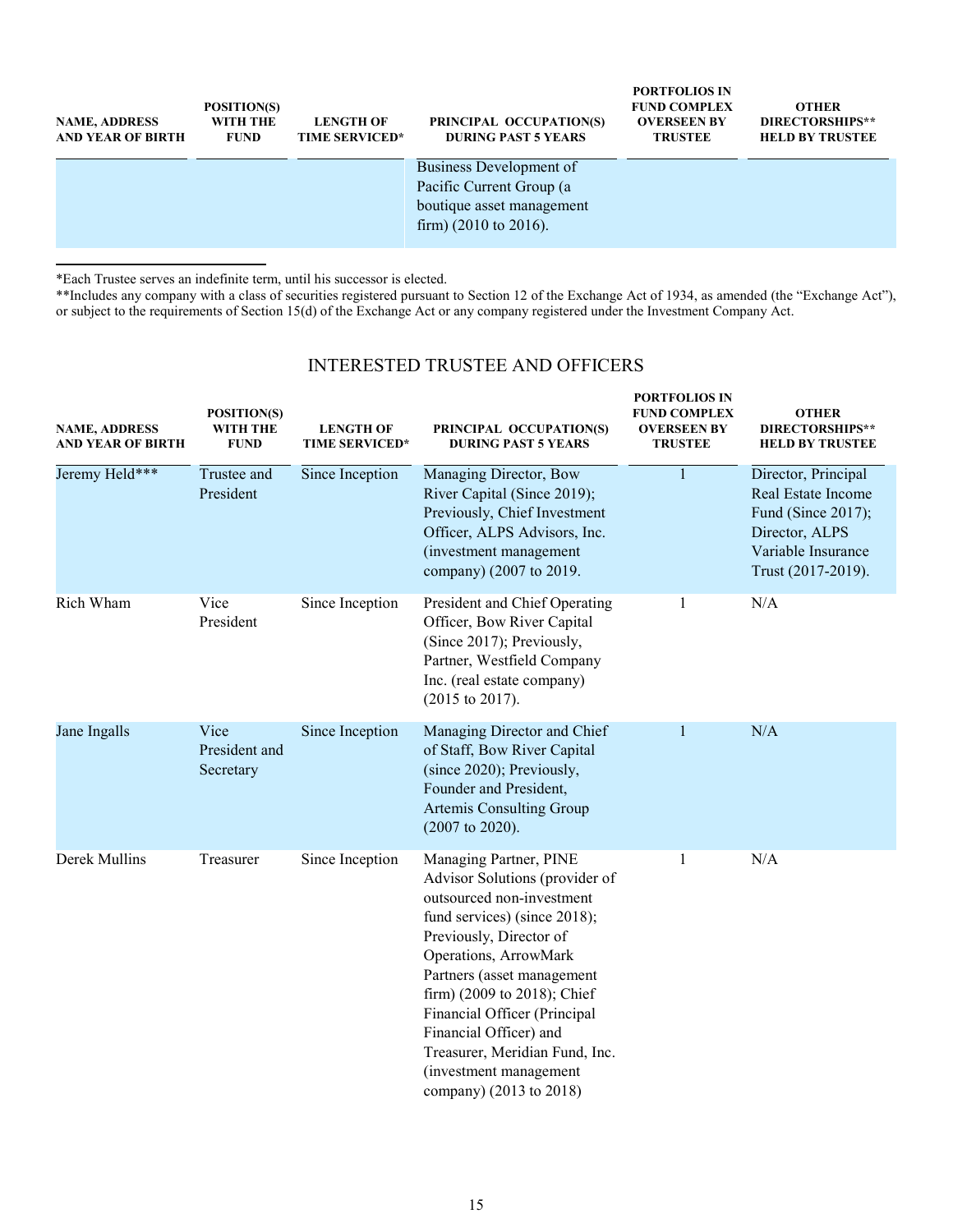| <b>NAME, ADDRESS</b><br>AND YEAR OF BIRTH | POSITION(S)<br>WITH THE<br><b>FUND</b>            | <b>LENGTH OF</b><br><b>TIME SERVICED*</b> | <b>FURTFULIUS IN</b><br><b>FUND COMPLEX</b><br>PRINCIPAL OCCUPATION(S)<br><b>OVERSEEN BY</b><br><b>DURING PAST 5 YEARS</b><br><b>TRUSTEE</b>                                                                                                                                                                                                                                                                              |     | <b>OTHER</b><br><b>DIRECTORSHIPS**</b><br><b>HELD BY TRUSTEE</b> |
|-------------------------------------------|---------------------------------------------------|-------------------------------------------|---------------------------------------------------------------------------------------------------------------------------------------------------------------------------------------------------------------------------------------------------------------------------------------------------------------------------------------------------------------------------------------------------------------------------|-----|------------------------------------------------------------------|
| John Blue                                 | Chief<br>Since Inception<br>Compliance<br>Officer |                                           | Managing Partner, PINE<br>Advisor Solutions (provider of<br>outsourced non-investment<br>fund services) (Since 2018);<br>Previously, Sr. Vice President<br>and Dir. of Operations and<br>Chief Compliance Officer, 361<br>Capital, LLC (financial<br>adviser) (2010 to 2018).                                                                                                                                             | N/A |                                                                  |
| Marcie McVeigh                            | Assistant<br>Treasurer                            | Since Inception                           | Director of CFO Services,<br><b>PINE Advisor Solutions</b><br>(provider of outsourced non-<br>investment fund services)<br>(Since 2020); Assistant Vice<br>President and Performance<br>Measurement Manager at<br>Brown Brothers Harriman<br>(financial services firm) (2019)<br>to 2020); Sr. Financial<br>Reporting Specialist at<br>American Century<br>Investments (investment<br>management firm) (2011 to<br>2018). | 1   | N/A                                                              |

**PORTFOLIOS IN**

\*\*Includes any company with a class of securities registered pursuant to Section 12 of the Exchange Act or subject to the requirements of Section 15(d) of the Exchange Act or any company registered under the Investment Company Act.

### **Leadership Structure and Oversight Responsibilities**

Overall responsibility for oversight of the Fund rests with the Board. The Fund has engaged the Adviser to manage the Fund on a day-to-day basis. The Board is responsible for overseeing the Adviser, Investment Consultant and other service providers in the operations of the Fund in accordance with the provisions of the Investment Company Act, applicable provisions of state and other laws and the Declaration of Trust. The Board is currently composed of four members, three of whom are Independent Trustees. The Board will meet in-person at regularly scheduled meetings four times each year. In addition, the Board may hold special in-person or telephonic meetings or informal conference calls to discuss specific matters that may arise or require action between regular meetings. The Independent Trustees have also engaged independent legal counsel to assist them in performing their oversight responsibility. The Independent Trustees will meet with their independent legal counsel in-person prior to and during each quarterly in-person board meeting. As described below, the Board has established an audit committee (the "Audit Committee") and a nominating committee (the "Nominating Committee") and may establish ad hoc committees or working groups from time to time to assist the Board in fulfilling its oversight responsibilities.

The Board has appointed Jeremy May, an Independent Trustee, to serve in the role of Chairman. The Chairman's role is to preside at all meetings of the Board and to act as liaison with the Adviser, Investment

<sup>\*</sup>Each Trustee serves an indefinite term, until his successor is elected.

<sup>\*\*\*</sup> Mr. Held is an "interested person" (as that term is defined in the 1940 Act) because of his affiliations with the Adviser.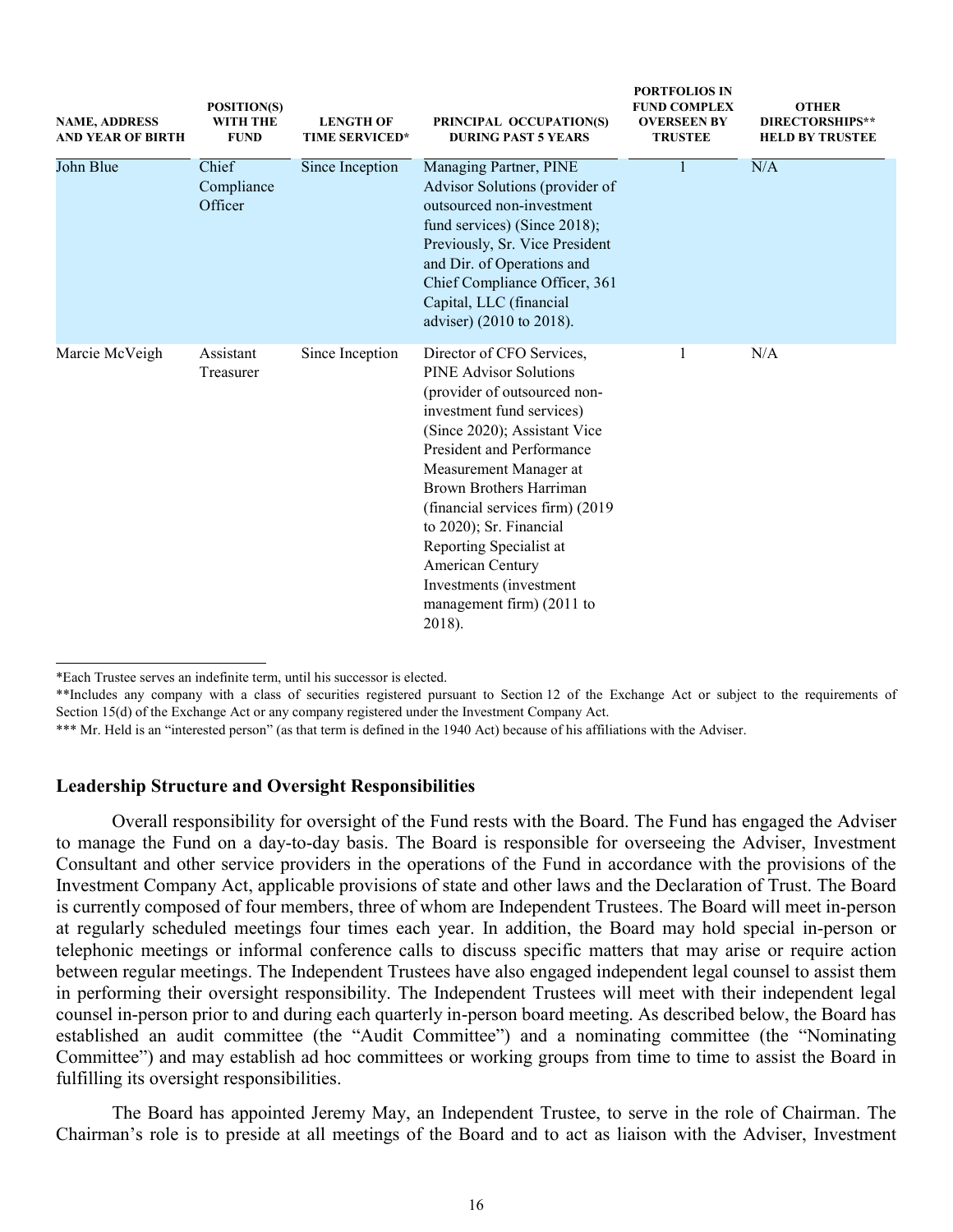Consultant, other service providers, counsel and other Trustees generally between meetings. The Chairman serves as a key point person for dealings between management and the Trustees. The Chairman may also perform such other functions as may be delegated by the Board from time to time. The Board has determined that the Board's leadership structure is appropriate because it allows the Board to exercise informed and independent judgment over matters under its purview and it allocates areas of responsibility among committees of Trustees and the full Board in a manner that enhances effective oversight.

The Fund is subject to a number of risks, including investment, compliance, operational and valuation risks, among others. Risk oversight forms part of the Board's general oversight of the Fund and will be addressed as part of various Board and committee activities. Day-to-day risk management functions are subsumed within the responsibilities of the Adviser, Investment Consultant, and other service providers (depending on the nature of the risk), which carry out the Fund's investment management and business affairs. The Adviser, Investment Consultant and other service providers employ a variety of processes, procedures and controls to identify various events or circumstances that give rise to risks, to lessen the probability of their occurrence and/or to mitigate the effects of such events or circumstances if they do occur. Each of the Adviser, Investment Consultant and other service providers has their own independent interests in risk management, and their policies and methods of risk management will depend on their functions and business models. The Board recognizes that it is not possible to identify all of the risks that may affect the Fund or to develop processes and controls to eliminate or mitigate their occurrence or effects. The Board will require senior officers of the Fund, including the President, Chief Financial Officer and Chief Compliance Officer, and the Adviser and Investment Consultant, to report to the full Board on a variety of matters at regular and special meetings of the Board, including matters relating to risk management. The Board and the Audit Committee will also receive regular reports from the Fund's independent registered public accounting firm on internal control and financial reporting matters. The Board will also receive reports from certain of the Fund's other primary service providers on a periodic or regular basis, including the Fund's custodian, distributor, sub-administrator and securities lending counterparty, as applicable. The Board may, at any time and in its discretion, change the manner in which it conducts risk oversight.

### **Committees of the Board of Trustees**

## *Audit Committee*

The Board has formed an Audit Committee that is responsible for overseeing the Fund's accounting and financial reporting policies and practices, its internal controls, and, as appropriate, the internal controls of certain service providers; overseeing the quality and objectivity of the Fund's financial statements and the independent audit of those financial statements; and acting as a liaison between the Fund's independent auditors and the full Board. In performing its responsibilities, the Audit Committee will select and recommend annually to the entire Board a firm of independent certified public accountants to audit the books and records of the Fund for the ensuing year, and will review with the firm the scope and results of each audit. The Audit Committee currently consists of each of the Fund's Independent Trustees. The Audit Committee has selected Jeremy May to serve in the role as Chairman of the Audit Committee. During the fiscal period ended March 31, 2021, the Audit Committee held one meeting.

#### *Nominating Committee*

The Board has formed a Nominating Committee that is responsible for selecting and nominating persons to serve as Trustees of the Fund. The Nominating Committee is responsible for both nominating candidates to be appointed by the Board to fill vacancies and for nominating candidates to be presented to Common Shareholders for election. In performing its responsibilities, the Nominating Committee will consider candidates recommended by management of the Fund and by Common Shareholders and evaluate them both in a similar manner, as long as the recommendation submitted by a Common Shareholder includes at a minimum: the name, address and telephone number of the recommending Common Shareholder and information concerning the Common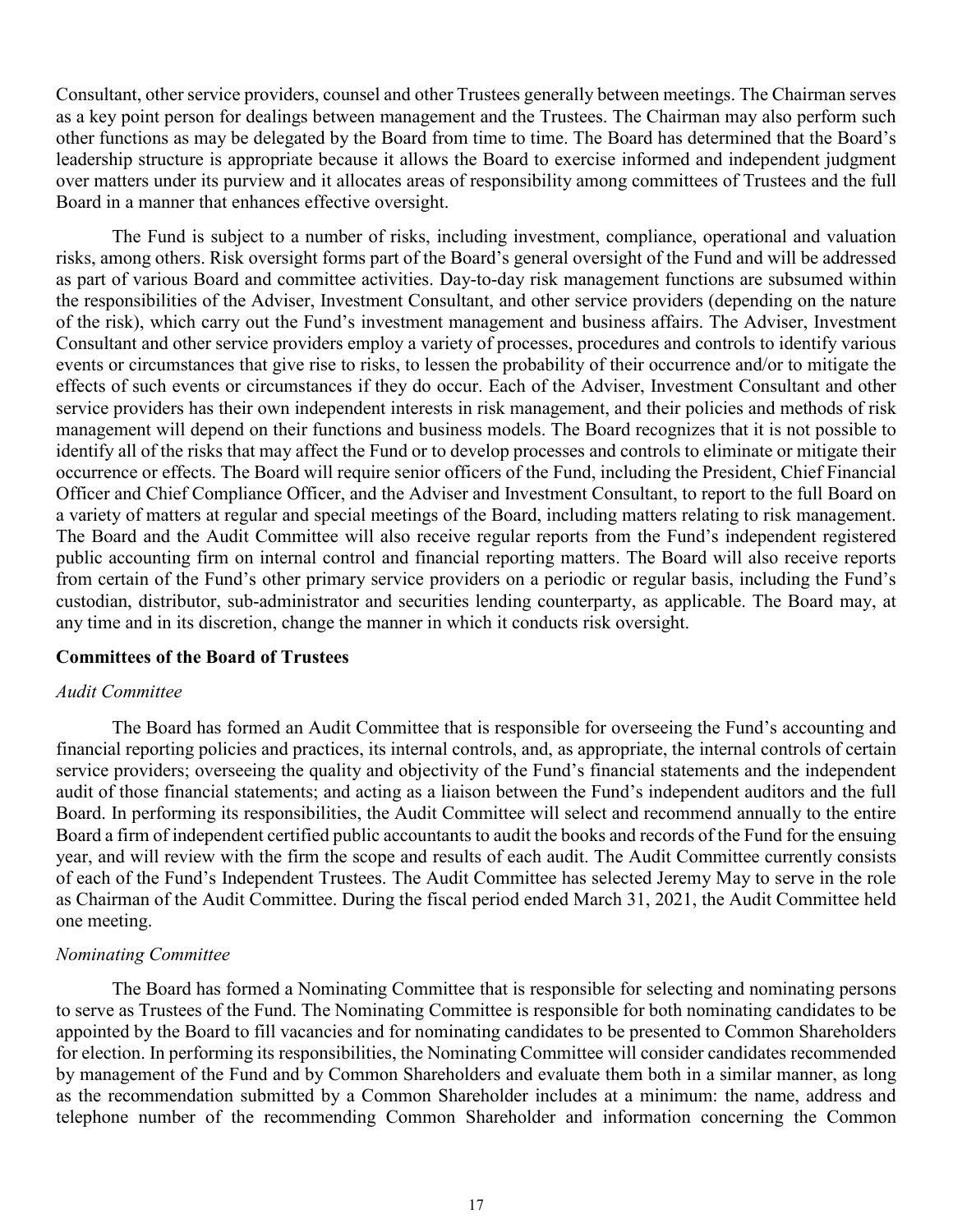Shareholder's interests in the Fund in sufficient detail to establish that the Common Shareholder held Shares on the relevant record date; and the name, address and telephone number of the recommended nominee and information concerning the recommended nominee's education, professional experience, and other information that might assist the Nominating Committee in evaluating the recommended nominee's qualifications to serve as a trustee. The Nominating Committee may solicit candidates to serve as trustees from any source it deems appropriate. With the Board's prior approval, the Nominating Committee may employ and compensate counsel, consultants or advisers to assist it in discharging its responsibilities. The Nominating Committee currently consists of each of the Fund's Independent Trustees. The Nominating Committee has selected Michael Imhoff to serve in the role as Chairman of the Nominating Committee. During the fiscal period ended March 31, 2021, the Nominating Committee did not meet.

# **Trustee Ownership of Securities**

|                        |                                                      | <b>AGGREGATE DOLLAR</b><br><b>RANGE OF EQUITY</b><br><b>SECURITIES IN ALL</b><br><b>DOLLAR RANGE REGISTERED INVESTMENT</b> |
|------------------------|------------------------------------------------------|----------------------------------------------------------------------------------------------------------------------------|
| <b>NAME OF TRUSTEE</b> | <b>OF EQUITY</b><br><b>SECURITIES IN</b><br>THE FUND | <b>COMPANIES OVERSEEN BY</b><br><b>MANAGER IN FAMILY OF</b><br><b>INVESTMENT COMPANIES</b>                                 |
| Independent            |                                                      |                                                                                                                            |
| Jeremy May             | Over \$100,000                                       | Over \$100,000                                                                                                             |
| Michael Imhoff         | Over \$100,000                                       | Over \$100,000                                                                                                             |
| Jack Swift             | None                                                 | None                                                                                                                       |
| <b>Interested</b>      |                                                      |                                                                                                                            |
| Jeremy Held            | Over \$100,000                                       | Over \$100,000                                                                                                             |

As of July 1, 2021, the Fund's Trustees and officers as a group owned beneficially less than 1% of the outstanding shares of the Fund.

# **Independent Trustee Ownership of Securities**

None of the Independent Trustees (or their immediate family members) owned securities of the Adviser, Investment Consultant, or of an entity (other than a registered investment company) controlling, controlled by or under common control with the Adviser or Investment Consultant.

## **Trustee Compensation**

In consideration of the services rendered by the Independent Trustees, the Fund pays each Independent Trustee a retainer of \$30,000 per year. In addition, the Fund pays an additional retainer of \$2,500 per year to the Chairman of the Audit Committee and to the Chairman of the Nominating Committee. Trustees that are interested persons will not be compensated by the Fund. The Trustees do not receive any pension or retirement benefits.

The following table sets forth certain information regarding the compensation of the Fund's Trustees.

| <b>Name of Trustee</b> | <b>Aggregate Compensation</b><br>from the $\text{Fund}^{(1)}$ | <b>Total Compensation from Funds</b><br>and Fund Complex Paid to<br>Trustees <sup>(2)</sup> |
|------------------------|---------------------------------------------------------------|---------------------------------------------------------------------------------------------|
| Jeremy May             | \$32,500                                                      | \$32,500                                                                                    |
|                        |                                                               |                                                                                             |
| Michael Imhoff         | \$32,500                                                      | \$32,500                                                                                    |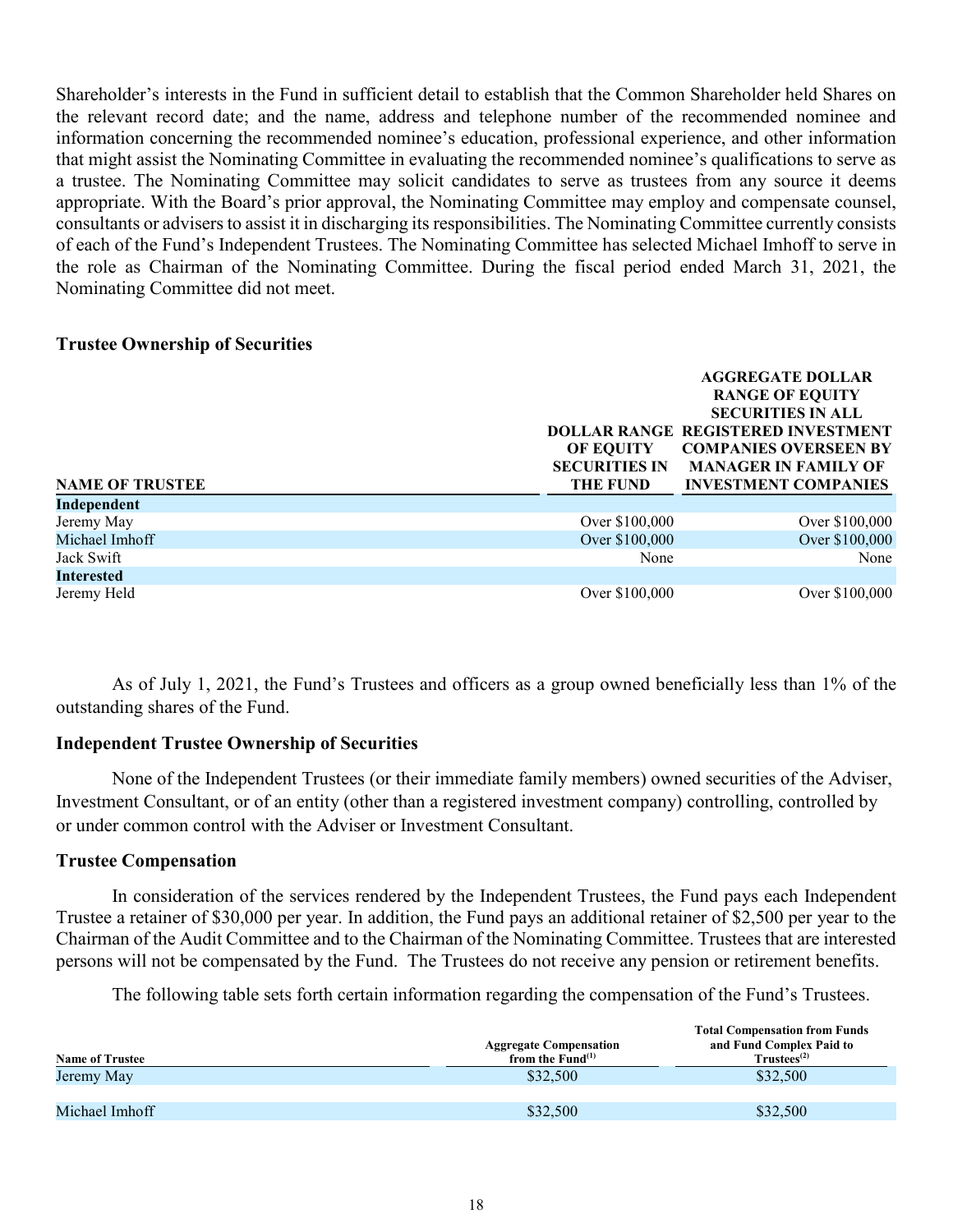| Jack Swift                                                                                                                                                                                                                 | \$30,000 | \$30,000 |
|----------------------------------------------------------------------------------------------------------------------------------------------------------------------------------------------------------------------------|----------|----------|
| (1) The compensation estimated to be paid by the Fund for the first full fiscal year for services to the Fund.<br>(2) The total estimated compensation to be paid from the Fund and Fund Complex for a full calendar year. |          |          |

# **CODES OF ETHICS**

The Fund, the Adviser and Investment Consultant have each adopted a code of ethics pursuant to Rule 17j-1 of the Investment Company Act, which is designed to prevent affiliated persons of the Fund, the Adviser and Investment Consultant from engaging in deceptive, manipulative, or fraudulent activities in connection with securities held or to be acquired by the Fund. The codes of ethics permit persons subject to them to invest in securities, including securities that may be held or purchased by the Fund, subject to a number of restrictions and controls. Compliance with the codes of ethics is carefully monitored and enforced.

The codes of ethics are included as exhibits to the Fund's registration statement filed with the SEC. The codes of ethics are available on the EDGAR database on the SEC's Internet site at http://www.sec.gov, and may be obtained after paying a duplicating fee, by electronic request at the following E-mail address: [publicinfo@sec.gov.](mailto:publicinfo@sec.gov)

## **INVESTMENT MANAGEMENT AND OTHER SERVICES**

#### **The Adviser**

Bow River Asset Management LLC, doing business as Bow River Capital, located at 205 Detroit Street, Suite 800, Denver, Colorado, serves as the Adviser of the Fund and will be responsible for determining and implementing the Fund's overall investment strategy, including direct investments. The Adviser, formed in 2003, is a private, independently-owned firm that is focused on investing in the lower middle market in three asset classes, including private equity, real estate and software growth equity. The Adviser is an investment adviser registered with the SEC under the Investment Advisers Act of 1940, as amended (the "Advisers Act"). Subject to the general supervision of the Board, and in accordance with the investment objective, policies, and restrictions of the Fund, the Adviser is responsible for the management and operation of the Fund and the investment of the Fund's assets. The Adviser provides such services to the Fund pursuant to the investment management agreement (the "Investment Management Agreement").

The Investment Management Agreement became effective as of the Commencement of Operations and will continue in effect for an initial two-year term. Thereafter, the Investment Management Agreement will continue in effect from year to year provided such continuance is specifically approved at least annually by (i) the vote of a majority of the outstanding voting securities of the Fund, or a majority of the Board, and (ii) the vote of a majority of the Independent Trustees of the Fund, cast in person at a meeting called for the purpose of voting on such approval. See "*VOTING*" in the Prospectus. The Investment Management Agreement will terminate automatically if assigned (as defined in the Investment Company Act) and is terminable at any time without penalty upon 60 days' written notice to the Fund by either the Board or the Adviser. A discussion regarding the basis for the Board's approval of the Investment Management Agreement is available in the Fund's Annual Report, dated March 31, 2021.

The Investment Management Agreement provides that, in the absence of willful misfeasance, bad faith, reckless disregard or gross negligence of its obligations to the Fund, the Adviser and any partner, director, officer or employee of the Adviser, or any of their affiliates, executors, heirs, assigns, successors or other legal representatives, will not be liable for any error of judgment, for any mistake of law or for any act or omission by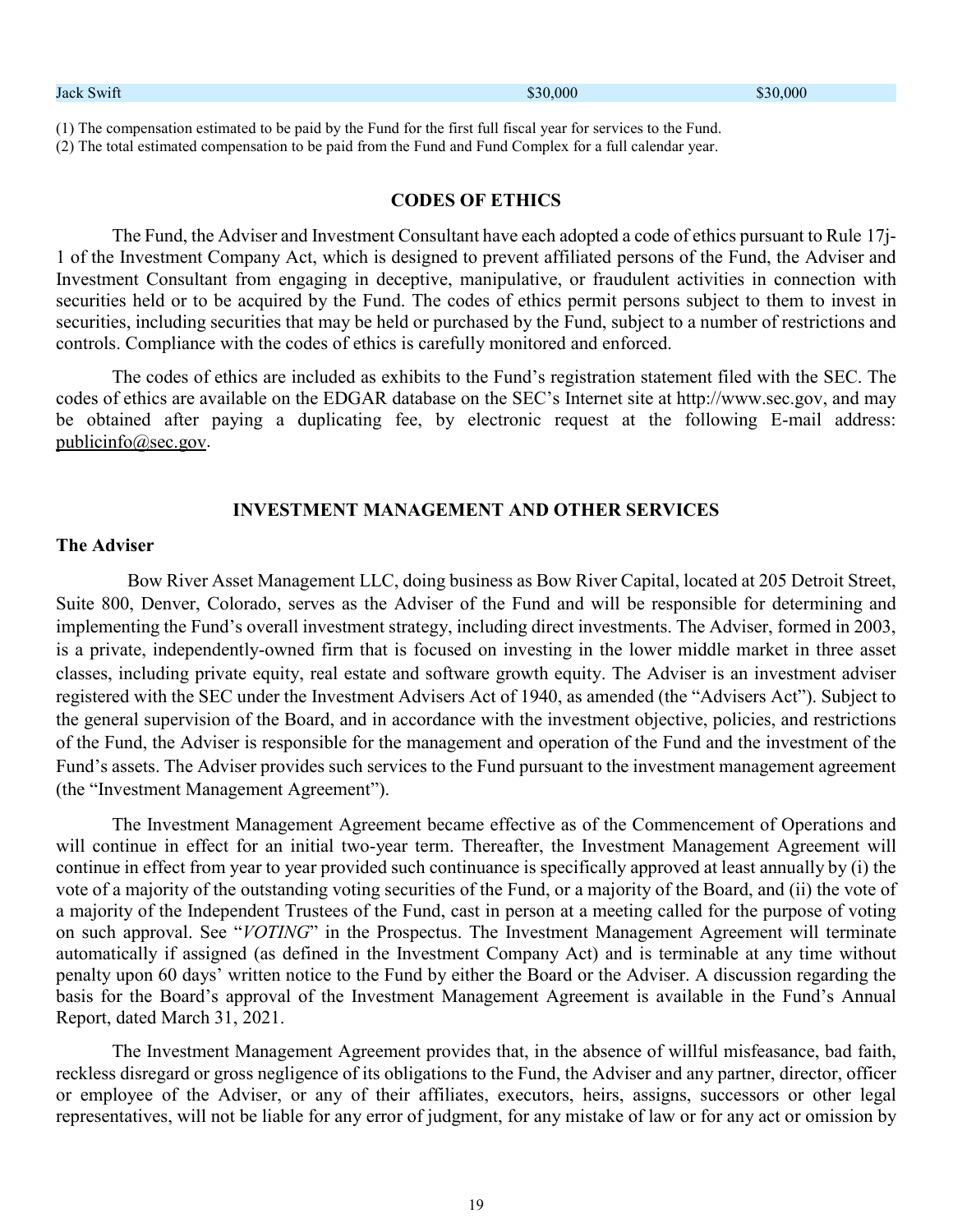the person in connection with the performance of services to the Fund. The Investment Management Agreement also provides for indemnification, to the fullest extent permitted by law, by the Fund, of the Adviser, or any partner, director, officer or employee of the Adviser, and any of their affiliates, executors, heirs, assigns, successors or other legal representatives, against any liability or expense to which the person may be liable that arises in connection with the performance of services to the Fund, so long as the liability or expense is not incurred by reason of the person's willful misfeasance or gross negligence of its obligations to the Fund. Such indemnification includes losses sustained by the Adviser or its affiliates as an indemnitor under any sub-servicing or other agreement entered into by the Adviser for the benefit of the Fund to the extent that such losses relate to the Fund and the indemnity giving rise to the losses is not broader than that granted by the Fund to the Adviser or its affiliates pursuant to the Investment Management Agreement. The Fund has the right to consent before the Adviser settles or consents to the settlement of a claim involving such indemnitor losses (but such consent right will not affect the Adviser's entitlement to indemnification).

The Fund pays the Adviser an investment management fee (the "Investment Management Fee") in consideration of the advisory services provided by the Adviser to the Fund. Pursuant to the Investment Management Agreement, the Fund will pay a monthly Investment Management Fee equal to 1.75% on an annualized basis of the Fund's average daily Managed Assets during such period. "Managed Assets" means the total assets of the Fund (including any assets attributable to money borrowed for investment purposes) minus the sum of the Fund's accrued liabilities (other than money borrowed for investment purposes). The Investment Management Fee is paid to the Adviser out of the Fund's assets and decreases the net profits or increases the net losses of the Fund. The Investment Management Fee will be computed as of the last day of each month.

The Investment Management Fee is paid to the Adviser before giving effect to any repurchase of Shares in the Fund effective as of that date and will decrease the net profits or increase the net losses of the Fund that are credited to its Common Shareholders.

A portion of the Investment Management Fee may be paid to brokers or dealers that assist in the distribution of Shares, including brokers or dealers that may be affiliated with the Adviser.

During the fiscal period from January 4, 2021 (Commencement of Operations) to March 31, 2021, the Investment Management Fee paid by the Fund to the Adviser was \$142,203.

In addition, the Adviser has entered into an expense limitation and reimbursement agreement (the "Expense Limitation Agreement") with the Fund, whereby the Adviser has agreed to waive fees that it would otherwise be paid, and/or to assume expenses of the Fund (a "Waiver"), if required to ensure the Fund's aggregate monthly ordinary operating expenses, excluding certain "Specified Expenses" listed below, borne by the Fund in respect of each Class of Shares to an amount not to exceed 0.50%, on an annualized basis, of the Fund's monthend net assets (the "Expense Cap").

If the Fund's aggregate monthly ordinary operating expenses, exclusive of the Specified Expenses, in respect of any Class of Shares for any month exceed the Expense Cap applicable to that Class of Shares, the Adviser will waive its Investment Management Fee and/or reimburse the Fund for expenses to the extent necessary to eliminate such excess. The Adviser may also directly pay expenses on behalf of the Fund and waive reimbursement under the Expense Limitation Agreement. To the extent that the Adviser waives its Investment Management Fee and/or reimburses expenses, the Adviser may, for a period not to exceed three years from the date on which a Waiver is made, recoup amounts waived or assumed, provided it is able to effect such recoupment without causing the Fund's expense ratio (after recoupment) to exceed the lesser of (a) the expense limit in effect at the time of the waiver, and (b) the expense limit in effect at the time of the recoupment.

Specified Expenses that are not covered by the Expense Limitation Agreement and are therefore borne by shareholders of the Fund include: (i) the Investment Management Fee; (ii) all fees and expenses of Fund Investments (including any Acquired Fund Fees and Expenses); (iii) transactional costs, including legal costs and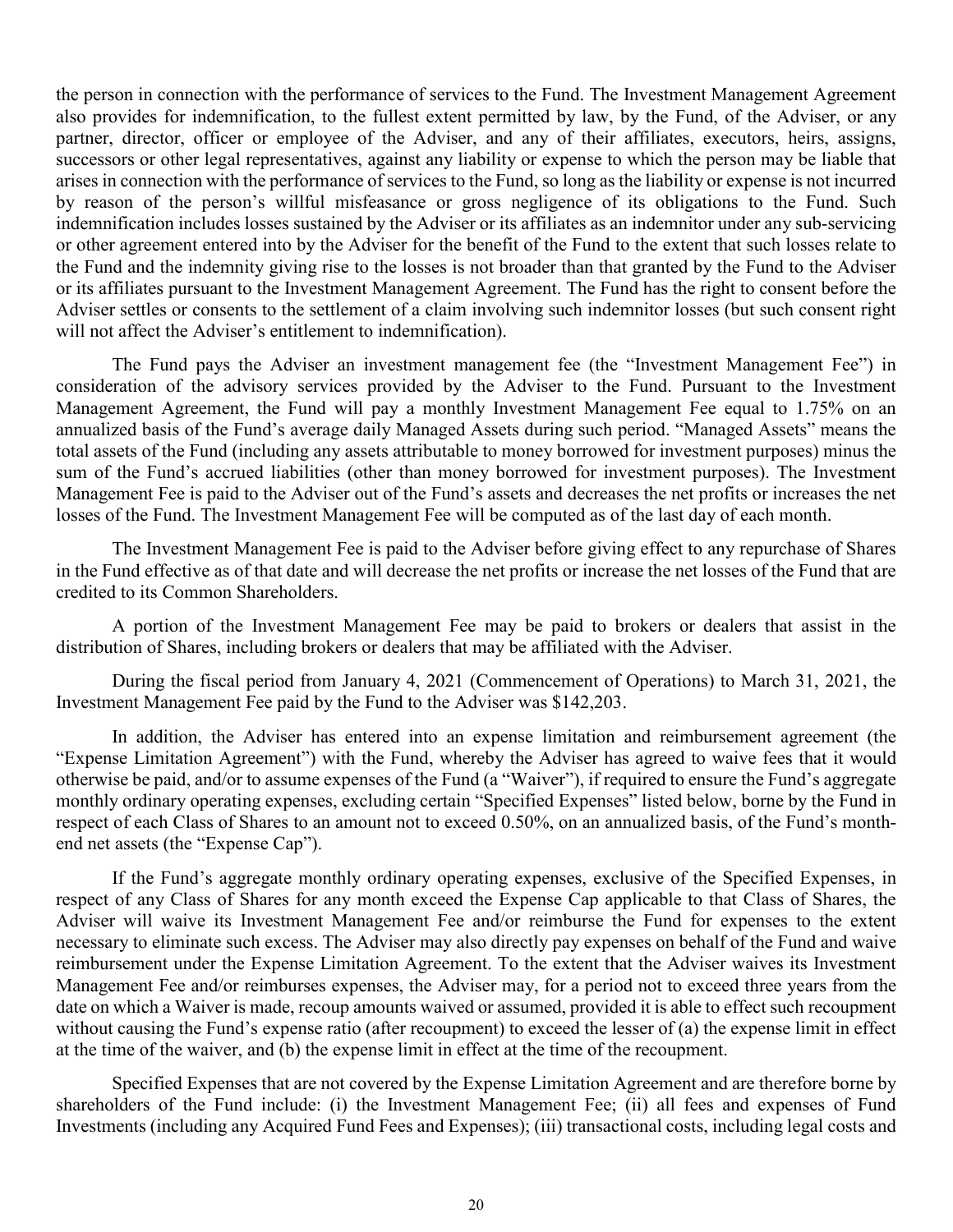brokerage commissions, associated with the acquisition and disposition of Private Market Assets and other investments; (iv) interest payments incurred on borrowing by the Fund; (v) fees and expenses incurred in connection with a credit facility, if any, obtained by the Fund; (vi) distribution and shareholder servicing fees, as applicable; (vii) taxes; and (viii) extraordinary expenses resulting from events and transactions that are distinguished by their unusual nature and by the infrequency of their occurrence, including, without limitation, costs incurred in connection with any claim, litigation, arbitration, mediation, government investigation or similar proceeding, indemnification expenses, and expenses in connection with holding and/or soliciting proxies for all annual and other meetings of Common Shareholders).

The Expense Limitation Agreement became effective as of the Commencement of Operations and will continue in effect for a term ending one-year from such date. It will automatically renew thereafter for consecutive twelve-month terms, provided that such continuance is specifically approved at least annually by a majority of the Trustees. The Expense Limitation Agreement may be terminated by the Fund's Board of Trustees upon thirty days' written notice to the Adviser.

During the fiscal period from January 4, 2021 (Commencement of Operations) to March 31, 2021, the amount of the fees waived or expenses reimbursed by the Adviser was \$212,610.

# **Investment Consultant**

Aksia TorreyCove Partners, LLC ("Aksia TorreyCove"), located at 10180 Barnes Canyon Road, Suite 200, San Diego, CA 92121, is the Investment Consultant to the Fund and assists the Adviser with sourcing, evaluating and selecting investments for the Fund's portfolio. The Investment Consultant, formed in 2011, is a private, independently-owned firm that provides asset management services to state and local pension plans, endowments and foundations. The Investment Consultant is an investment adviser registered with the SEC under the Advisers Act.

The Investment Consultant Agreement became effective as of the Commencement of Operations and will continue in effect for an initial two-year term. Thereafter, the Investment Consultant Agreement will continue in effect from year to year provided such continuance is specifically approved at least annually by (i) the vote of a majority of the outstanding voting securities of the Fund, or a majority of the Board, and (ii) the vote of a majority of the Independent Trustees of the Fund, cast in person at a meeting called for the purpose of voting on such approval. The Investment Consultant Agreement will terminate automatically if assigned (as defined in the Investment Company Act) and is terminable at any time without penalty upon 60 days' written notice to the Fund by either the Board, the Adviser or the Investment Consultant. A discussion regarding the basis for the Board's approval of the Investment Consultant Agreement is available in the Fund's Annual Report, dated March 31, 2021.

The Adviser pays the Investment Consultant a fee of 0.375% (on an annualized basis) of the Fund's average daily Managed Assets, in consideration of the services provided by the Investment Consultant to the Fund.

# **Investment Team – Bow River Capital**

Bow River Capital has an experienced investment team with significant expertise underwriting and executing private equity investments, managing evergreen private equity strategies and managing registered funds. The Fund's investment team will be led by Jeremy Held, Mike Trihy and Rich Wham (the "Portfolio Managers").

# Jeremy Held

Jeremy Held, CFA, is currently responsible for Bow River Capital's registered asset management business including investment oversight, research and product development. Prior to joining Bow River Capital, Mr. Held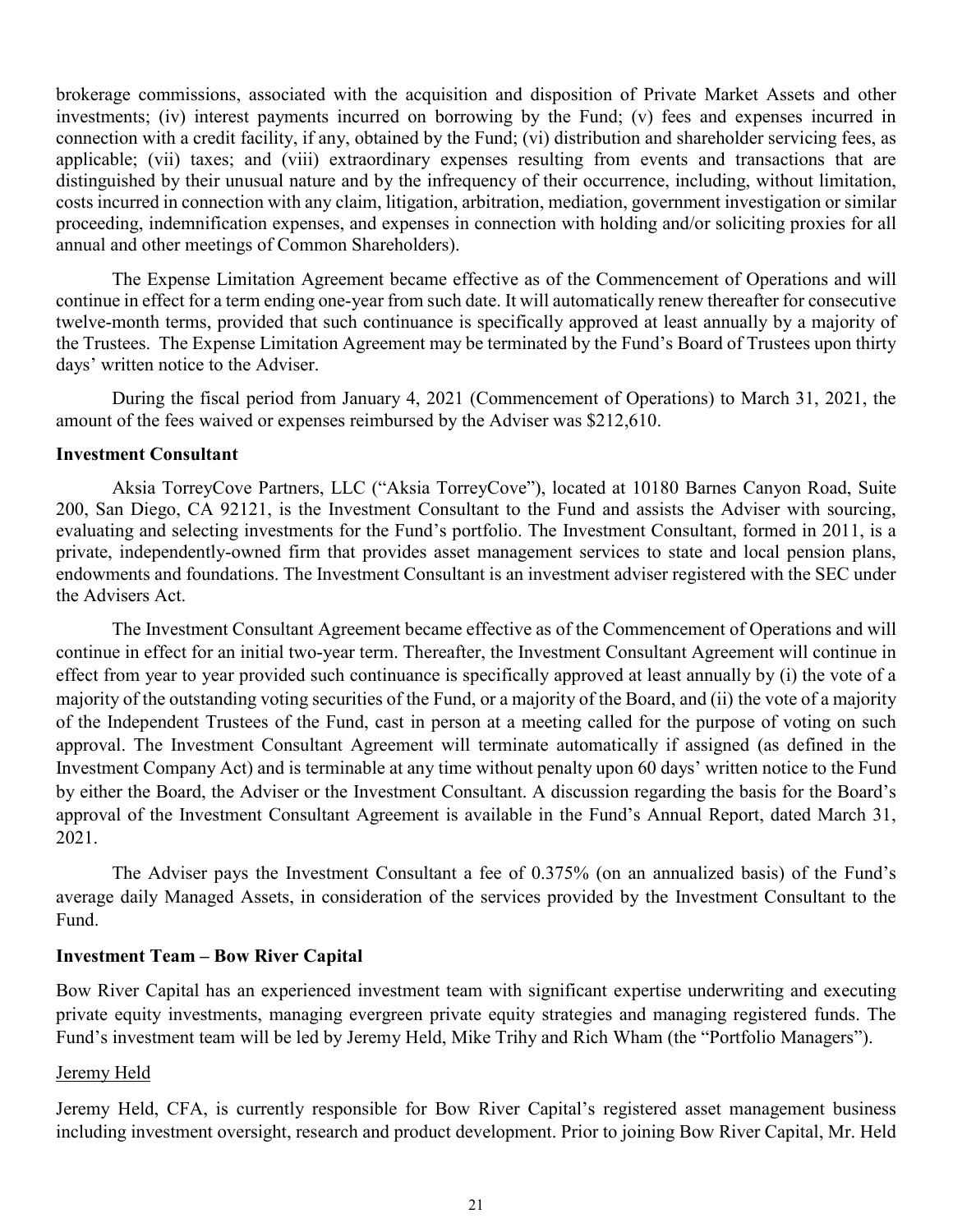was the Director of Research and Chief Investment Officer at ALPS Advisors, a Denver-based asset manager that specializes in registered fund vehicles focused on real assets and alternative investments. Mr. Held began his career at ALPS in 1996 and helped lead a variety of business initiatives over two decades, including the launch of the firm's asset management business in 2007. Mr. Held has a strong track record launching innovative investment products, including the world's first Master Limited Partnership ("MLP") Exchange-Traded Fund ("ETF"), as well as the first Listed Private Equity ("LPE") mutual fund. Mr. Held was ultimately responsible for all aspects of the ALPS Advisors business, overseeing 44 registered investment companies and more than \$20 billion in assets. Mr. Held has significant investment oversight experience, advising several registered mutual fund boards and serving as President of Red Rocks Capital, a wholly-owned subsidiary of ALPS focused on Listed Private Equity investments.

# Mike Trihy

Mike Trihy, CFA, joined Bow River Capital as a Vice President and Portfolio Manager, and is currently responsible for portfolio construction and investment research for the Fund. Prior to joining Bow River Capital in 2019, Mr. Trihy was a Portfolio Manager at Partners Group, a Swiss-based global private markets manager. Mike joined Partners Group in January 2017 and was responsible for the day-to-day portfolio management for separate account and evergreen fund mandates in the Americas region, including the largest private equityfocused tender offer fund globally. During his time as Portfolio Manager, the evergreen funds under his mandate delivered consistent total returns with low levels of volatility, while maintaining appropriate liquidity and a high level of portfolio diversification. He has constructed portfolios across multiple asset classes, including private equity, real assets, private credit, and liquid investments (equity and credit). Before his time at Partners Group, Mr. Trihy and Mr. Held worked together for six years when Mr. Trihy served as a Client Portfolio Manager at Red Rocks Capital, a Denver-based asset manager focused on Listed Private Equity investments. He was responsible for investment research and portfolio management of the firm's equity index products.

# Rich Wham

Prior to joining Bow River Capital, Mr. Wham spent thirteen years as a partner at Denver-based Westfield Company where he led the capitalization of numerous real estate investments exceeding \$1 billion in total value. As President and Chief Operating Officer at Bow River Capital, Mr. Wham is responsible for overseeing operations of Bow River Capital and its funds, investor relations, and engaging specialized and experienced personnel to advise on potential new fund opportunities. Additionally, he oversees the real estate group and cochairs the advisory board for the 2017 Buyout Fund. Mr. Wham represents a "C-level" point of contact for all Bow River Capital investors.

# **Investment Consultant Team – Aksia TorreyCove**

Aksia TorreyCove is a wholly-owned subsidiary of Aksia LLC, a leading private markets consultant that advises some of the largest institutional investors in the world, including pension plans, insurance companies, government-related institutions, foundations and endowments. The principals at Aksia TorreyCove have decades of private markets consulting experience and the firm currently has more than \$250 billion in assets under advisory and 141 investment professionals.

# David Fann

David Fann is Vice Chairman of Aksia TorreyCove and has over 30 years of experience in the private equity industry. Mr. Fann is responsible for the overall framework of Aksia TorreyCove's private markets offering and provides senior advisory support to the firm's client advisory and private market investment research activities.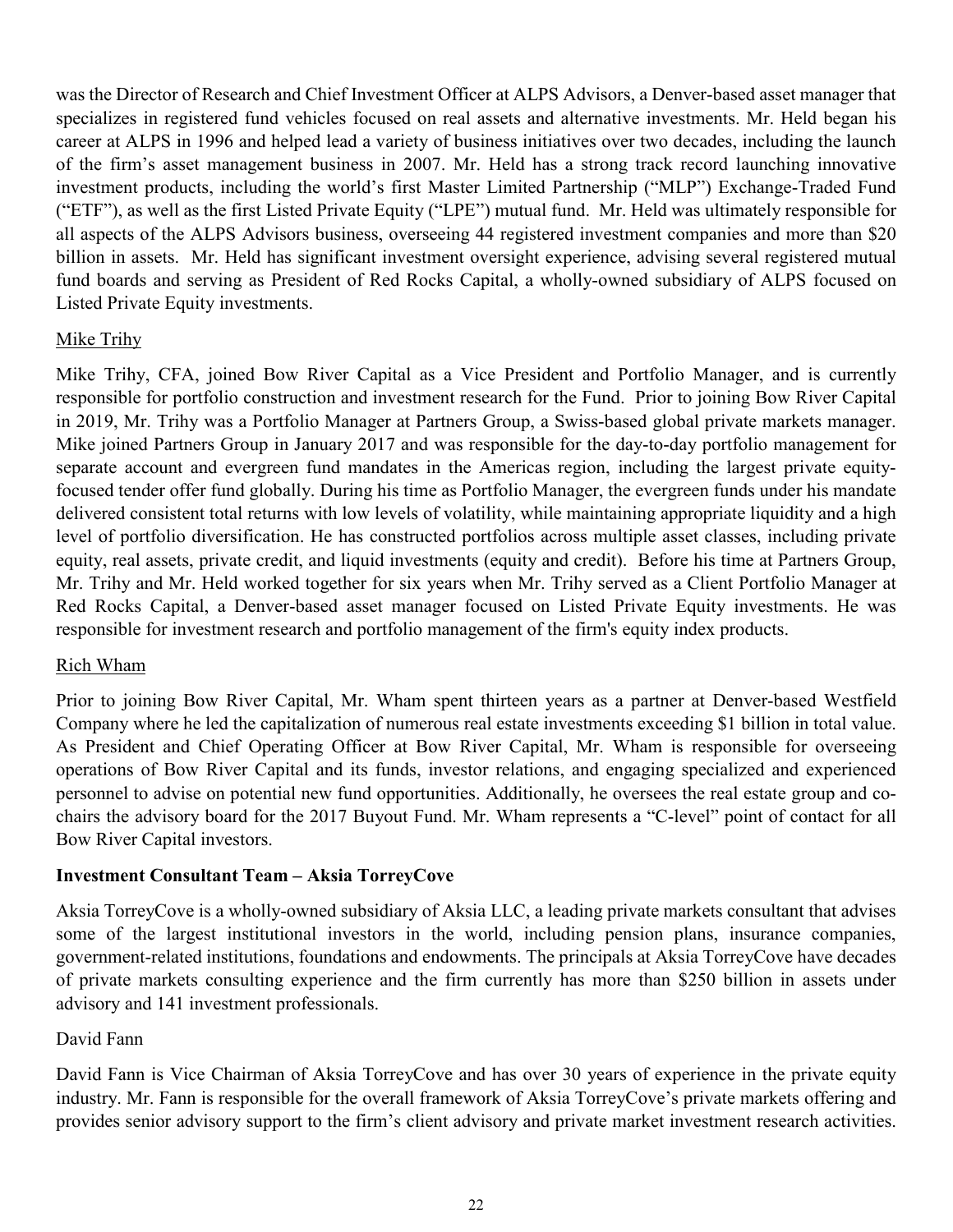Prior to joining Aksia TorreyCove, he was Co-Founder, President and Chief Executive Officer of TorreyCove Capital Partners. Throughout his career, Mr. Fann has led investment organizations that have invested/committed over \$45 billion in private equity investments. He has invested in 26 leveraged buyout, private equity and venture capital investments as a lead investor or co-investor, of which ten became publicly traded through initial public offerings (several of which were acquired by Fortune 500 companies). Prior to TorreyCove Capital Partners, he was the President and Chief Executive Officer of PCG Asset Management. Previously, he was a Managing Director of US Trust and Vice President of Citicorp Venture Capital. Mr. Fann has served on the board of directors of eleven companies, as a board observer for seven companies, as chairman of the board of directors for two companies, and currently serves on the honorary advisory board for the Association of Asian American Investment Managers and on the advisory board for the Robert H. Toigo Foundation. Mr. Fann is a non-voting member of the Fund's investment committee.

# Tom Martin

Tom Martin is Head of Private Equity for Aksia TorreyCove and has over 17 years of private equity investment experience. He oversees sourcing, research, and risk management of clients' allocations to private equity and real asset strategies. Prior to joining Aksia TorreyCove, Mr. Martin was a Co-Founder and Managing Director of TorreyCove Capital Partners, where he was responsible for the Private Equity Investment Research team. Prior to this role, Mr. Martin was a Senior Vice President at PCG Asset Management. Before joining PCG in 2002, he was a Vice President at Laffer Associates. Mr. Martin is a non-voting member of the Fund's investment committee.

# Nic DiLoretta

Nic DiLoretta is Managing Director and Deputy Head of Private Equity for Aksia TorreyCove. Mr. DiLoretta has over 12 years of experience in alternative assets with a focus in private markets. He leads the identification, due diligence, and selection of private equity and real asset investments for Aksia TorreyCove. He also assists in the management of the teams responsible for sourcing, conducting due diligence, and evaluating investments in the private equity and real asset sectors, and directly oversees the Associate-level investment professionals. Prior to joining Aksia TorreyCove, Nic was Senior Vice President & Deputy Head of Investment Research at TorreyCove Capital Partners, where he oversaw the firm's Associate-level investment research staff. He also led the identification, due diligence, and selection of private equity and real asset investments. Prior to that, Nic was an Associate at PCG Asset Management, where he supported the Risk Management department and assisted in the due diligence of private equity investments. Mr. DiLoretta is a non-voting member of the Fund's investment committee.

Bow River Capital believes that Aksia TorreyCove's extensive private equity relationships and institutional investment expertise combined with Bow River Capital's historical track record, investment process and evergreen fund experience can provide investors with an opportunity to access a diversified private equity solution with attractive risk-adjusted return potential.

# *Other Accounts Managed by the Investment Team(1)*

**Number of Other Accounts Managed and Total Value of Assets by Account Type for Which There is No Performance-Based Fee:**

**Number of Other Accounts and Total Value of Assets for Which Advisory Fee is Performance-Based:**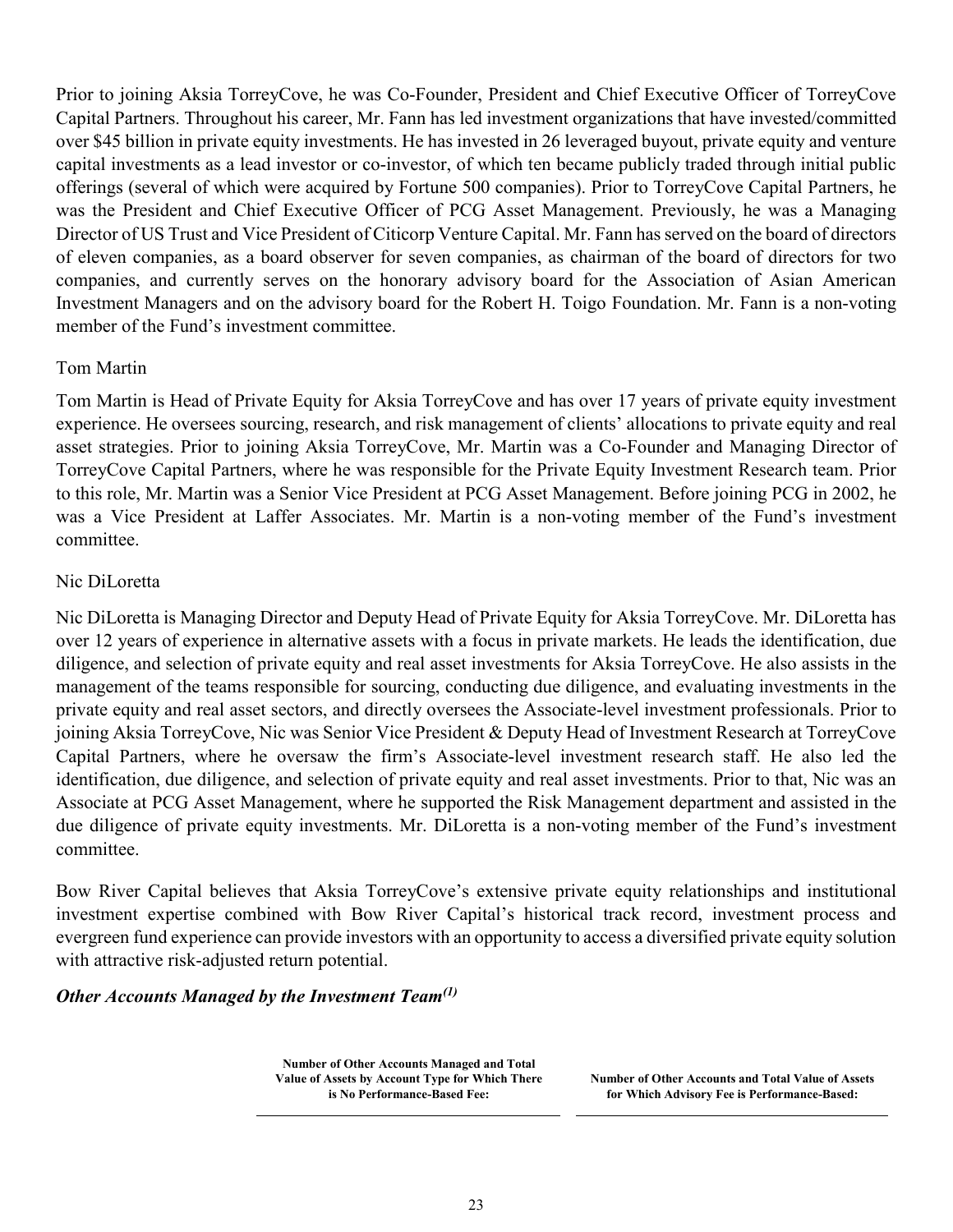|             | Registered<br>investment<br>companies | Other pooled<br>investment<br>vehicles | Other<br>accounts | Registered<br>investment<br>companies | Other pooled<br>investment<br>vehicles            | Other<br>accounts |
|-------------|---------------------------------------|----------------------------------------|-------------------|---------------------------------------|---------------------------------------------------|-------------------|
| Jeremy Held | $\theta$                              | $\theta$                               | $\theta$          | $\theta$                              | U                                                 | $\theta$          |
| Mike Trihy  | $\theta$                              | $\mathbf{0}$                           | $\mathbf{0}$      | $\overline{0}$                        | $\overline{0}$                                    | $\overline{0}$    |
| Rich Wham   | $\boldsymbol{0}$                      | $\mathbf{0}$                           | $\mathbf{0}$      | $\boldsymbol{0}$                      | 2 accounts<br>with a value<br>of \$348<br>million | $\mathbf{0}$      |

(1) As of March 31, 2021.

# **Conflicts of Interest**

The Investment Team may manage separate accounts or other pooled investment vehicles that may have materially higher or different fee arrangements than the Fund and may also be subject to performance-based fees. The side-by-side management of these separate accounts and pooled investment vehicles may raise potential conflicts of interest relating to cross-trading and the allocation of investment opportunities. The Adviser has a fiduciary responsibility to manage all client accounts in a fair and equitable manner. The Adviser seeks to provide best execution of all securities transactions and to allocate investments to client accounts in a fair and reasonable manner. To this end, the Adviser has developed policies and procedures designed to mitigate and manage the potential conflicts of interest that may arise from side-by-side management.

# **Compensation of the Investment Team**

A competitive base salary and a performance-based bonus structure are in place for all team members. Members of the Investment Team, analysts, and other associates are paid a competitive base salary and discretionary bonus based on their fiduciary investment responsibilities, performance of the individual, and performance of the firm. The discretionary bonus structure gives the Adviser the ability to remain competitive under current market conditions affecting compensation across the industry. The discretionary bonus may be payable in both cash and equity.

# **Investment Team Ownership of Securities in the Fund**

|                                        | <b>Dollar Range of Shares Beneficially Owned by Portfolio</b> |
|----------------------------------------|---------------------------------------------------------------|
| <b>Name of Investment Team Member:</b> | <b>Management Team Member(1)</b>                              |
| Jeremy Held                            | $$100,001 - $500,000$                                         |
| Mike Trihy                             | $$10,001 - $50,000$                                           |
| Rich Wham                              | $$100,001 - $500,000$                                         |

(1) As of March 31, 2021.

# **PORTFOLIO TRANSACTIONS AND BROKERAGE ALLOCATION**

The Adviser generally selects brokers and dealers to effect transactions on behalf of the Fund in substantially the following manner. When the Adviser is aware that portfolio securities it intends to purchase for the Fund are available from multiple sources, such as multiple alternative trading systems or placement agents,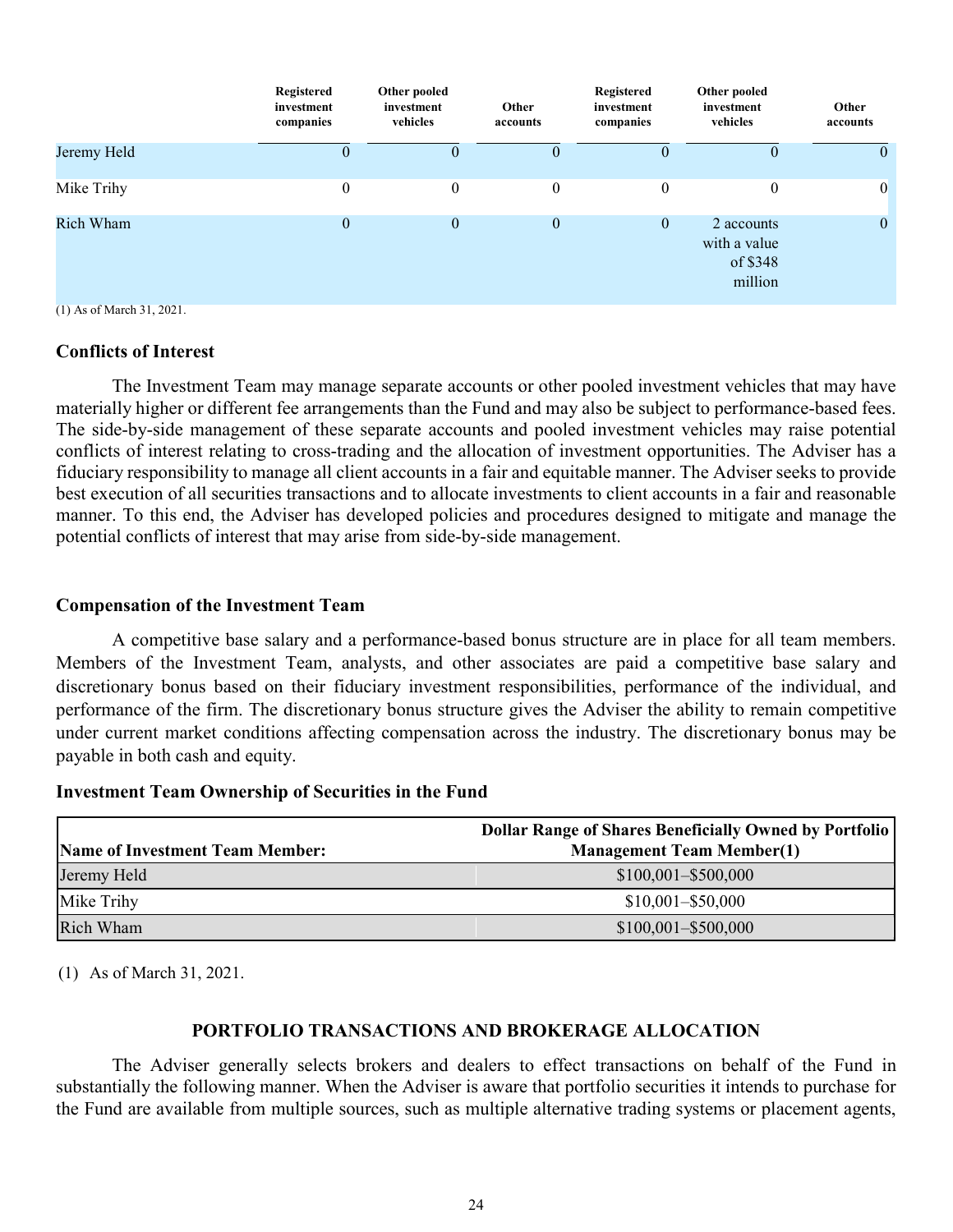the Adviser will undertake best efforts to obtain and retain two or more, as it deems appropriate, alternative quotes for such portfolio securities and document why the Adviser selected a source for any resulting purchase.

In selecting brokers and dealers to effect transactions on behalf of the Fund, the Adviser seeks to obtain the best price and execution for the transactions, taking into account factors such as price, size of order, difficulty of execution and operational facilities of a brokerage firm and the firm's risk in positioning a block of securities. As described below, the Adviser may place orders with brokers that provide research services. Such transactions shall comply with the safe harbor under Section 28(e) of the Exchange Act, with respect to the receipt of such services.

Consistent with the principle of seeking best price and execution, the Adviser may place brokerage orders with brokers that provide the Fund and the Adviser with supplemental research, market and statistical information, including advice as to the value of securities, the advisability of investing in, purchasing or selling securities, and the availability of securities or purchasers or sellers of securities, and furnishing analyses and reports concerning issuers, industries, securities, economic factors and trends, portfolio strategy and the performance of accounts.

In most instances, the Fund will purchase interests in a Portfolio Fund directly from the Portfolio Fund, and such purchases by the Fund may be, but are generally not, subject to transaction expenses. Nevertheless, the Fund anticipates that some of its portfolio transactions (including investments in Portfolio Funds by the Fund) may be subject to expenses. Given the private equity focus of a majority of the Portfolio Funds, significant brokerage commissions are not anticipated to be paid by such funds. During the fiscal period from January 4, 2021 (Commencement of Operations) to March 31, 2021, the Fund paid \$2,409 in brokerage commissions.

# **INDEPENDENT REGISTERED PUBLIC ACCOUNTING FIRM; LEGAL COUNSEL**

The Board has selected Cohen & Company, Ltd., located at 1350 Euclid Ave., Suite 800, Cleveland, OH 44115, as the independent registered public accounting firm for the Fund.

Faegre Drinker Biddle & Reath LLP, One Logan Square, Suite 2000, Philadelphia, PA 19103-6996, serves as counsel to the Fund and the Independent Trustees of the Fund.

### **CUSTODIAN**

UMB Bank, n.a. (the "Custodian") serves as the primary custodian of the assets of the Fund and may maintain custody of such assets with U.S. and non-U.S. sub-custodians (which may be banks and trust companies), securities depositories and clearing agencies in accordance with the requirements of Section 17(f) of the Investment Company Act and the rules thereunder. Assets of the Fund are not held by the Adviser or commingled with the assets of other accounts other than to the extent that securities are held in the name of the Custodian or U.S. or non-U.S. sub-custodians in a securities depository, clearing agency or omnibus customer account of such custodian. The Custodian's principal business address is 1010 Grand Blvd., Kansas City, MO 64106. The Custodian is an affiliate of UMB Fund Services, Inc., which serves as the Fund's Administrator.

# **CALCULATION OF NET ASSET VALUE**

The Fund calculates its net asset value as of the close of regular trading on the New York Stock Exchange on the last business day of each calendar week, each business day for the five business days preceding a repurchase request deadline (at such specific time set by the Board), each date that a Share is offered or repurchased, as of the date of any distribution and at such other times as the Board shall determine (each, a "Determination Date").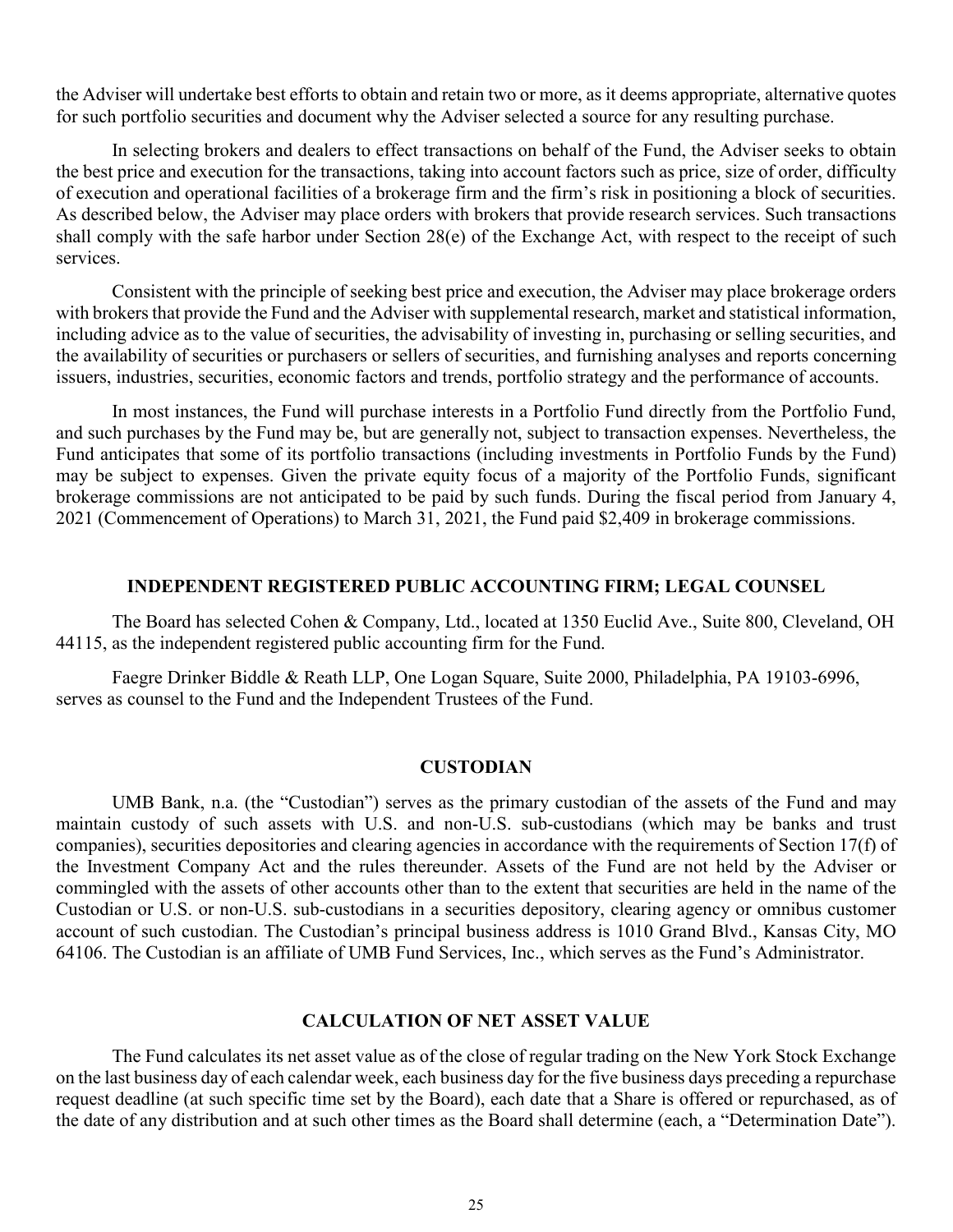In determining its net asset value, the Fund values its investments as of the relevant Determination Date. The net asset value of the Fund equals, unless otherwise noted, the value of the total assets of the Fund, less all of its liabilities, including accrued fees and expenses, each determined as of the relevant Determination Date.

# **PROXY VOTING POLICIES AND PROCEDURES**

The Board has delegated responsibility for decisions regarding proxy voting for securities held by the Fund to the Adviser. The Adviser will vote such proxies in accordance with its proxy policies and procedures. Copies of the Adviser's proxy policies and procedures are included as Appendix A to this SAI. The Board will periodically review the Fund's proxy voting record.

The Fund will be required to file Form N-PX, with its complete proxy voting record for the twelve months ended June 30, no later than August 31 of each year. The Fund's Form N-PX filing will be available: (i) without charge, upon request, by calling the Fund at (888) 330-3350 or (ii) by visiting the SEC's website at www.sec.gov.

# **CONTROL PERSONS AND PRINCIPAL SHAREHOLDERS**

As of July 1, 2021, the following persons were the only persons who were record owners (or to the knowledge of the Fund, beneficial owners) of 5% or more of the Shares.

| <b>Name and Address</b>    | <b>Percentage of Ownership</b> |
|----------------------------|--------------------------------|
| Weichert Enterprise, LLC   | 26% of Shares                  |
| 1625 State Route 10        |                                |
| Morris Plains, NJ 07950    |                                |
| Charles Schwab & Co., Inc. | 19% of Shares                  |
| 2740 N. Mayfair Rd.        |                                |
| Springfield, MO 65803      |                                |

Beneficial ownership is determined in accordance with the applicable rules of the SEC.

# **FINANCIAL STATEMENTS**

The Fund's audited financial statements and financial highlights for the fiscal period ended March 31, 2021 (including the report of Cohen & Company, Ltd., the Fund's independent public accounting firm) (the "Annual Report") are incorporated by reference into this SAI. No other parts of the Annual Report are incorporated by reference herein. You may obtain the Annual Report free of charge by calling the Fund at (888) 330-3350, accessing the Fund's "Investor Center" page on the Fund's website at https://www.bowriverevergreen.com/ or by following this hyperlink: [https://www.sec.gov/Archives/edgar/data/0001810256/000139834421012876/fp0065891\\_ncsr.htm.](https://www.sec.gov/Archives/edgar/data/0001810256/000139834421012876/fp0065891_ncsr.htm)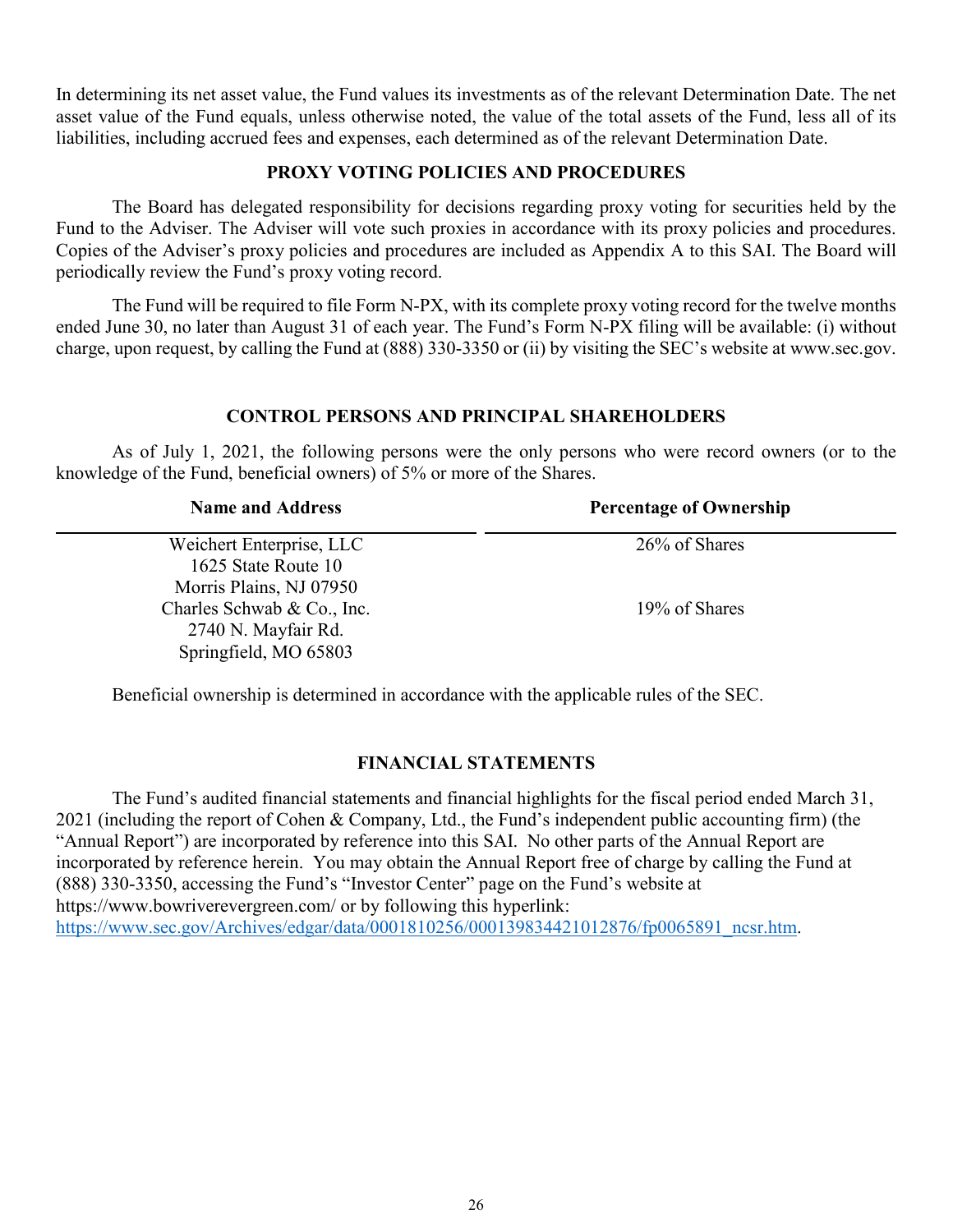## **ADDITIONAL INFORMATION**

A registration statement on Form N-2, including amendments thereto, relating to the Shares offered hereby, has been filed by the Fund with the SEC. The Prospectus and this Statement of Additional Information do not contain all of the information set forth in the registration statement, including any exhibits and schedules thereto. For further information with respect to the Fund and the Shares offered hereby, reference is made to the registration statement. A copy of the registration statement may be reviewed and copied on the EDGAR database on the SEC's website at *http://www.sec.gov*. Prospective investors can also request copies of these materials, upon payment of a duplicating fee, by electronic request at the SEC's e-mail address [\(publicinfo@sec.gov\)](mailto:publicinfo@sec.gov).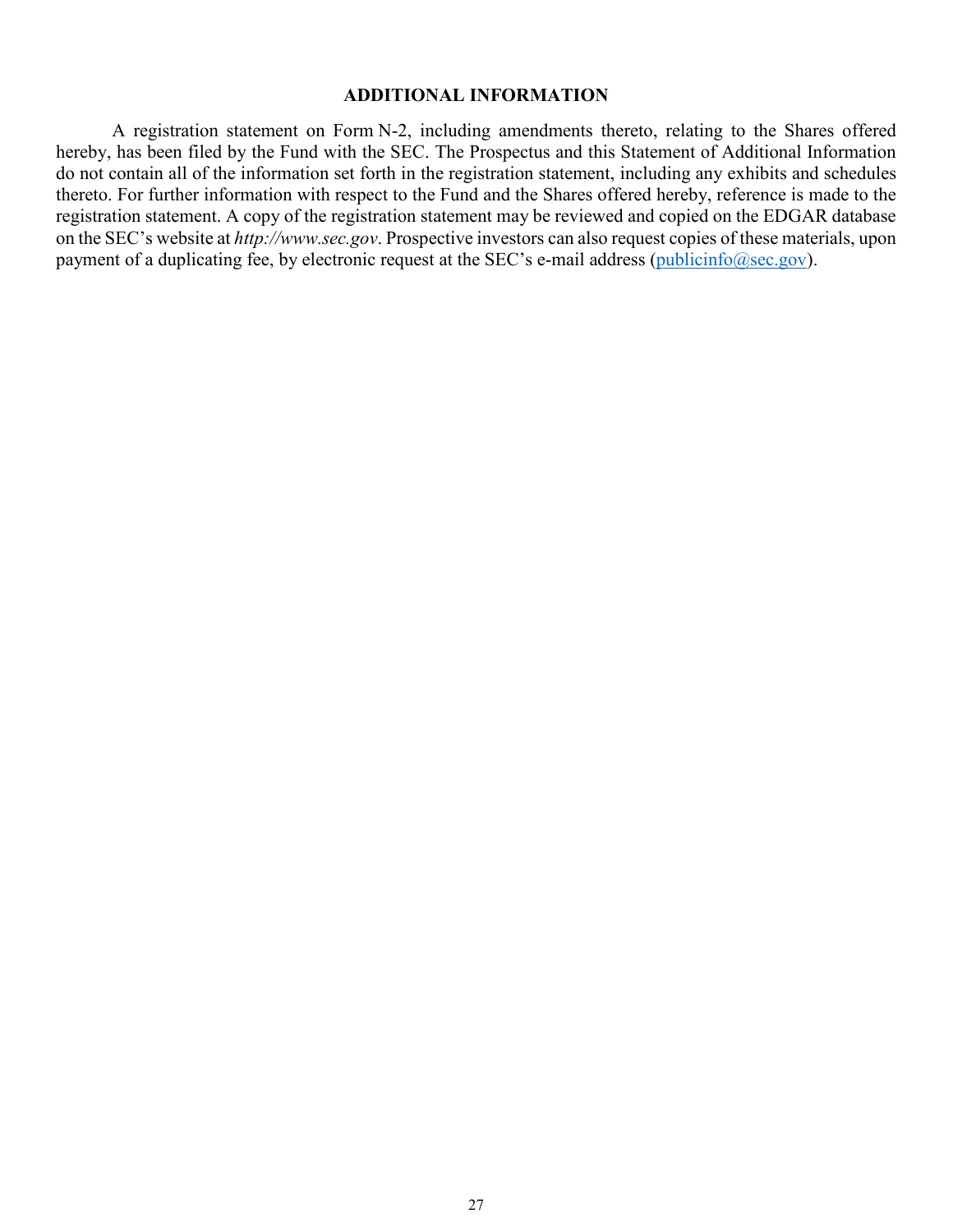**APPENDIX A**



Policy on Proxy Voting

April 2020

This Policy on Proxy Voting ("Policy") is the property of Bow River Capital Asset Management LLC.,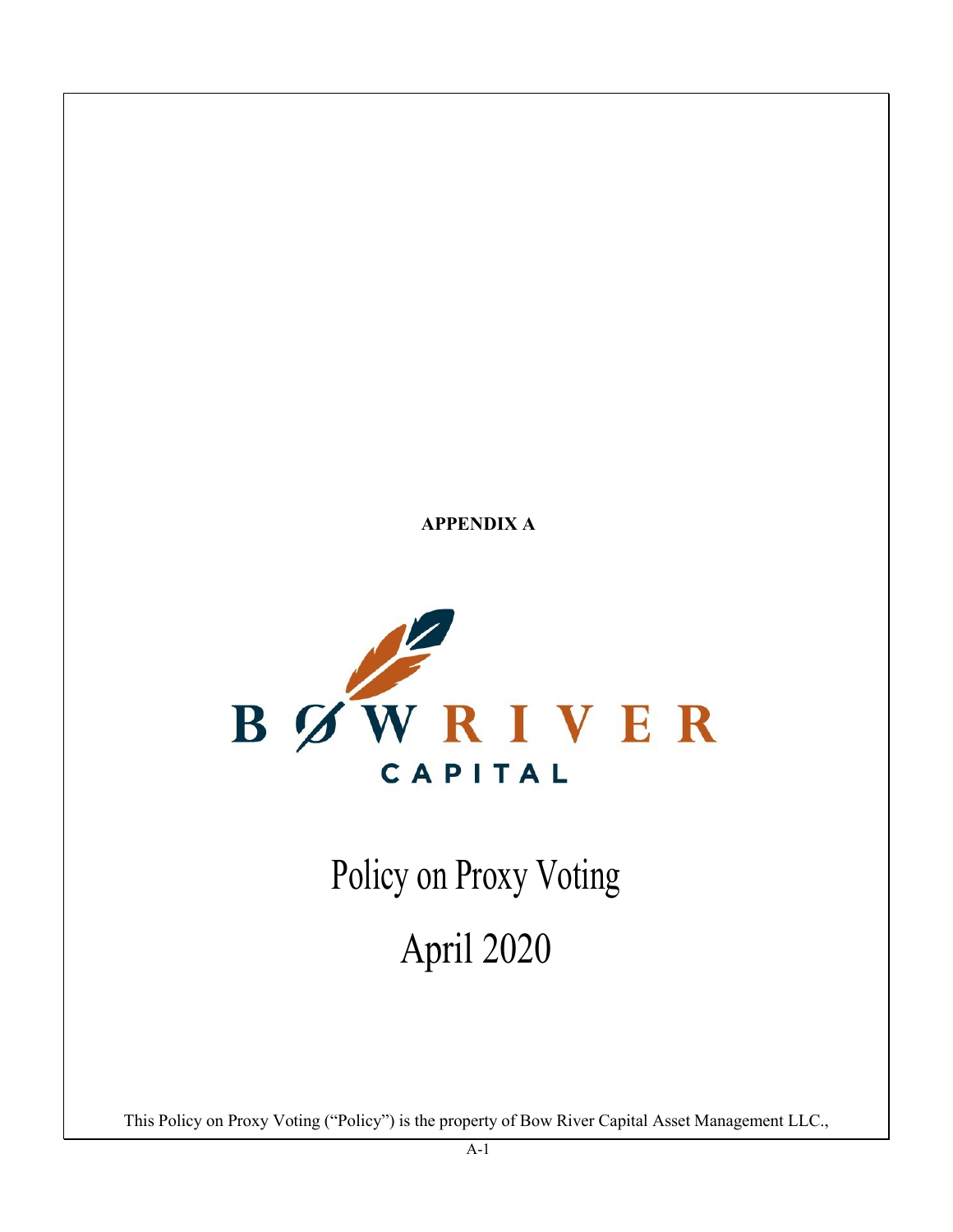doing business as Bow River Capital ("Bow River Capital" or the "Company"). Electronic copies of this Policy must be deleted and hardcopies must be returned to the Company if an individual's association with the Company terminates for any reason.

The policies and procedures set forth herein supersede previous manuals, policies, and procedures.

# **© 2020 Bow River Capital Asset Management LLC.. All rights reserved.**

The content of this policy is confidential and should not be revealed to third parties. No part of this document may be sent to or shared with any person who is not an employee of Bow River Capital, copied or otherwise reproduced without the express consent of the CCO.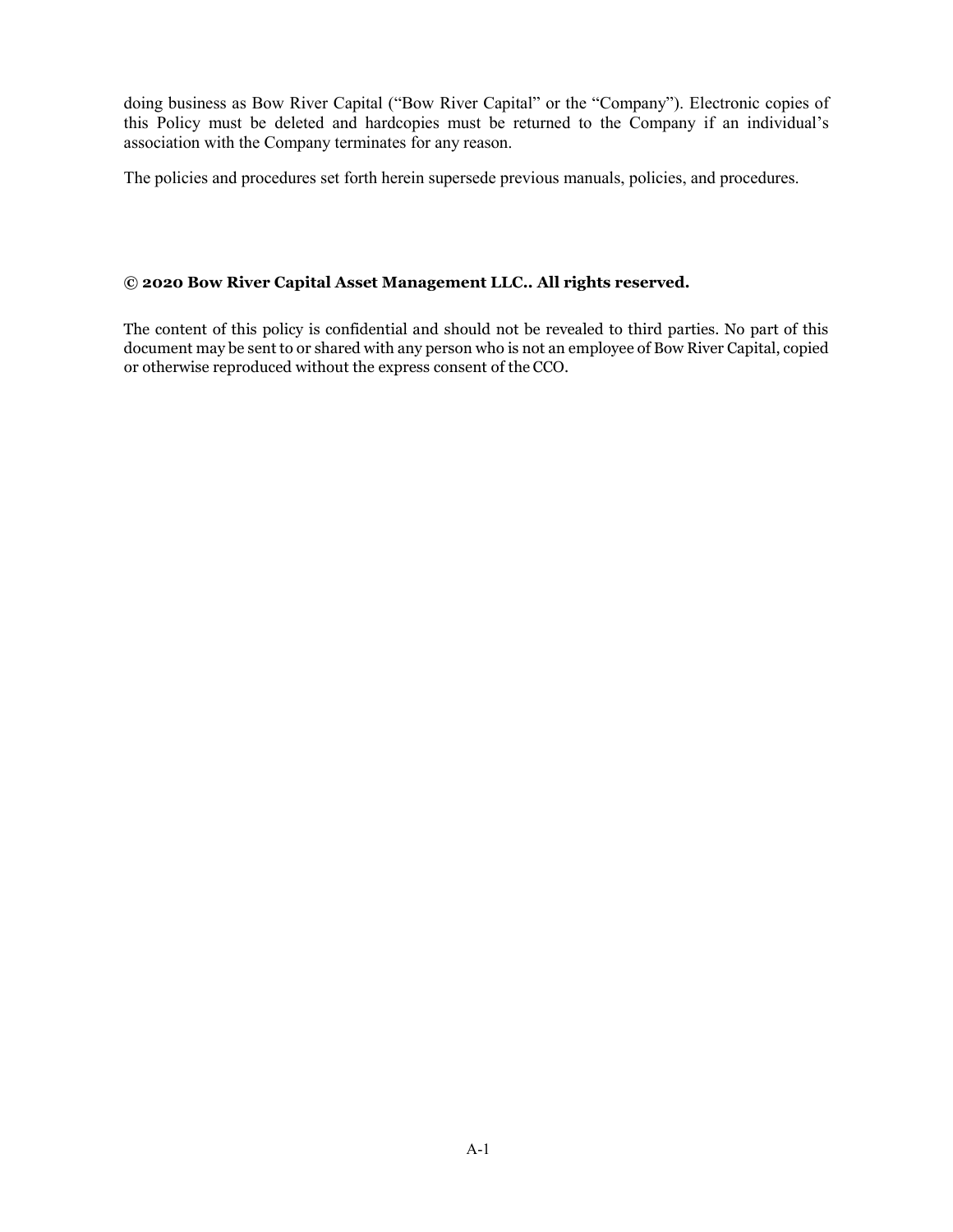# INTRODUCTION

This Policy on Proxy Voting (the "Policy") is not a full procedural policy. It is intended to give Associates a general understanding of the Policy, rules and requirements surrounding the voting of proxies at Bow River Capital.

All Associates must abide by this Policy. Associates should speak to the CCO or, in her absence, the CEO or President regarding any questions about this Policy, or if he or she feels that the Policy should be changed or updated.

Capitalized terms are defined in the Definitions section of this Policy.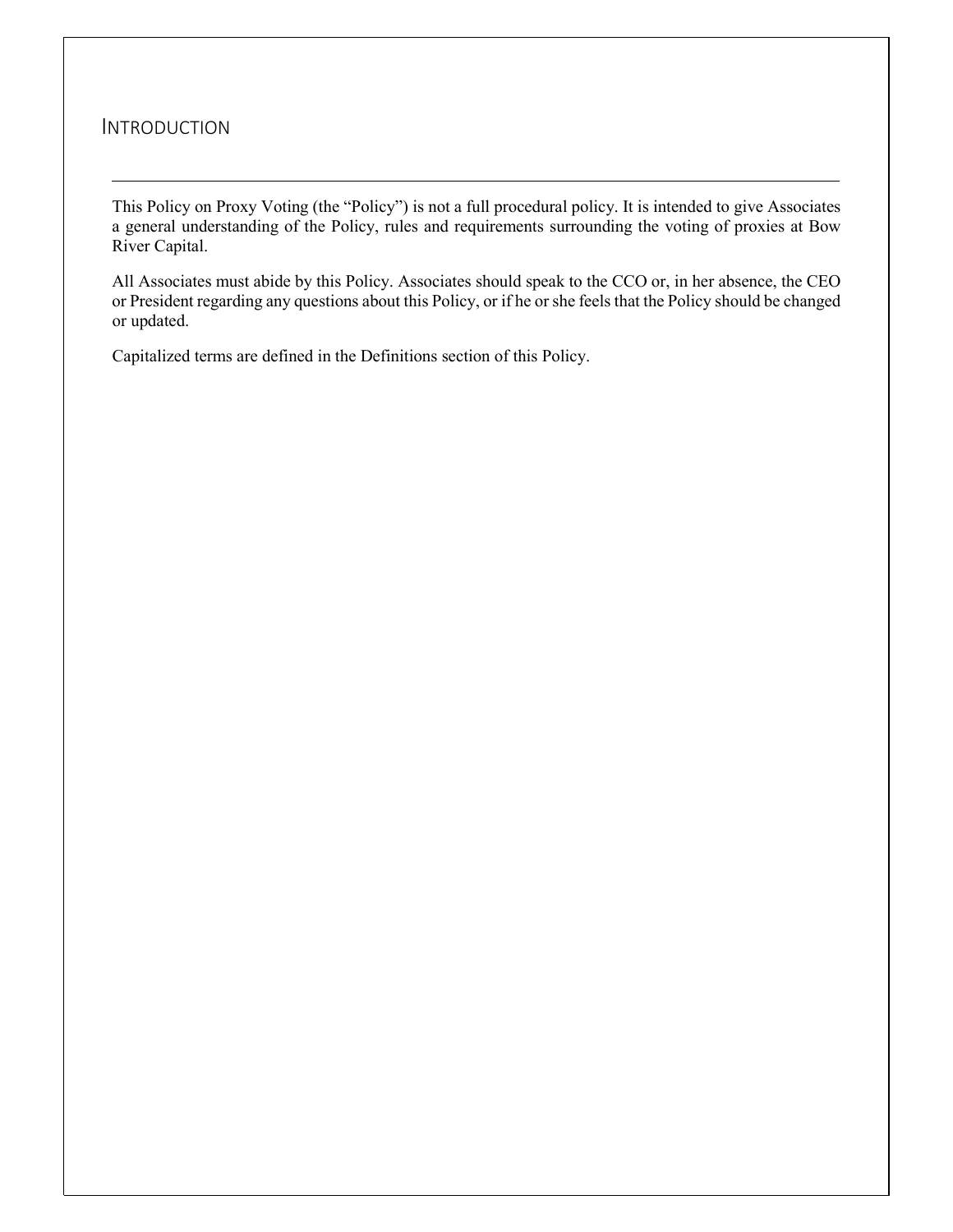# **DEFINITIONS**

The following defined terms are used throughout this Manual. Other capitalized terms are defined within specific sections of the Manual.

|  | directors, |                            |  |  |                                                                                                                                                                                                                                                                                                                                                                                                                                                                                                                                                                                                                                                                                                                                                                                                                                                                                                                                                                                                             |       |    |
|--|------------|----------------------------|--|--|-------------------------------------------------------------------------------------------------------------------------------------------------------------------------------------------------------------------------------------------------------------------------------------------------------------------------------------------------------------------------------------------------------------------------------------------------------------------------------------------------------------------------------------------------------------------------------------------------------------------------------------------------------------------------------------------------------------------------------------------------------------------------------------------------------------------------------------------------------------------------------------------------------------------------------------------------------------------------------------------------------------|-------|----|
|  |            | principals, and employees. |  |  |                                                                                                                                                                                                                                                                                                                                                                                                                                                                                                                                                                                                                                                                                                                                                                                                                                                                                                                                                                                                             |       |    |
|  |            | River                      |  |  | Asset Management,                                                                                                                                                                                                                                                                                                                                                                                                                                                                                                                                                                                                                                                                                                                                                                                                                                                                                                                                                                                           | LLC., | an |
|  |            |                            |  |  | investment adviser registered with the SEC.                                                                                                                                                                                                                                                                                                                                                                                                                                                                                                                                                                                                                                                                                                                                                                                                                                                                                                                                                                 |       |    |
|  |            |                            |  |  |                                                                                                                                                                                                                                                                                                                                                                                                                                                                                                                                                                                                                                                                                                                                                                                                                                                                                                                                                                                                             |       |    |
|  |            |                            |  |  | Compliance Officer and General Counsel.                                                                                                                                                                                                                                                                                                                                                                                                                                                                                                                                                                                                                                                                                                                                                                                                                                                                                                                                                                     |       |    |
|  |            |                            |  |  |                                                                                                                                                                                                                                                                                                                                                                                                                                                                                                                                                                                                                                                                                                                                                                                                                                                                                                                                                                                                             |       |    |
|  |            | Executive Officer.         |  |  |                                                                                                                                                                                                                                                                                                                                                                                                                                                                                                                                                                                                                                                                                                                                                                                                                                                                                                                                                                                                             |       |    |
|  |            |                            |  |  |                                                                                                                                                                                                                                                                                                                                                                                                                                                                                                                                                                                                                                                                                                                                                                                                                                                                                                                                                                                                             |       |    |
|  |            | of Bow River Capital.      |  |  | River Capital provides investment advisory services.<br>The underlying Investors in pooled investment<br>vehicles advised by Bow River Capital are not Clients                                                                                                                                                                                                                                                                                                                                                                                                                                                                                                                                                                                                                                                                                                                                                                                                                                              |       |    |
|  |            |                            |  |  |                                                                                                                                                                                                                                                                                                                                                                                                                                                                                                                                                                                                                                                                                                                                                                                                                                                                                                                                                                                                             |       |    |
|  | LP.        |                            |  |  | Bow River Capital Fund III, LP; Bow River Capital<br>Fund IV, LP; Bow River Capital Fund V, LP; Bow<br>River General Partners Investors, LP; Bow River<br>Capital 2011 Fund, LP; Bow River Capital 2011-QP<br>Fund, LP; Bow River Capital 2011-TE Fund, LP;<br>Bow River Capital 2011 Cayman Fund, LP; Bow<br>River General Partners 2011, LP; Bow River Capital<br>Real Estate FundI, LP; BRCGP Real Estate, LP; Bow<br>River Capital 2017 Fund, LP; Bow River Capital<br>2017-QP Fund, LP; Bow River Capital 2017 Cayman<br>Fund, LP; Bow River General Partners 2017, LP; Bow<br>River Capital Real Estate Fund II, LP; Bow River<br>Capital Real Estate Fund II-QP, LP; BRCGP Real<br>Estate II, LP; Bow River Capital 2019 Software<br>Growth Equity Fund, LP; Bow River Capital 2019-<br>QP Software Growth Equity Fund, LP; Bow River<br>General Partners 2019 Software Fund, LP; Bow River<br>Capital OZ 1, LLC, ; Bow River Capital OZ 2, LLC;<br>Bow River Capital Evergreen Private Equity Fund, |       |    |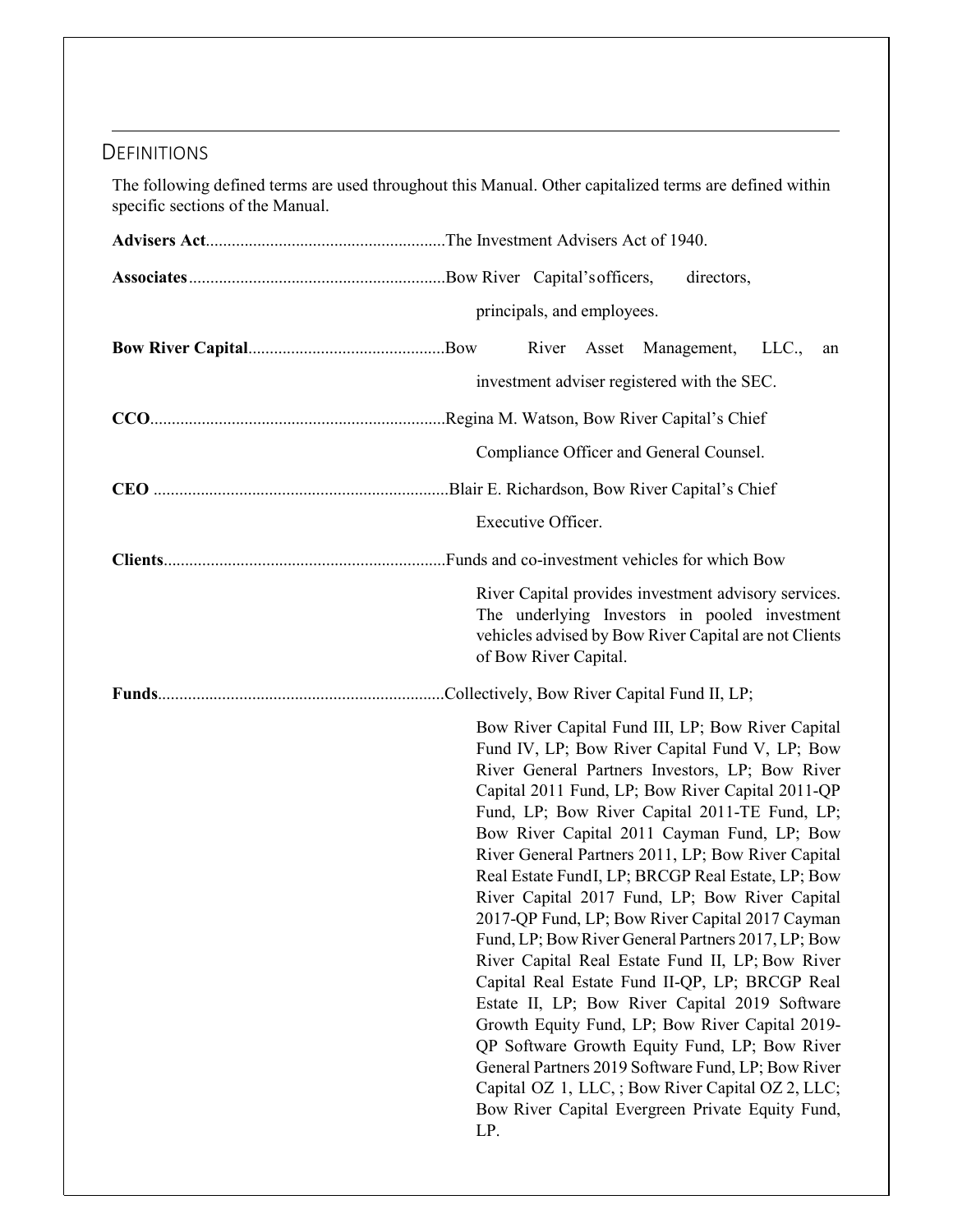| investment vehicle advised by Bow River Capital or<br>an affiliate.                                                                                                                                                                                                                                                                                                                                                                                                                                              |
|------------------------------------------------------------------------------------------------------------------------------------------------------------------------------------------------------------------------------------------------------------------------------------------------------------------------------------------------------------------------------------------------------------------------------------------------------------------------------------------------------------------|
|                                                                                                                                                                                                                                                                                                                                                                                                                                                                                                                  |
|                                                                                                                                                                                                                                                                                                                                                                                                                                                                                                                  |
| Procedures.                                                                                                                                                                                                                                                                                                                                                                                                                                                                                                      |
|                                                                                                                                                                                                                                                                                                                                                                                                                                                                                                                  |
|                                                                                                                                                                                                                                                                                                                                                                                                                                                                                                                  |
| Michael Trihy (Vice President) and Regina Watson<br>(Chief Compliance Officer).                                                                                                                                                                                                                                                                                                                                                                                                                                  |
|                                                                                                                                                                                                                                                                                                                                                                                                                                                                                                                  |
| include stocks, bonds, certificates of deposit, options,<br>interests in Private Placements, futures contracts on<br>other securities, participations in profit-sharing<br>agreements, and interests in oil, gas, or other mineral<br>royalties or leases, among other things. "Security" is<br>also defined to include any instrument commonly<br>known as a security. Any questions about whether an<br>instrument is a security for purposes of the Federal<br>securities laws should be directed to the CCO. |
|                                                                                                                                                                                                                                                                                                                                                                                                                                                                                                                  |
|                                                                                                                                                                                                                                                                                                                                                                                                                                                                                                                  |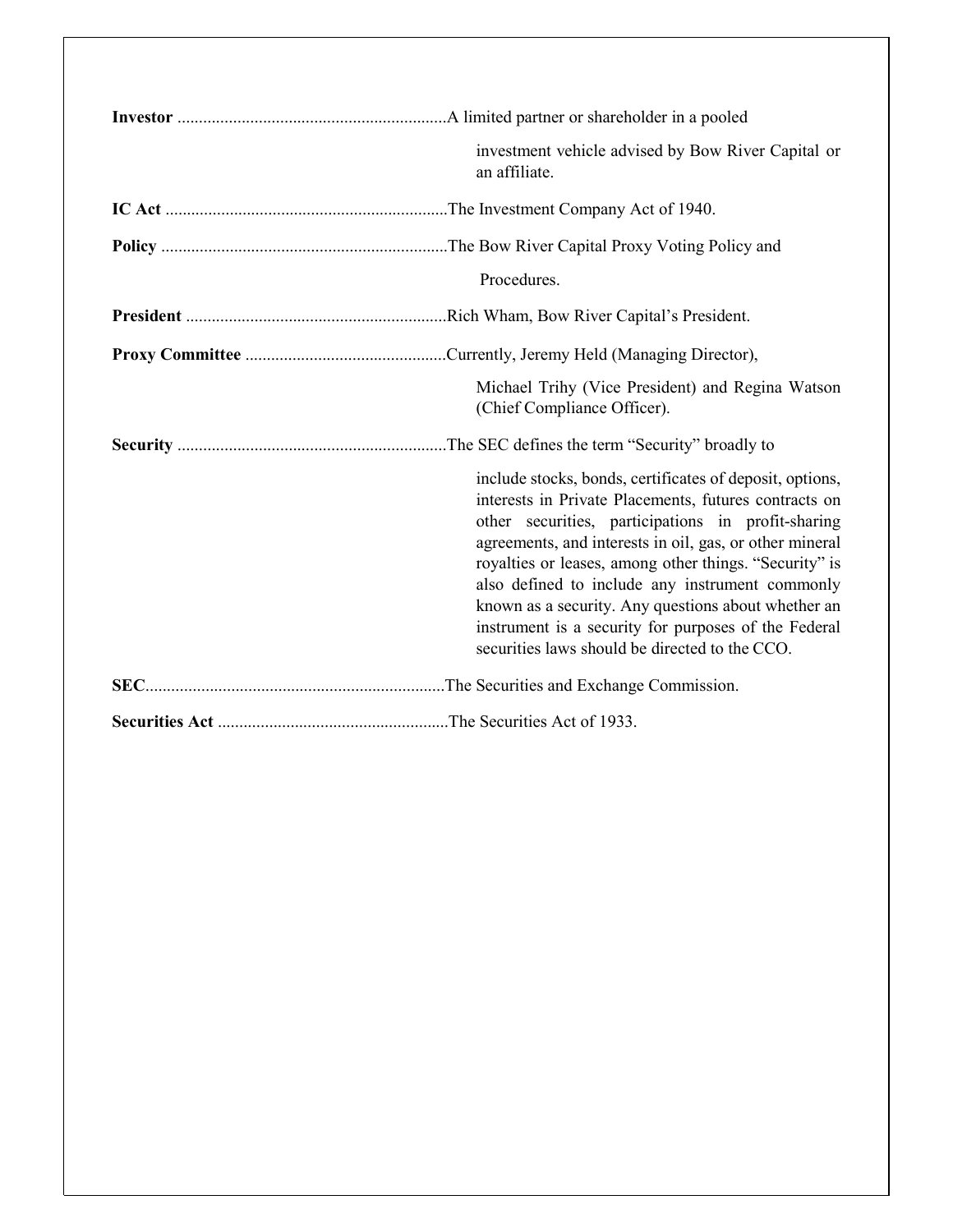# **PROXY VOTING**

# *Background*

Investment advisers are fiduciaries that owe their undivided loyalty to their clients. Investment advisers are trusted to represent clients' interests in many matters, and advisers must hold themselves to the highest standard of fairness in all such matters. As part of its responsibilities to the Funds, Bow River Capital votes proxies for Securities held in the Funds.

In Proxy Voting by Investment Advisers, Investment Advisers Act Release No. 2106 (January 31, 2003), the SEC noted that, "The federal securities laws do not specifically address how an adviser must exercise its proxy voting authority for its clients. Under the Advisers Act, however, an adviser is a fiduciary that owes each of its clients a duty of care and loyalty with respect to all services undertaken on the client's behalf, including proxy voting. The duty of care requires an adviser with proxy voting authority to monitor corporate events and to vote the proxies."

Rule 206(4)-6 under the Advisers Act requires each registered investment adviser that exercises proxy voting authority with respect to client securities to:

- Adopt and implement written policies and procedures reasonably designed to ensure that the adviser votes client securities in the clients' best interests. Such policies and procedures must address the manner in which the adviser will resolve material conflicts of interest that can arise during the proxy voting process;
- Disclose to clients how they may obtain information from the adviser about how the adviser voted with respect to their securities; and
- Describe to clients the adviser's proxy voting policies and procedures and, upon request, furnish a copy of the policies and procedures.

Additionally, paragraph (c)(2) of Rule 204-2 imposes additional recordkeeping requirements on investment advisers that execute proxy voting authority, as described in the *Maintenance of Books and Records* section of the Bow River Capital Compliance Manual.

The Advisers Act lacks specific guidance regarding an adviser's duty to direct clients' participation in class actions. However, many investment advisers adopt policies and procedures regarding class actions.

## *Risks*

In developing these policies and procedures, Bow River Capital considered numerous risks associated with the proxy voting process. This analysis includes risks such as:

- Bow River Capital lacks written proxy voting policies and procedures;
- Proxies are not identified and processed in a timely manner;
- Proxies are not voted in Clients' best interests;
- Conflicts of interest between Bow River Capital and a Client are not identified or resolved appropriately;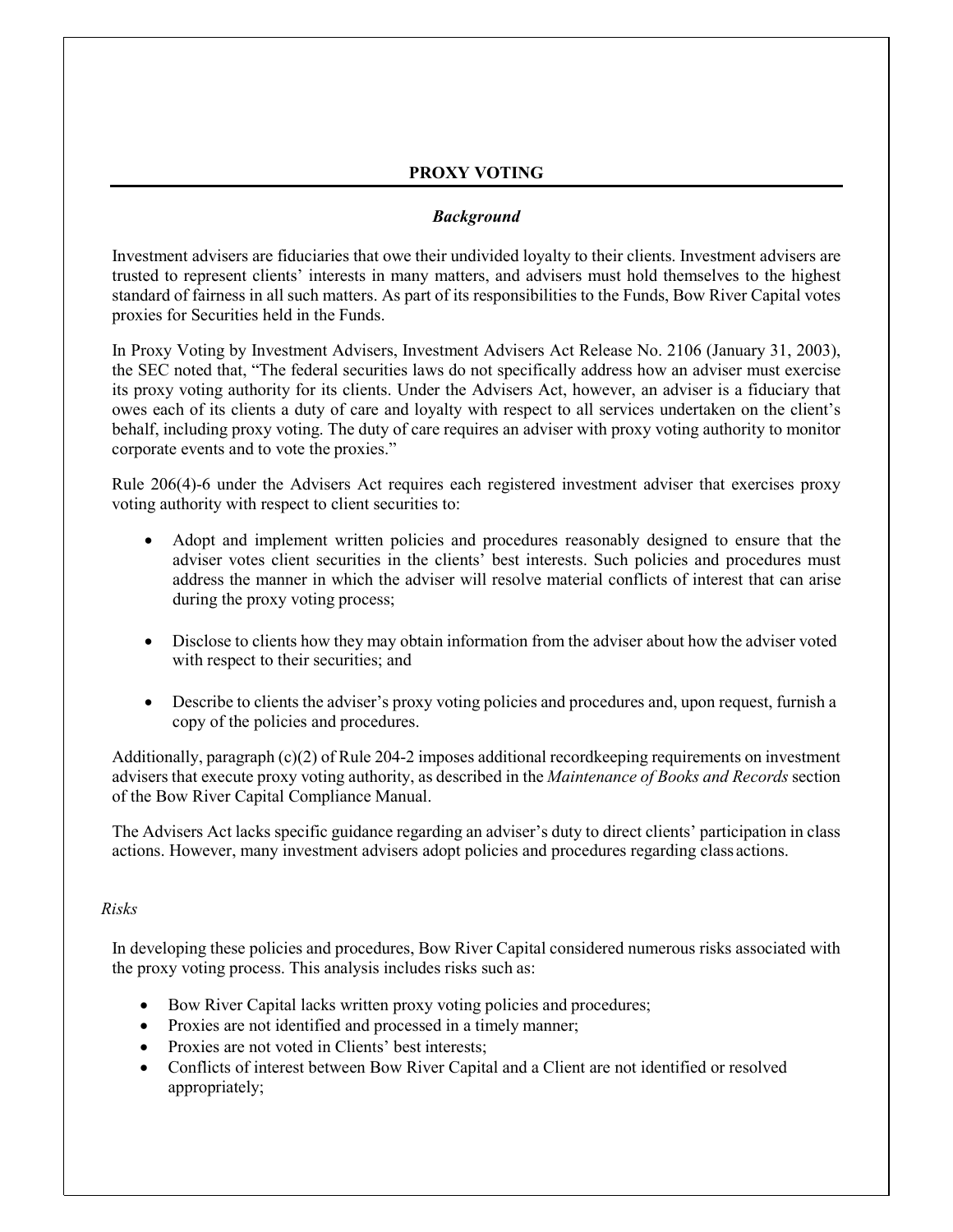- Third-party proxy voting services do not vote proxies according to Bow River Capital's instructions and in Clients' and Investor's best interests; and
- Proxy voting records, Investor's requests for proxy voting information, and Bow River Capital's responses to such requests, are not properly maintained;

Bow River Capital has established the following guidelines as an attempt to mitigate these risks.

## *Policies and Procedures*

Most of Bow River Capital's Clients have investments which typically do not issue proxies. However, the Bow River Capital Evergreen Fund ("Fund") may from time to time receive a proxy. In such instances, Bow River Capital will vote each proxy in accordance with its fiduciary duty to its Client. Proxies are assets of Bow River Capital's Clients that must be voted with diligence, care, and loyalty. Bow River Capital will generally seek to vote proxies in a way that maximizes the value of Clients' assets. However, Bow River Capital does not abide by any specific proxy voting instructions conveyed by an Investor with respect to the Private Funds' Securities. The Investment Committee will coordinate Bow River Capital's proxy voting process.

## **PROXY ADMINISTRATION**

The Fund's Portfolio Manager – Michael Trihy, Managing Director – Jeremy Held and Chief Compliance Officer – Regina Watson currently comprise the Proxy Committee. The Proxy Committee has developed this Policy which contains Bow River Capital's position on many major proxy voting issues, creates guidelines, and oversees the voting process for the Funds. The Proxy Committee analyzes proxy policies based on whether they would adversely affect shareholders' interests and make a company less attractive to own. In establishing the Bow River Capital Proxy Policy, the Proxy Committee relies upon the firm's own fundamental research, independent research provided by outside groups, and information presented by company managements and shareholder groups.

Once the Proxy Committee establishes its recommendations, they are distributed to the firm's portfolio managers as voting guidelines. Ultimately, the portfolio managers decide how to vote on the proxy proposals of companies in their portfolios. Because portfolio managers may have differences of opinion on portfolio companies and their unique governance issues, Bow River Capital Funds may cast different votes at the same shareholder meeting. When portfolio managers cast votes that are counter to the Proxy Committee's guidelines, they are required to document their reasons in writing to the Proxy Committee. Annually, the Proxy Committee reviews Bow River Capital's proxy voting process, policies, and voting records.

## **FIDUCIARY CONSIDERATIONS**

Bow River Capital's decisions with respect to proxy issues are made in light of the anticipated impact of the issue on the desirability of investing in the portfolio company. Proxies are voted solely in the interests of the Client and Bow River Capital Fund shareholders. Practicalities and costs involved with international investing may make it impossible at times, and at other times disadvantageous, to vote proxies in every instance. For example, Bow River Capital might refrain from voting if a Bow River Capital associate is required to appear in person at a shareholder meeting or if the exercise of voting rights results in the imposition of trading or other ownership restrictions.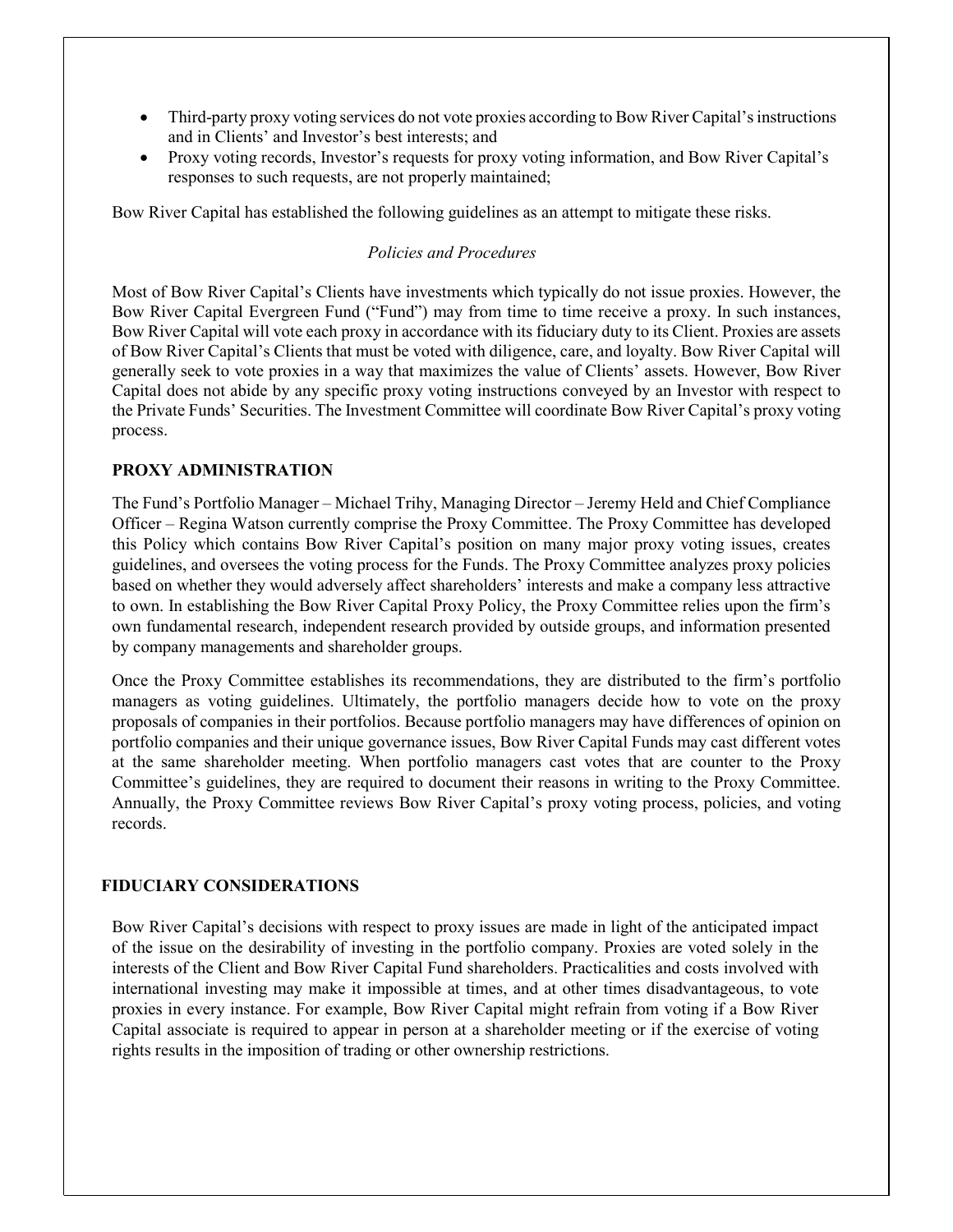### **MONITORING AND RESOLVING CONFLICTS OF INTEREST**

The Proxy Committee is also responsible for monitoring and resolving possible conflicts between the interests of Bow River Capital and those of its Clients with respect to proxy voting. The firm has adopted safeguards to ensure that its voting of proxies is not influenced by interests other than those of the Fund shareholders and Clients. When considering membership for the Proxy Committee, it was determined to be in the best interest of the Fund and Clients not to include individuals whose primary duties relate to client relationship management, marketing, or sales. Since the firm's voting guidelines are predetermined by the Proxy Committee, application of the voting guidelines should in most instances adequately address any possible conflicts of interest. However, the Proxy Committee reviews all proxy votes inconsistent with this Policy in order to determine whether the portfolio manager's voting rationale appears reasonable.

The Proxy Committee also assesses whether any business or other relationships between Bow River Capital and a portfolio company could have influenced an inconsistent vote on that company's proxy. Issues raising possible conflicts of interest are referred to designated members of the Proxy Committee for immediate resolution prior to the time the portfolio manager casts the firm's vote. With respect to personal conflicts of interest, Bow River Capital's Code of Ethics requires all Associates to avoid placing themselves in a "compromising position" where their interests may conflict with those of the firm's Clients and restricts their ability to engage in certain outside business activities. Portfolio managers or Proxy Committee members with a personal conflict of interest regarding a particular proxy vote must recuse themselves and not participate in the voting decisions with respect to that proxy.

#### **GLOBAL INVESTMENTS**

Bow River Capital applies a two-tier approach to determining and applying global proxy voting policies. The first tier establishes baseline policy guidelines for the most fundamental issues, which apply without regard to a company's domicile. The second tier takes into account various idiosyncrasies of different countries, making allowances for standard market practices, as long as they do not violate the fundamental goals of good corporate governance. The goal is to enhance shareholder value through effective use of the shareholder franchise, recognizing that applying policies developed for U.S. corporate governance is not appropriate for all markets.

# **CONFLICTS IN CONNECTION WITH PROXY VOTING**

If a portfolio manager or analyst with the authority to vote a proxy or recommend a proxy vote for Security owned by a Bow River Capital Fund has an immediate family member who is an officer or director or has a material business relationship with the issuer of the security, the portfolio manager or analyst should inform the Proxy Committee of the relationship so that the Proxy Committee can assess any conflict of interest that may affect whether the proxy should or should not be voted in accordance with the firm's proxy voting policies.

#### **PROXY VOTE FILINGS**

All Funds, regardless of their fiscal years, must file with the SEC by August 31, their proxy voting records for the most recent 12-month period ended June 30.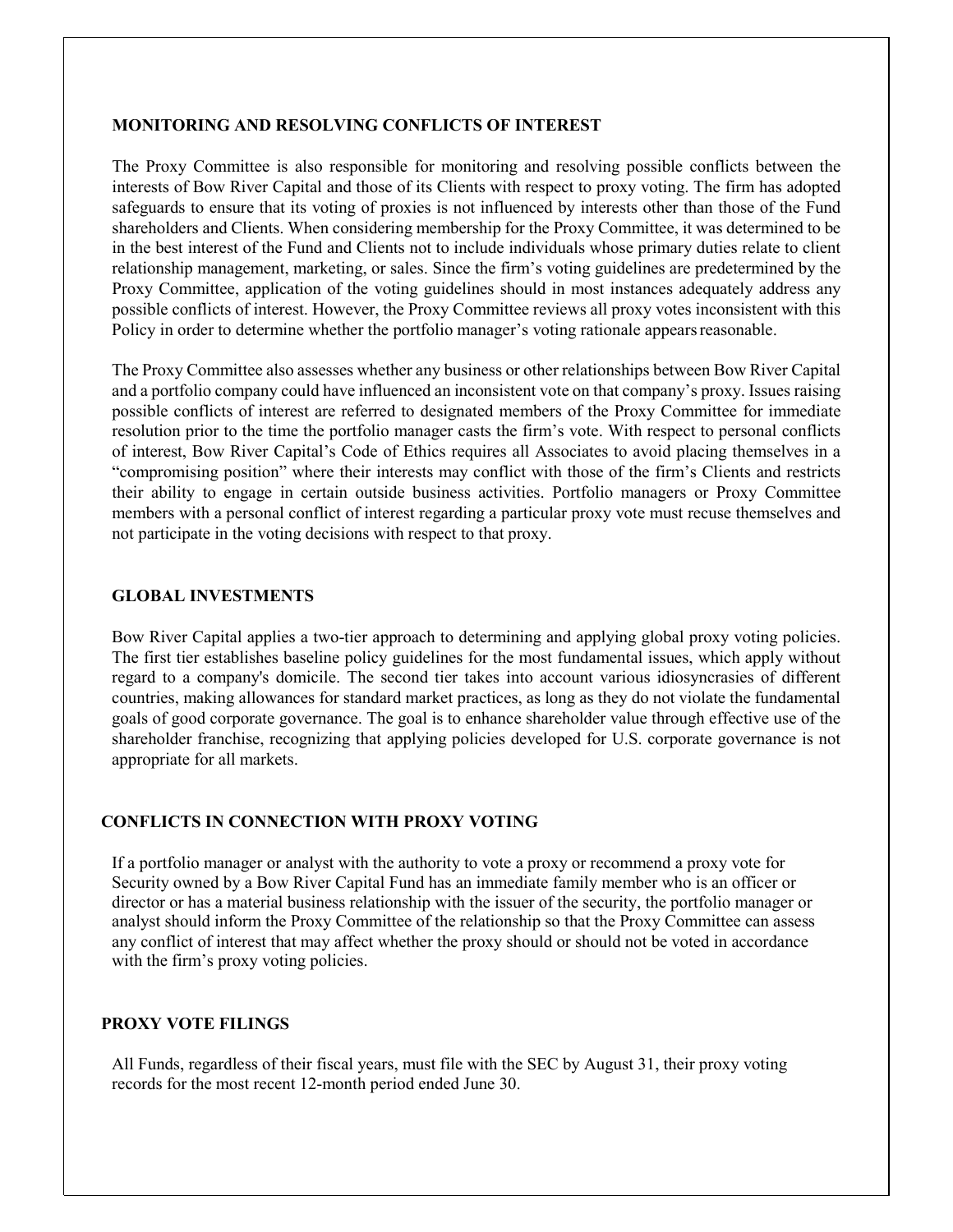# **BOW RIVER CAPITAL'S GENERAL VOTING GUIDELINES**

Following are selected key voting issues and the Bow River Capital proxy voting guidelines for 2020. This document is updated annually.

| <b>Proxy Voting Issue</b>                                 | <b>General Bow River Guidelines for Proxy Vote</b>                                                                                                                                                                                                                                                                                 |  |
|-----------------------------------------------------------|------------------------------------------------------------------------------------------------------------------------------------------------------------------------------------------------------------------------------------------------------------------------------------------------------------------------------------|--|
|                                                           |                                                                                                                                                                                                                                                                                                                                    |  |
| Auditor Limitation of<br>Liability and<br>Indemnification | Generally, Bow River Capital will vote <i>against</i> auditor indemnification<br>and limitation of liability that limits shareholders' ability to pursue<br>legitimate legal recourse against the audit firm.                                                                                                                      |  |
| <b>Auditor Ratification</b>                               | Generally, Bow River Capital will vote for approval of auditors. However,<br>Bow River Capital may vote <i>against</i> ratification of auditors and/ or against<br>members of the audit committee if:                                                                                                                              |  |
|                                                           | An auditor has a financial interest in or association with the company,<br>$\circ$<br>and is therefore not independent;                                                                                                                                                                                                            |  |
|                                                           | There is reason to believe that the auditor has rendered an opinion that<br>$\circ$<br>is neither accurate nor indicative of the company's financial position;                                                                                                                                                                     |  |
|                                                           | The auditor has issued an adverse opinion on the company's most<br>$\circ$<br>recent financial statements;                                                                                                                                                                                                                         |  |
|                                                           | A material weakness under Section 404 of the Sarbanes-Oxley Act<br>$\circ$<br>rises to a level of serious concern, there are chronic internal control<br>weaknesses, or there is an absence of effective control mechanisms;                                                                                                       |  |
|                                                           | Pervasive evidence indicates that the company entered into an<br>$\circ$<br>inappropriate indemnification agreement with its auditor; or                                                                                                                                                                                           |  |
|                                                           | Non-audit fees are excessive in relation to audit-related fees without<br>$\circ$<br>adequate explanation.                                                                                                                                                                                                                         |  |
| <b>Election of Directors</b>                              | In the U.S., Bow River Capital will generally vote for slates with a majority of<br>independent directors and for slates with less than a majority of independent<br>directors if the company has a shareholder (or group of shareholders) who<br>controls the company by means of economic ownership, not supervoting<br>control. |  |
|                                                           | Outside the U.S., Bow River expects companies to adhere to the minimum<br>independence standard established by regional corporate governance rules                                                                                                                                                                                 |  |
|                                                           | Bow River will generally vote <i>against</i> directors in the following cases:                                                                                                                                                                                                                                                     |  |
|                                                           | Inside directors and affiliated outside directors who serve on the board's<br>$\circ$<br>Audit, Compensation or Nominating committees;                                                                                                                                                                                             |  |
|                                                           | Any director who is CEO of a publicly traded company and serves on<br>$\circ$<br>more than two additional public boards.                                                                                                                                                                                                           |  |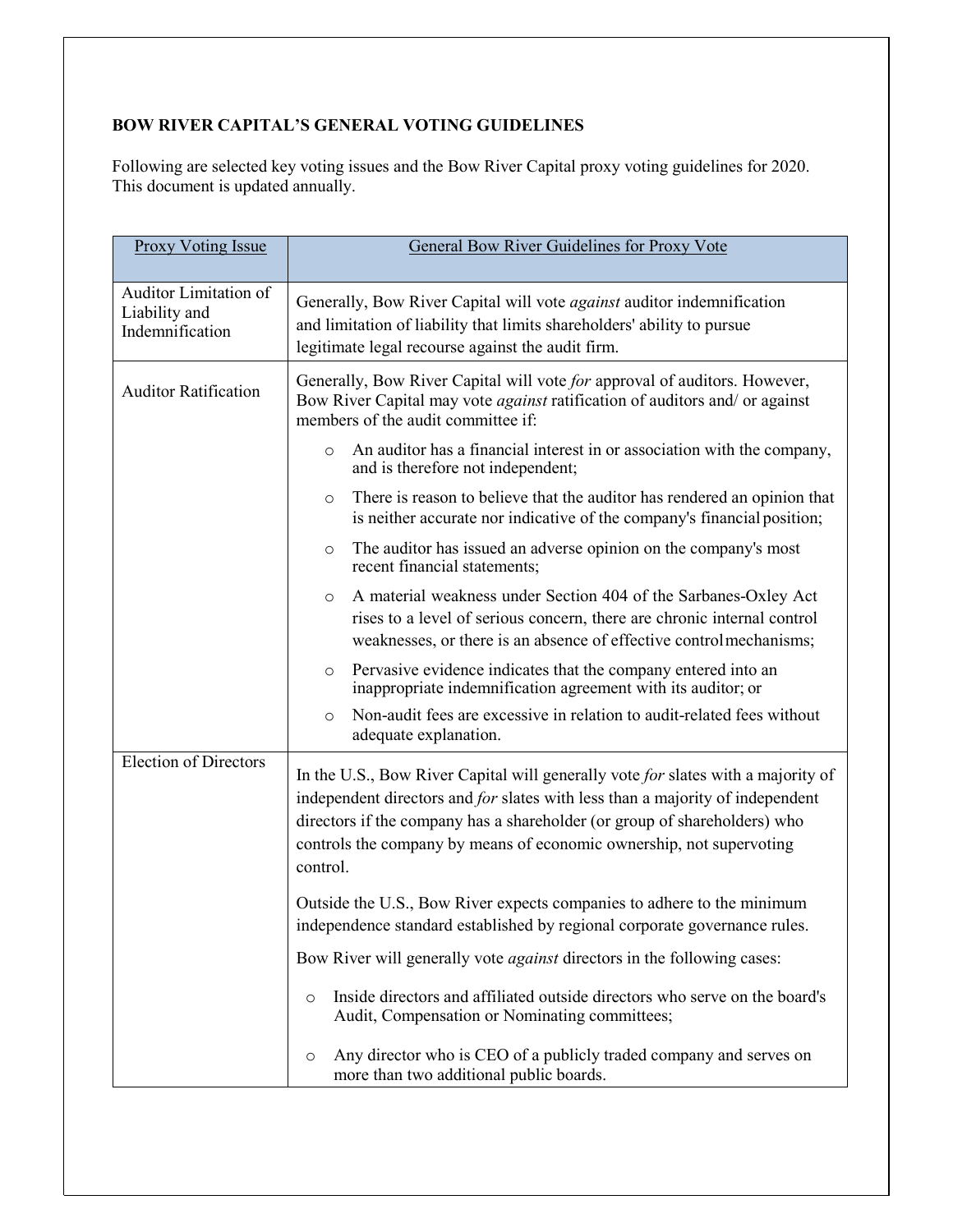| <b>Proxy Voting Issue</b>                       | General Bow River Guidelines for Proxy Vote                                                                                                                                                                                                                                                                                                                                                                                                                                                                                                                                                                                                                                       |
|-------------------------------------------------|-----------------------------------------------------------------------------------------------------------------------------------------------------------------------------------------------------------------------------------------------------------------------------------------------------------------------------------------------------------------------------------------------------------------------------------------------------------------------------------------------------------------------------------------------------------------------------------------------------------------------------------------------------------------------------------|
|                                                 |                                                                                                                                                                                                                                                                                                                                                                                                                                                                                                                                                                                                                                                                                   |
| Election of Directors,<br>(continued)           | Bow River Capital will generally vote <i>against</i> the entire board, certain<br>committee members or all directors in the following cases:<br>Directors failed to take appropriate action following a proposal that was<br>$\circ$<br>approved by a majority of shareholders;<br>Directors adopted a poison pill without shareholder approval, unless the<br>$\circ$<br>board has committed to put it to a vote within the next 12 months; or<br>Directors approved egregious corporate governance actions or exhibit<br>$\circ$<br>persistent failure to represent shareholders' interests, in the opinion of<br>Bow River Capital after consultation with its proxy advisers. |
| Requirement for<br>Independent Board<br>Chair   | Bow River Capital will consider this issue on a case-by case basis, taking into<br>consideration primarily the views of the portfolio manager as to whether the<br>role of board chair should be a separate position. Secondary considerations<br>include the role of the board's lead independent director and the board's<br>overall composition.                                                                                                                                                                                                                                                                                                                               |
| <b>Majority Voting</b>                          | Bow River Capital will generally vote for proposals asking the Board to<br>initiate the process to provide that director nominees be elected by the<br>affirmative majority of votes cast at an annual meeting of shareholders.<br>Resolutions should specify a carve-out for a plurality vote standard when there<br>are more nominees than board seats.                                                                                                                                                                                                                                                                                                                         |
| Proxy Contests                                  | Bow River will consider the voting of proxies for this issue on a case-by-case<br>basis, considering the long-term financial performance of the target company<br>relative to its industry, management's track record, the qualifications of the<br>shareholder's nominees, and other factors.                                                                                                                                                                                                                                                                                                                                                                                    |
| Reimburse Proxy<br><b>Solicitation Expenses</b> | Bow River Capital will generally vote for this issue.                                                                                                                                                                                                                                                                                                                                                                                                                                                                                                                                                                                                                             |
| Adopt/Amend/Rescind<br>Poison Pill              | Generally, Bow River Capital will vote against management proposals on this<br>issue.                                                                                                                                                                                                                                                                                                                                                                                                                                                                                                                                                                                             |
|                                                 | Bow River Capital will generally vote for shareholder proposals on this issue,<br>unless the shareholders have already approved the pill, or the company<br>commits to giving shareholders the right to approve it within 12 months                                                                                                                                                                                                                                                                                                                                                                                                                                               |
| Annual vs. Staggered<br><b>Board Elections</b>  | Bow River Capital will generally vote <i>against</i> proposals to elect directors to<br>staggered, multi-year terms. Bow River Capital will generally vote for<br>proposals to repeal staggered boards and elect all directors annually.                                                                                                                                                                                                                                                                                                                                                                                                                                          |
| Adopt Cumulative<br>Voting                      | Bow River Capital will generally vote <i>against</i> this issue.                                                                                                                                                                                                                                                                                                                                                                                                                                                                                                                                                                                                                  |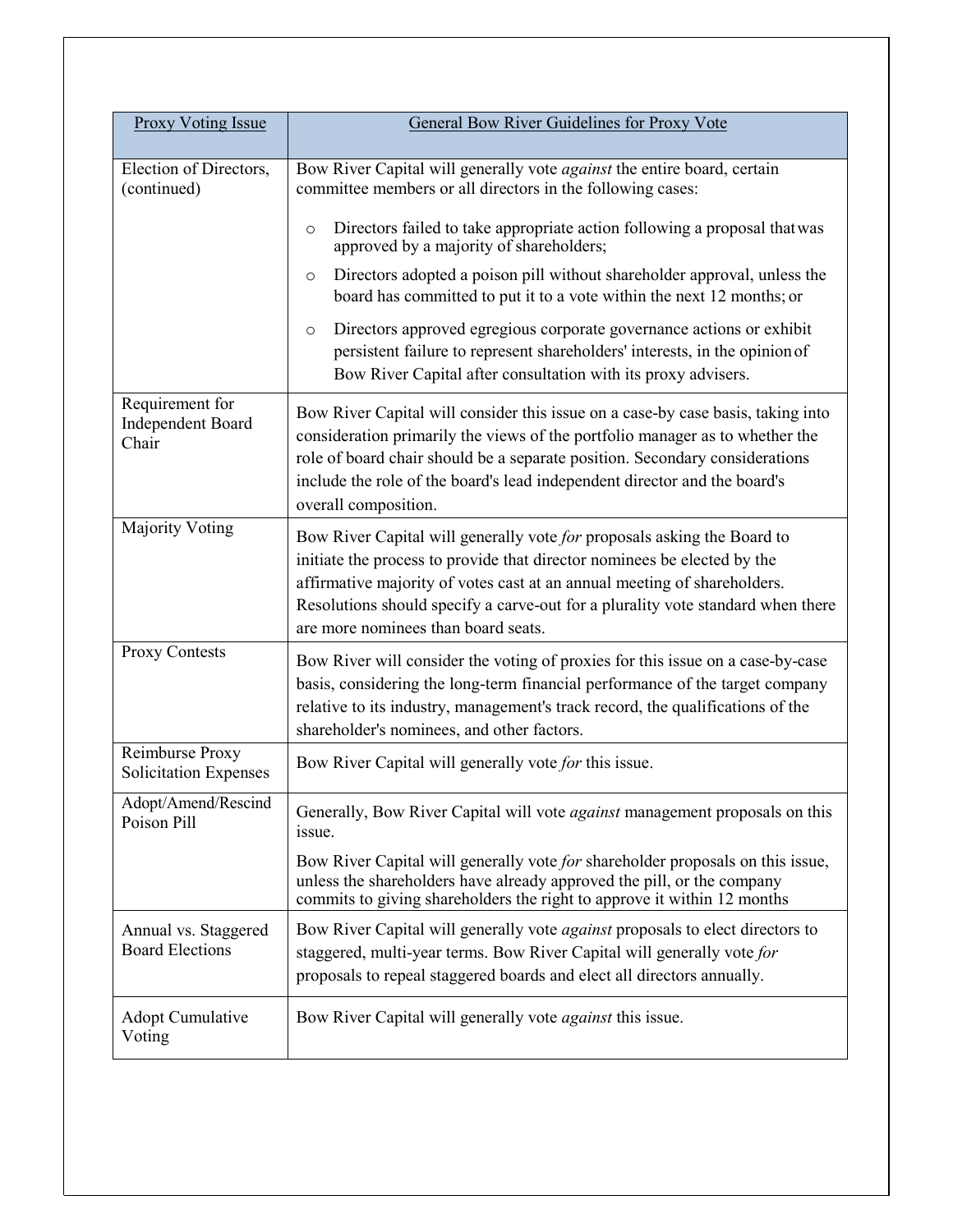| Proxy Voting Issue                                    | General Bow River Guidelines for Proxy Vote                                                                                                                                                                                                                                                                                                                                                                                                                                                                                                                                                 |
|-------------------------------------------------------|---------------------------------------------------------------------------------------------------------------------------------------------------------------------------------------------------------------------------------------------------------------------------------------------------------------------------------------------------------------------------------------------------------------------------------------------------------------------------------------------------------------------------------------------------------------------------------------------|
| Shareholder Ability to<br>Call Special Meetings       | Bow River Capital will generally vote for proposals allowing shareholders to<br>call special meetings when either (a) the company does not already afford<br>shareholders that right, or (b) the threshold to call a special meeting is greater<br>than 25 percent. Bow River Capital will generally vote against proposals to<br>reduce the threshold of shareholders required if the company has in place a<br>standard of no more than 25 percent. Bow River Capital will generally vote<br>against proposals to restrict or prohibit shareholders' ability to call special<br>meetings. |
| Simple Majority vs.<br>Supermajority<br>Provisions    | Bow River Capital generally votes <i>against</i> proposals to require a super-<br>majority shareholder vote and generally votes for proposals to adopt simple<br>majority requirements for all items that require shareholder approval.                                                                                                                                                                                                                                                                                                                                                     |
| Dual-Class Equity                                     | Bow River Capital generally votes against proposals that authorize the<br>issuance of shares that would create disproportionate voting rights. Bow River<br>Capital generally votes for proposals to implement a capital structure with one<br>share, one vote.                                                                                                                                                                                                                                                                                                                             |
| Authorization of<br><b>Additional Common</b><br>Stock | Bow River Capital would review this proxy issue on a case-by-case basis.                                                                                                                                                                                                                                                                                                                                                                                                                                                                                                                    |
| Reverse Stock Split                                   | Bow River Capital will generally vote for proposals where there is a<br>proportionate reduction in the number of authorized shares.                                                                                                                                                                                                                                                                                                                                                                                                                                                         |
| Director<br>Compensation                              | Bow River Capital will generally vote for proposals to award cash fees to non-<br>executive directors, unless fees are excessive.                                                                                                                                                                                                                                                                                                                                                                                                                                                           |
|                                                       | Bow River Capital will generally vote for director equity plans that are subject<br>to reasonable stock ownership guidelines, have an appropriate vesting<br>schedule, represent a prudent mix between cash and equity, provide adequate<br>disclosure and do not include inappropriate benefits such as post-retirement<br>payments or executive perks.                                                                                                                                                                                                                                    |
| Extraordinary<br><b>Corporate Events</b>              | Bow River Capital will review the following proxy issues on a case-by-case<br>basis:<br>Mergers,<br>O<br>Acquisitions,<br>O<br>Corporate Restructurings,<br>$\circ$<br>Corporate Reorganization, and<br>$\circ$<br>Debt Restructuring<br>$\circ$                                                                                                                                                                                                                                                                                                                                            |